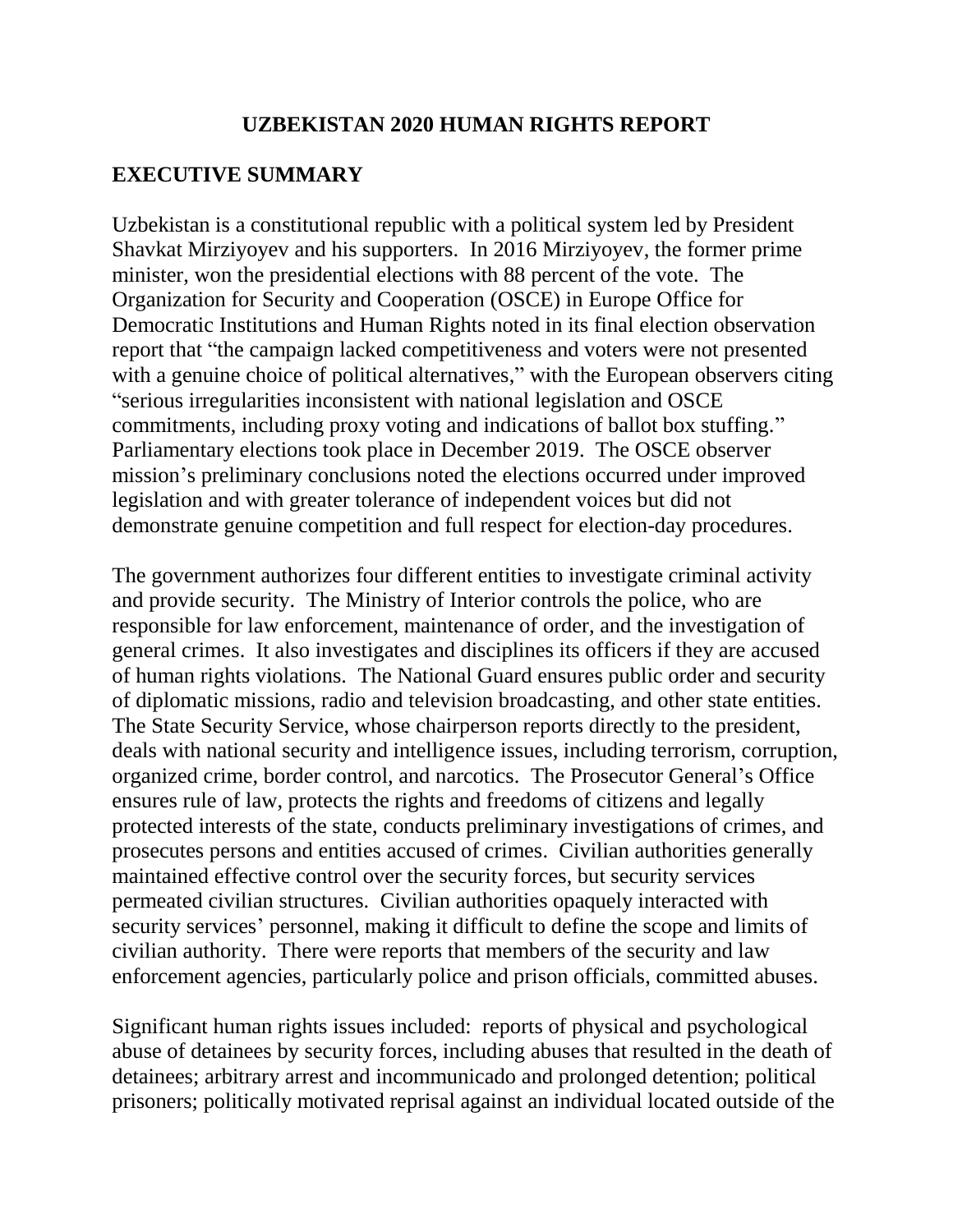country; restrictions on freedom of speech, the press, and the internet, including censorship and intentional slowing of social media digital platforms; restrictions on assembly and association, including restrictions on civil society, with human rights activists, journalists, and others who criticized the government subject to harassment, prosecution, and detention; restrictions on religious freedom; restrictions on freedom of movement; restrictions on political participation in which citizens were unable to choose their government in free, fair, and periodic elections; human trafficking, including forced labor; criminalization of sexual relations between men; and discrimination against lesbian, gay, bisexual, transgender, and intersex persons and consensual same-sex sexual conduct.

Impunity remained pervasive. Government prosecutions of officials on abuse charges increased somewhat during the year.

# **Section 1. Respect for the Integrity of the Person, Including Freedom from:**

# **a. Arbitrary Deprivation of Life and Other Unlawful or Politically Motivated Killings**

There were reports that the government or its agents committed arbitrary or unlawful killings. In January a man died as a result of beatings suffered while in detention at the Chirakchi District Ministry of the Interior branch office in the Kashkardarya Region, and on September 21, two officers who had been charged in the case received from four to nine years in prison. The first deputy chief of the police department resigned his position following the death.

In a separate case on May 30, press reported that Alijon Abdukarimov suffered critical wounds from the Andijan police while in detention on May 29 over charges of theft. After allegedly being beaten at a police station, Abdukarimov was taken to a hospital, where he died on June 11. The Prosecutor General's Office launched an investigation into his case, leading to the June 13 arrest of six police officers. The Prosecutor's Office subsequently filed charges against them, and an additional 19 law enforcement officers faced disciplinary measures. On November 27, the Andijan regional criminal court announced that the six police officers were sentenced from one to 10 years in prison.

#### **b. Disappearance**

There were no reports of disappearances by or on behalf of government authorities.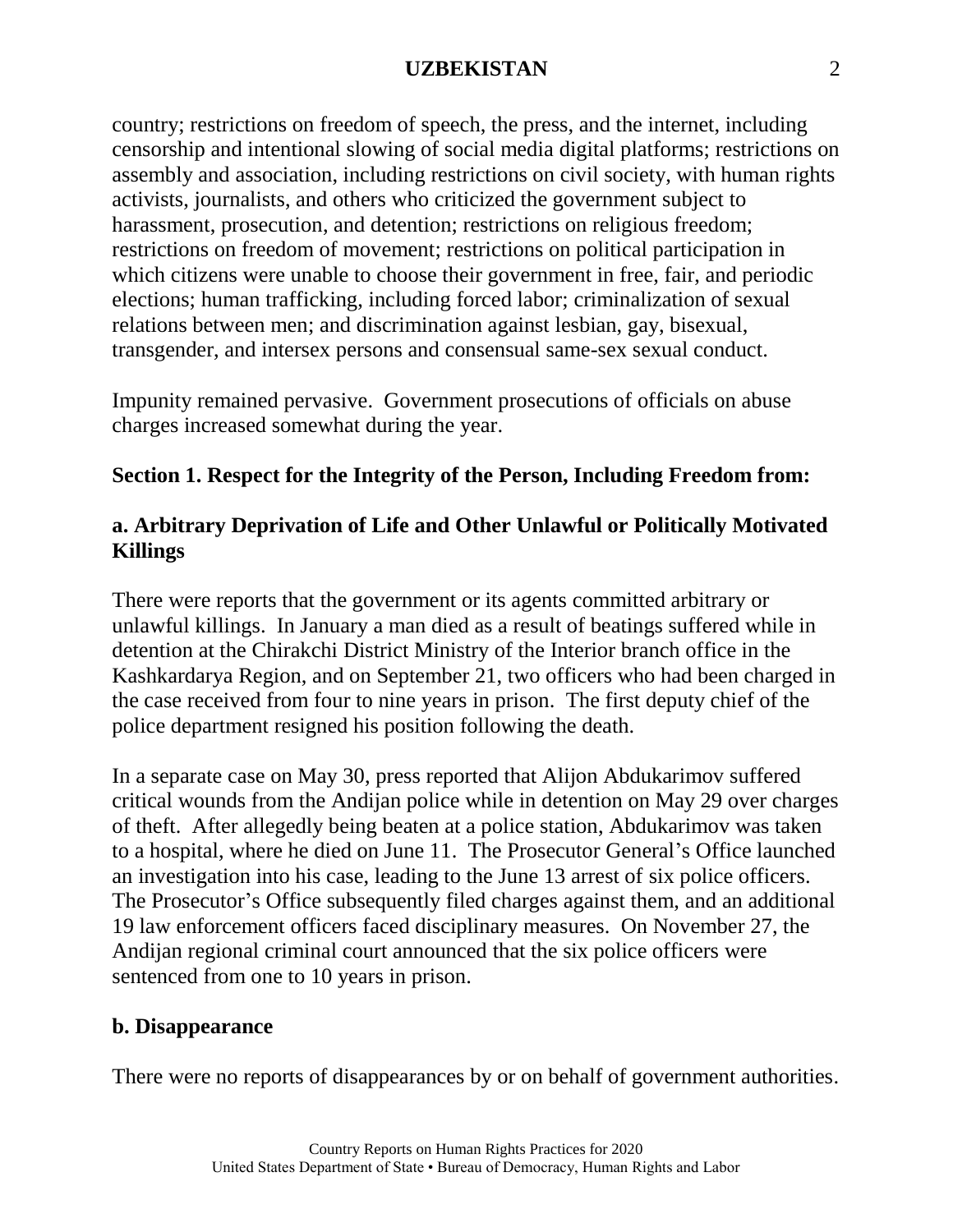# **c. Torture and Other Cruel, Inhuman, or Degrading Treatment or Punishment**

The country has laws governing the conduct of law enforcement officers and addressing torture, including language that states, "Employees of the Internal Affairs Ministry may not employ torture, violence, or other cruel or degrading treatments. The employee of the Internal Affairs Ministry is obliged to prevent intentional acts causing pain, physical, or moral suffering to the citizen." The law bans the use of evidence obtained by torture in court proceedings. In addition, an antitorture law includes liability for the use of torture and other inhuman or degrading treatment. Prior to the adoption of the law, there were formal obstacles to the prosecution of persons involved in torture. These restrictions were eliminated.

During the year the UN Committee Against Torture concluded "that torture and illtreatment continue to be routinely committed by, at the instigation of and with the consent of the State party's law enforcement, investigative and prison officials, principally for the purpose of extracting confessions or information to be used in criminal proceedings." In addition, a number of criminal trials during which defendants raised torture allegations, as well as several trials of persons charged with committing torture under Article 235 of the criminal code, including the 2018 trial of six National Security Service officers and others charged with torturing Ilhom and Rahim Ibodov, were closed to the public. Court decisions in those cases were not publicly available.

In September 2019 local officials in Khorezm detained blogger Nafosat "Shabnam" Ollashkurova after she criticized local government corruption on Facebook, including posts about illegal demolitions. Ollashkurova served 10 days of administrative detention, following which the Urgench District Civil Court ordered authorities to place her in the Khorezm regional psychiatric center for six months of evaluation and treatment against her will. Ollashkurova was released from the regional psychiatric center on December 28, 2019. In mid-January she reported authorities continued to harass her, claiming officials were visiting her apartment building and reminding family members her classification as a mental patient meant she could be detained without a court order at any time. Fearing for her safety, Ollashkurova fled the country on January 18 and sought political asylum in another country.

According to Forbes and other media sources, Farrukh Khidirov, a prisoner in penal colony #11 in the Navoi Region, died on June 27 after officials beat and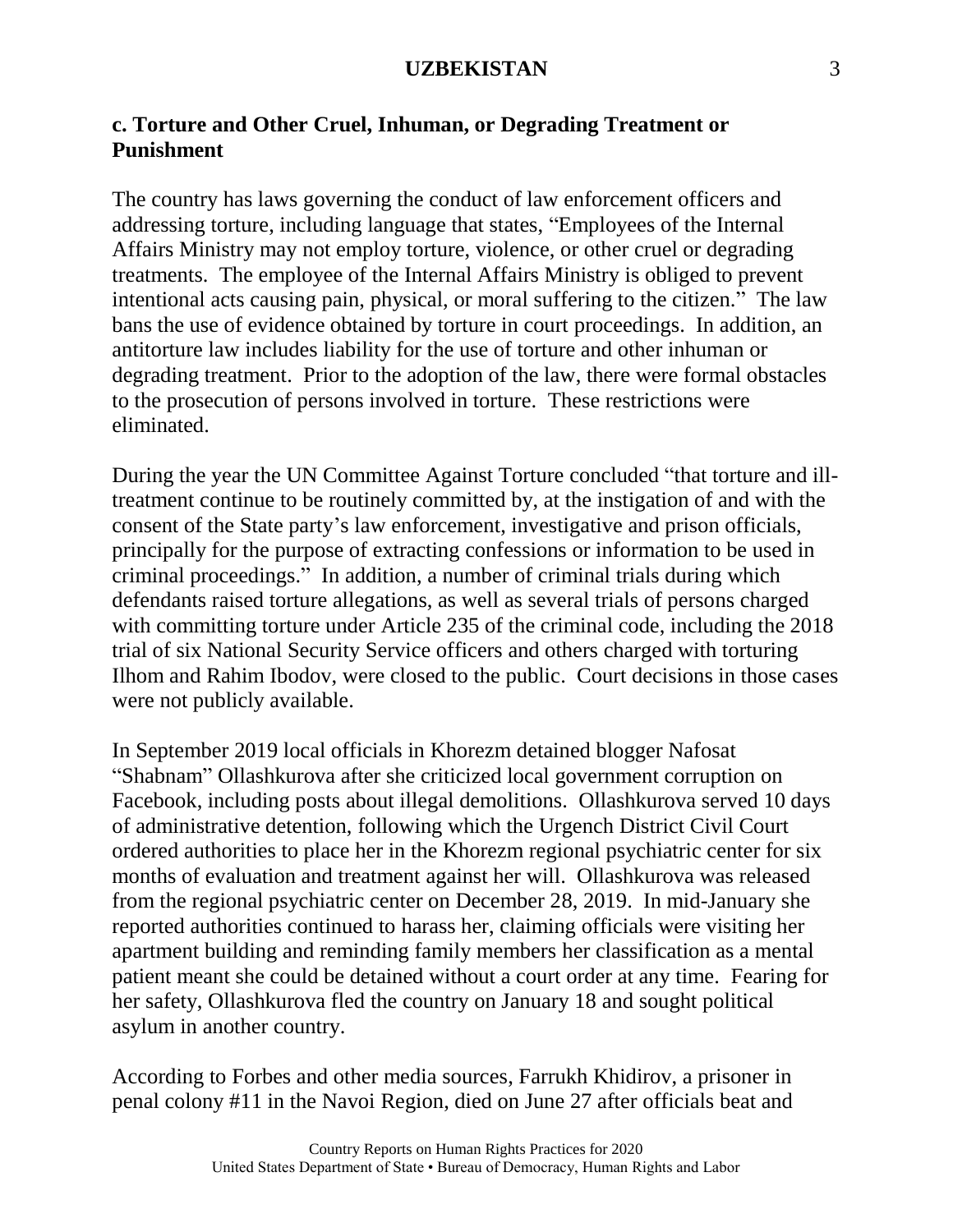burned him with boiling water. According to human rights activists, a few days before his death, Khidirov called home and said penal colony officials were demanding money from him. The officials provided him with their bank account information so that he could transfer funds. When they did not receive the money, they tortured him, human rights activists reported. Khidirov spent eight days in the hospital before succumbing to his injuries. After the nongovernmental organization (NGO) Ezgulik published accounts of his case, the Main Directorate of Corrections of the Ministry of Internal Affairs published a refutation in local online media. The message stated, "The body was examined by the Prosecutor's Office, no bodily injuries were detected, and an appropriate examination was appointed regarding the incident. The redness that appeared on the video is a cadaveric stain and has nothing to do with bodily harm."

In June a resident of the Surkhandarya Region told local media that "National Guard officers strangled me for not wearing a mask." The officers allegedly approached him near his home and reported they had photographed him without a mask, which national directives required be worn in public at all times due to the COVID-19 state of emergency. One officer allegedly tried to force the victim into a police van, strangling him in the process.

On July 12, the Analytical Center for Central Asia and other media reported that police officers and National Guard officers beat a judge at a checkpoint by the entrance to the Jarkurgan District of the Surkhandarya Region. Following a traffic jam, police eventually closed the entrance to the city due to COVID-19 restrictions. The judge, who had been waiting in traffic for an hour to enter the city, spoke with the officers, who then pulled him from his vehicle and beat him, causing a concussion. On July 15, the General Prosecutor's Office declared it had instituted criminal proceedings under Article 206 against employees who had worked at the checkpoint.

Media reported that on December 1 Zhanabay Ismayilov of Chimbay was severely beaten in the Karalkalpakstan Region--suffering cuts, bruises, and a broken arm- after two drunken Ministry of Interior officers assaulted him when he tried to get into their taxi, which he believed was free. Despite appeals by the victim's family, at year's end authorities had not opened a case against the two officers.

#### **Prison and Detention Center Conditions**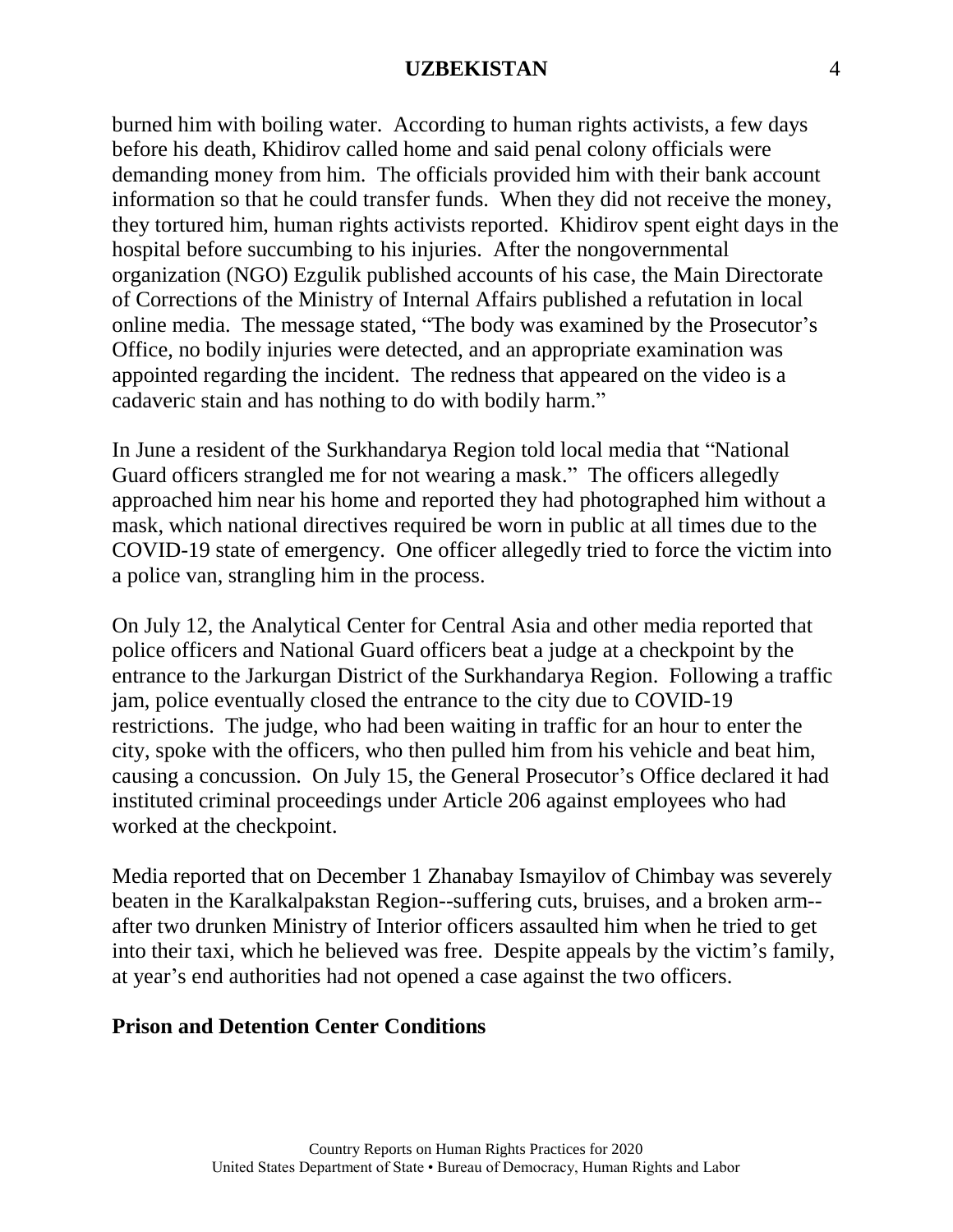Prison conditions were in some circumstances harsh and life threatening due to food shortages, gross overcrowding, physical abuse, and inadequate sanitary conditions and medical care.

Physical Conditions: Reports of overcrowding, severe abuse, and shortages of medicine were common. On August 17, the government reported there were 22,867 prisoners in the penal system, held in 43 prisons and 11 pretrial detention facilities. Of the 43 prisons, 18 were "closed colonies" and 25 were open, "resettlement" colonies. According to the Ministry of Internal Affairs, the prison capacity was at 56 percent.

Officials generally provided inmates access to poor quality potable water and food. Visiting family members often brought provisions to detained family members. Upon release, political prisoners in the last two to three years reported to Human Rights Watch and others of being beaten and otherwise tortured, including being held in stress positions, while in prison.

According to the Ministry of Internal Affairs, prisoners are entitled to outdoor exercise during nonworking hours, psychological treatment, and safe working conditions. In addition, prisoners are eligible for salaries and other work benefits. In the event of serious illness, prisoners can receive additional telephone privileges and family visits upon a physician's advice. The rules also state that prisoners should undergo a medical examination upon request and at intervals of not more than six months. No information on implementation of these rules was publicly available.

Prison administration officials reported an active World Health Organization tuberculosis program in the prisons and an HIV/AIDS treatment and prevention program. International experts noted, however, that the rate of infectious diseases in prisons was not public knowledge and believed that the rates of tuberculosis and HIV/AIDS were very likely higher in prisons than in the general population. Poor compliance with treatment plans and other implementation issues undermined government efforts to lower infection rates.

Civil society activists raised concerns that prison officials were not adequately addressing COVID-19-related safety measures and specifically noted that older and medically compromised prisoners were at a higher infection risk due to lack of such measures.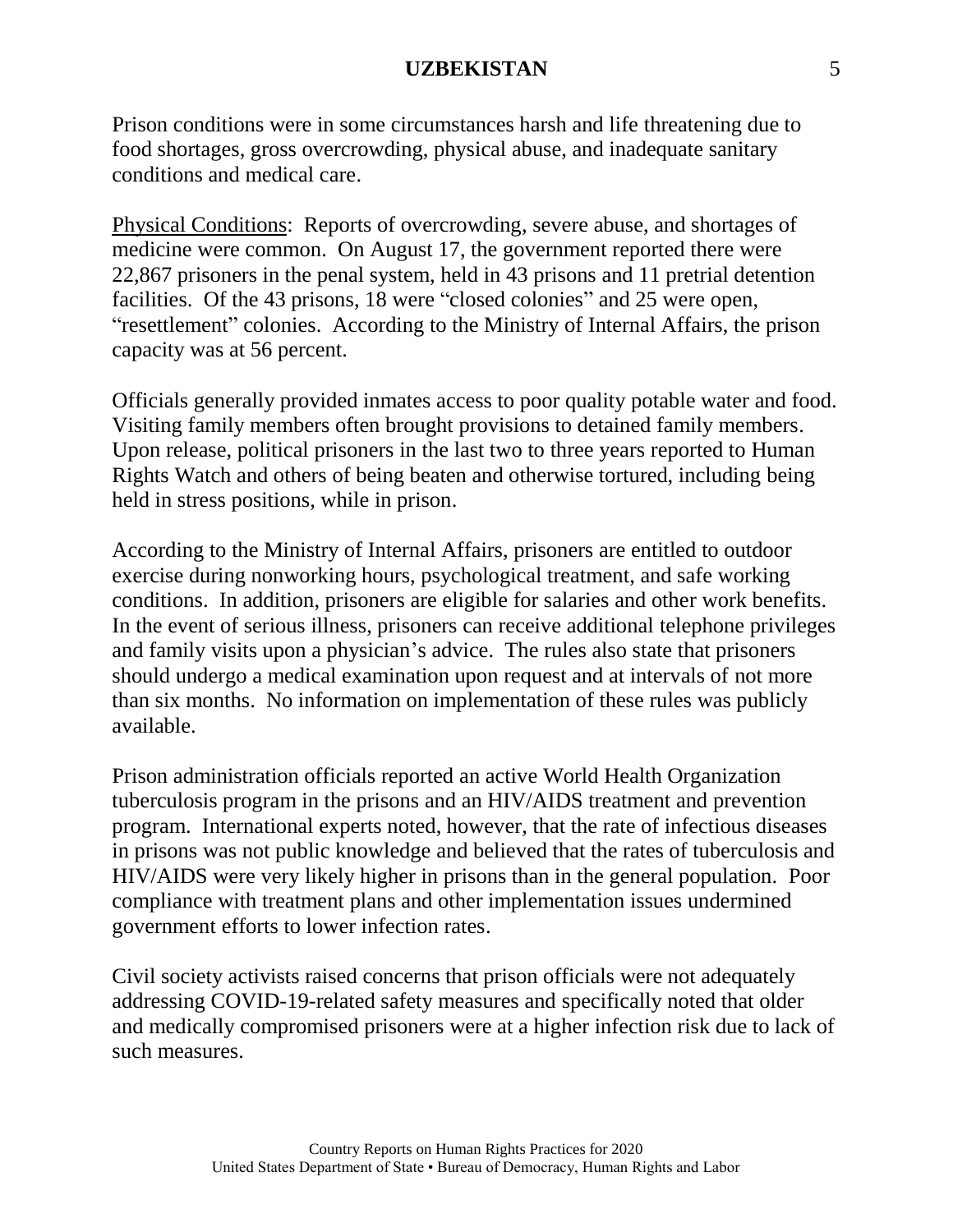On May 11, the Human Rights Ombudsman's Office, along with the governmentrun NGO Yuksalish, announced it would begin conducting public monitoring in penal institutions to assess the level of protection against COVID-19. According to human rights activists, during the COVID quarantine and restrictive movement measures instituted in March, family members of prisoners stopped receiving mail, were restricted from visiting the prisons, and were denied telephone calls.

On May 22, the Cabinet of Ministers published a decree instructing the Ministry of Internal Affairs to publish information regarding the number of persons detained in penitentiary institutions and pretrial detention institutions; the number of penitentiaries and pretrial detention institutions; information on types of manufactured goods and monetary value of such goods produced in the penitentiary facilities; information on the number of deaths among persons detained in penitentiary institutions and pretrial detention facilities; and information on the number of convicts kept in penitentiary institutions that are subject to compulsory medical measures.

One human rights activist reported that prison administrators continued to charge current prisoners, often those convicted on religiously based charges, with new offenses, such as organizing criminal communities or participating in banned organizations. Such charges served as grounds for extending their prison terms. According to the law, prison officials are allowed to file new charges against prisoners resulting in new prison terms. Activists often referred to this as an "extension" of a term, but in reality it was a new sentence imposed on a current prisoner. For example, during the year 11 religious prisoners (each serving 20 year sentences) received an additional prison term of 10 years under this practice.

Administration: The Human Rights Ombudsman's Office and the Prosecutor General's Office may investigate complaints from detainees and the public. The Ombudsman's Office may make recommendations on behalf of specific prisoners, including changes to the sentences of nonviolent offenders to make them more appropriate to the offense. Some family members of detained or released prisoners said the ombudsman did not respond to their complaints. On June 17, media reported that volunteers of the "Open Line Initiative" group held a protest to demand the resignation of the ombudsman. The protesters, family members of prisoners, contended that prisoners were routinely harassed, bullied, beaten, humiliated, and psychologically tortured by prison officials, including senior officials, and that the ombudsman routinely ignored family pleas for assistance.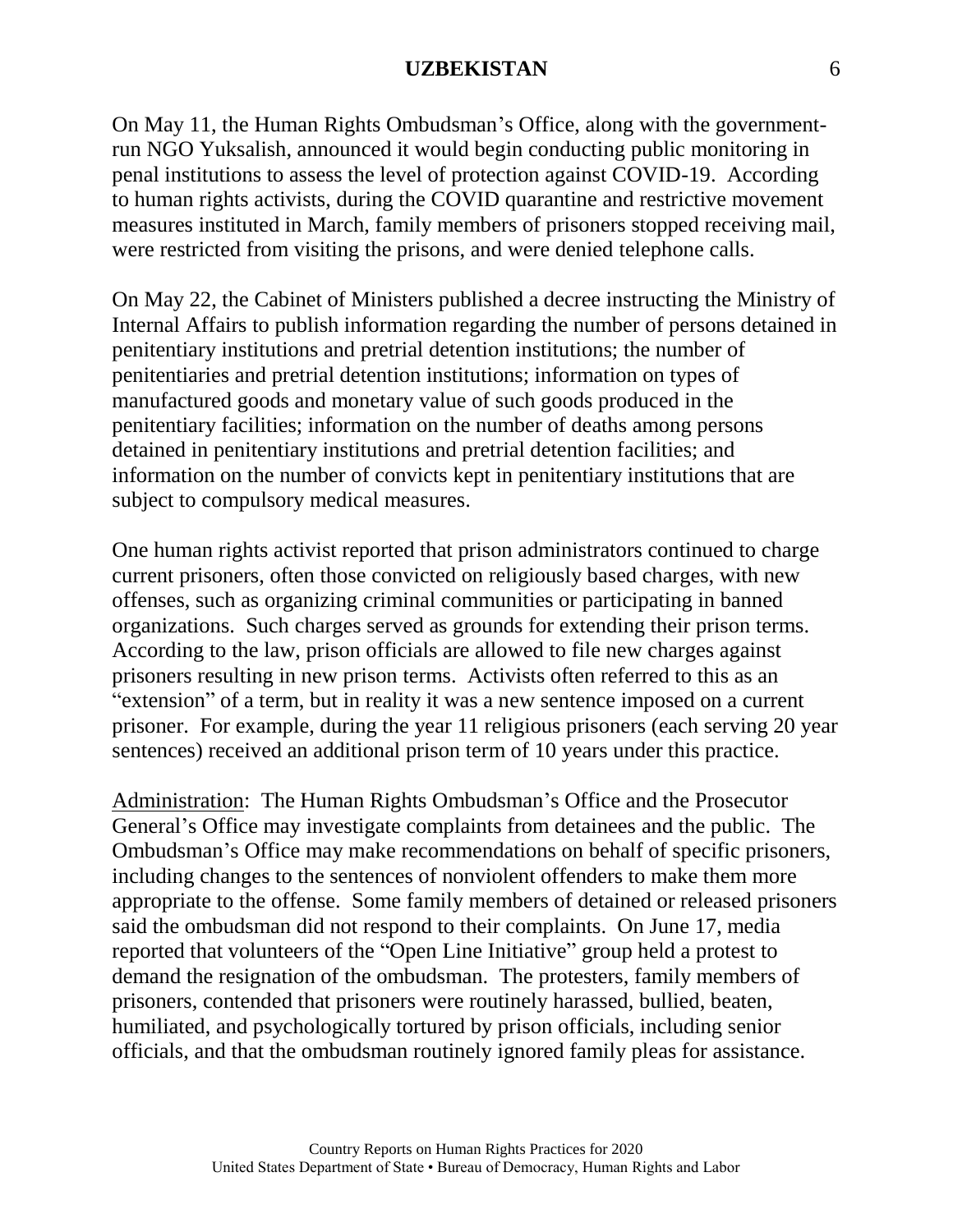Some human rights activists reported that lawyers had no problems meeting with their clients, although others disputed this, saying access was both limited and monitored.

Prison officials typically allowed family members to visit prisoners for up to four hours two to four times per year. Officials also permitted longer visits of one to three days two to four times per year, depending on the type of prison facility, as well as overnight stays. In March officials instituted COVID-19 restrictions on visitations. Authorities relocated some religious and political prisoners to housing in prison colonies rather than formal prisons. The colonies often allowed prisoners to come and go regularly and to have more family contact. Some prisoners were allowed to work and earn money inside or outside the colony.

The government stated that prisoners have the right to practice any religion, but some prisoners complained to family members that prison authorities did not permit them to observe religious rituals that conflicted with the prison's schedule. Such rituals included traditional Islamic morning prayers. While some activists reported this situation has improved, others said the restriction continued. Authorities forbid all prisoners to observe religious holidays, such as Ramadan, with no fasting allowed. Although some prison libraries had copies of the Quran and the Bible, family members continued to complain that authorities did not allow all religious prisoners access to religious materials.

According to official government procedures, prisoners have the right to "participate in religious worship and family relations, such as marriage." Close relatives also have the right to receive oral and written information from prison officials regarding the health and disciplinary records of their family members. Families continued to report that the government provided limited to no information or withheld information contained in health and prison records.

Independent Monitoring: Some independent observers had limited access to some parts of the penitentiary system, including pretrial detention facilities, women's prisons, and prison settlements. Ezgulik, however, reported it had no problems accessing any prisoner. UNICEF regularly visited the country's four juvenile offenders' colonies. The International Committee for the Red Cross had not visited detainees since 2013.

#### **d. Arbitrary Arrest or Detention**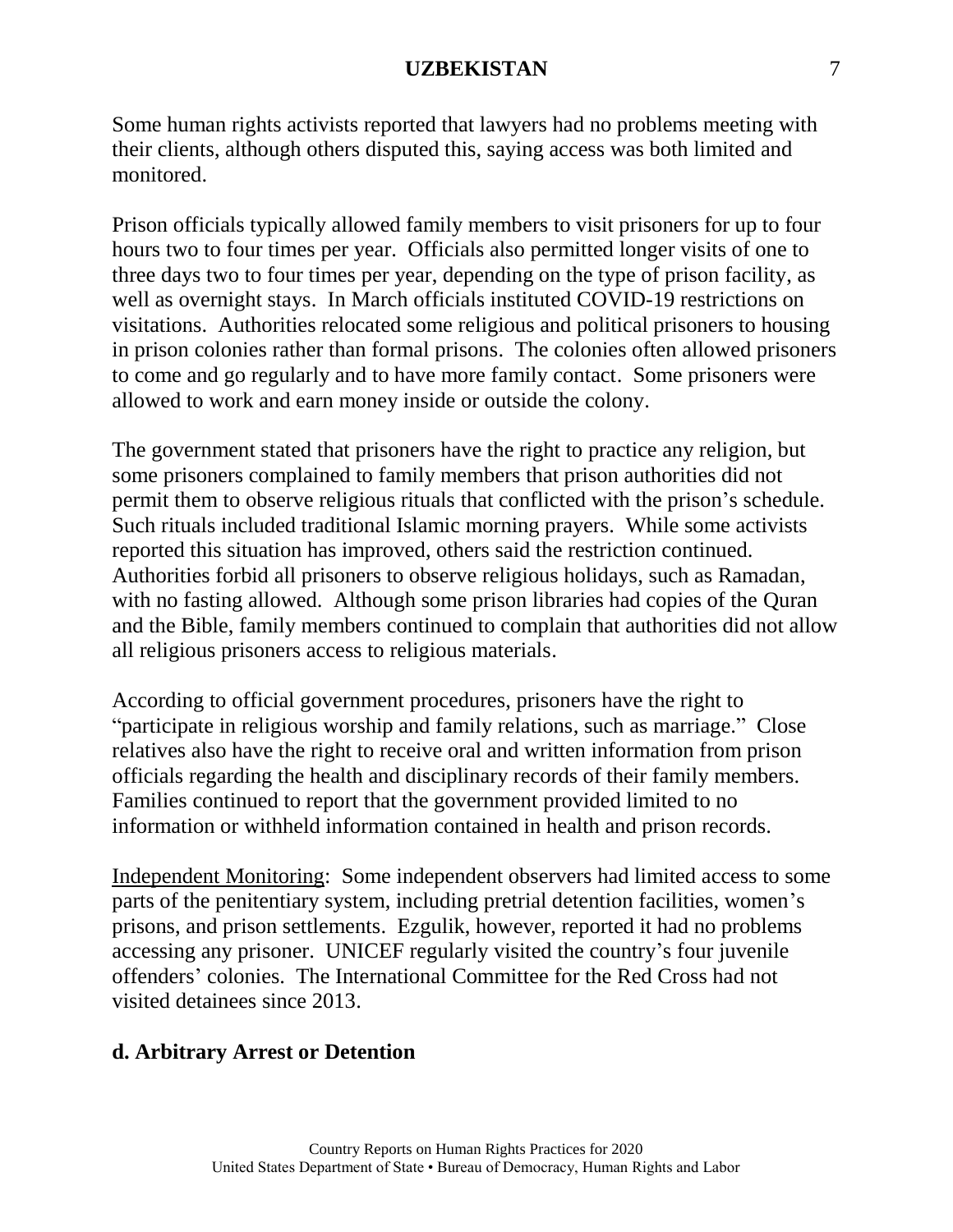The constitution and the law prohibit arbitrary arrest and detention and provides for the right of any person to challenge the lawfulness of his or her arrest or detention in court. The government did not always observe these requirements.

#### **Arrest Procedures and Treatment of Detainees**

By law a judge must review any decision to arrest accused individuals or suspects. Judges granted arrest warrants in most cases. Defendants have the right to legal counsel from the time of arrest. State-appointed attorneys are available for those who do not hire private counsel. Officials did not always respect the right to counsel and occasionally forced defendants to sign written statements declining the right. Authorities' selective intimidation and disbarment of defense lawyers produced a chilling effect that also compromised political detainees' access to legal counsel.

Some defense lawyers noted difficulty in accessing clients, the lack of private meeting spaces at law enforcement facilities to meet with detainees, and the lack of access to information about their client's case.

The law authorizes the use of house arrest as a form of pretrial detention. The law allows detainees to request hearings before a judge to determine whether they should remain incarcerated or released before trial. Authorities often granted these hearings but typically granted detention requests from prosecutors, thereby undermining the spirit of judicial oversight. The arresting authority is required to notify a relative of a detainee of the detention and to question the detainee within 24 hours of arrest.

On April 1, compulsory procedures to protect detainees, including video recording of actions involving detainees and explanation of procedural rights to detainees, were introduced. The new procedures also stipulate that police are required to notify either family members or other designated persons regarding the arrest and location of a detainee within 24 hours. According to media reports and human rights activists, these protective measures had not been well implemented and reports of police abuse following detention were common.

Civil society reported that authorities physically abused or tortured suspects before notifying either family members or attorneys of their arrest in order to obtain a confession. In February the Ombudsman's Office released its 2019 annual report, which noted that cameras in interrogation rooms at law enforcement facilities were frequently turned off or detainees were tortured and interrogated within camera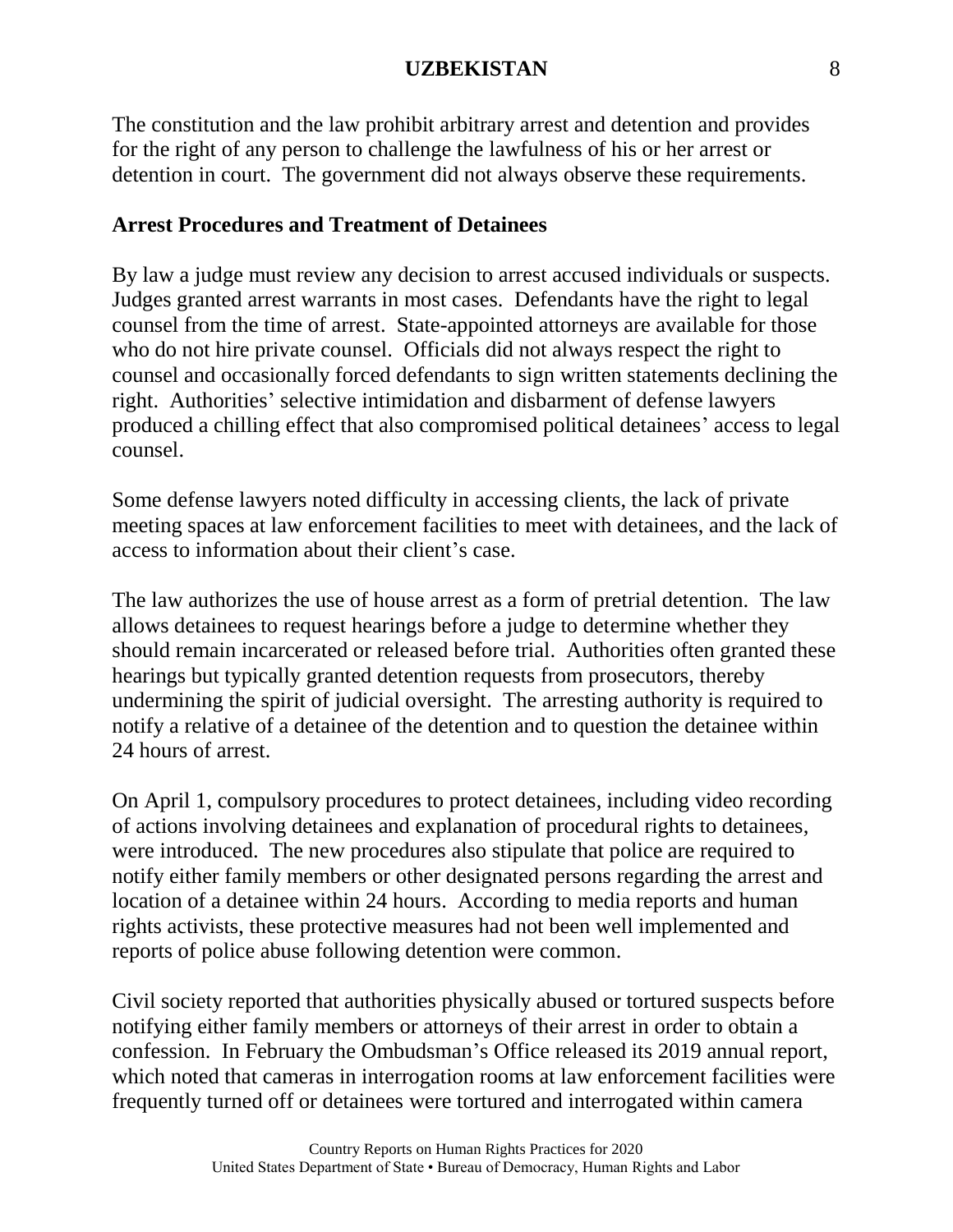blind spots. The report called for the creation of a special investigative committee to look into such cases. The ombudsman stated publicly on May 29 that 80 to 90 percent of the complaints of torture received by the office occurred at pretrial detention facilities rather than in the prison system.

On August 10, President Mirziyoyev signed a decree aimed at introducing mechanisms to eliminate the torture of detainees by ensuring the right of detainees to meet privately with defense lawyers upon arrest, ensuring the presence of defense lawyers during witness interrogation, outlawing the use of illegally obtained evidence; and introducing the use of plea agreements.

Suspects have the right to remain silent and must be informed of the right to counsel. Detention without formal charges is limited to 48 hours, although a prosecutor may request that a judge extend detention an additional 48 hours, after which the person must be charged or released. Judges typically grant such requests, and the judge who issues such an extension is often the same one that presides over the trial, which creates incentives to cover up violations. Authorities typically held suspects after the allowable period of detention, according to human rights advocates. After formal charges are filed, the prosecutor decides whether a suspect is released on bail (or on the guarantee of an individual or public organization acting as surety), stays in pretrial detention, or is kept under house arrest. The judge conducting the arrest hearing is allowed to sit on the panel of judges during the individual's trial.

The law requires authorities at pretrial detention facilities to arrange a meeting between a detainee and a representative from the Human Rights Ombudsman's Office upon the detainee's request. Officials allowed detainees in prison facilities to submit confidential complaints to the Ombudsman's Office and the Prosecutor General's Office.

Once authorities file charges, suspects may be held in pretrial detention for up to three months while investigations proceed. The law permits an extension of the investigation period for as much as seven months at the discretion of the appropriate court upon a motion by the relevant prosecutor, who may also release a prisoner on bond pending trial. Those arrested and charged with a crime may be released without bail until trial on the condition they provide assurance of "proper behavior" and that they would appear at trial.

A decree requires that all defense attorneys pass a comprehensive relicensing examination. In past years several experienced and knowledgeable defense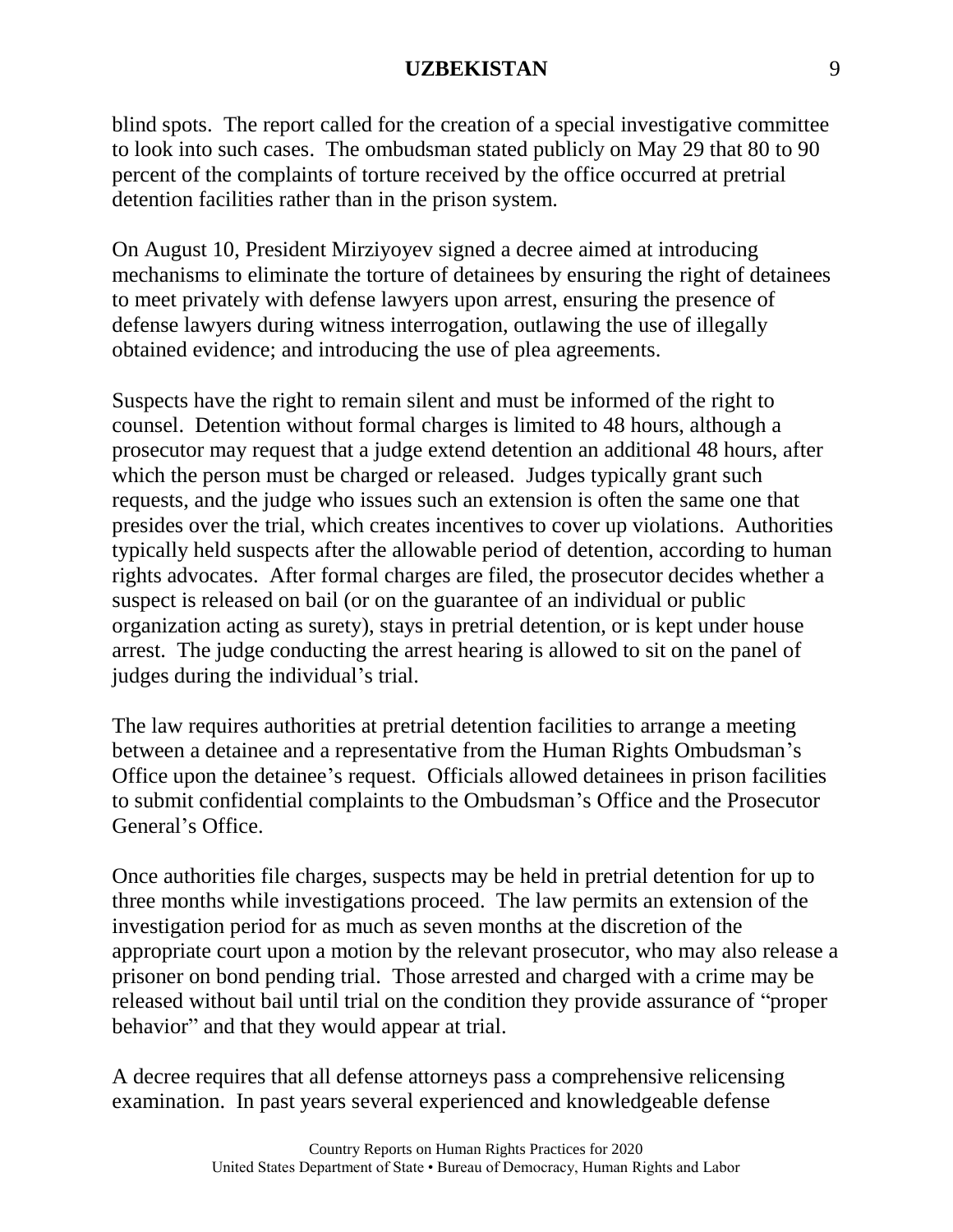lawyers who had represented human rights activists and independent journalists lost their licenses after taking the relicensing examination or because of letters from the bar association under the control of the Ministry of Justice claiming that they violated professional ethical norms.

The country had relatively few defense lawyers per capita, and activists said this likely was due to lower levels of pay, prestige, and influence in comparison to judges and prosecutors.

On November 30, the president signed a law that allows the National Guard, the Prosecutor General's Office, and police the right to surveil electronically attorneys' communications with clients. With the consent of the prosecutor or an investigator, officials (including prosecutors, investigators, and state bodies) can have access to conversations, messages, and other forms of information conveyed between a defendant and his or her lawyer by telephone and other telecommunications devices. Officials may also record these conversations. In some cases, authorities detained suspects and required them to sign a nondisclosure agreement that prevents them from discussing their case publicly. Human rights lawyers complained authorities used this tactic as a way to prevent lawyers and clients from receiving outside assistance or boosting publicity about their cases.

Arbitrary Arrest: Bloggers and activists were occasionally detained arbitrarily. In July local police illegally detained and interrogated journalists in Karakalpakstan without a court summons and seized their phones and laptops due to claims of "false" reporting about the health of a local government official. The Prosecutor General's Office criticized the local police for what it termed "illegal acts."

In contrast with previous years, religious groups reported that arbitrary detention of their members no longer occurred.

The government phased out the use of preventive watch lists, which contained the names of those convicted for religious crimes or crimes against the regime. In 2019 Foreign Minister Abdulaziz Kamilov announced that since 2016, authorities removed more than 20,000 prisoners convicted on religious grounds from the watch list. It was unknown how many individuals remained on the watch list. Previously, authorities compelled named individuals on the watch list to submit to police for interrogation, denied issuance of passports and travel visas, and in some cases, prohibited the purchase and use of smartphones.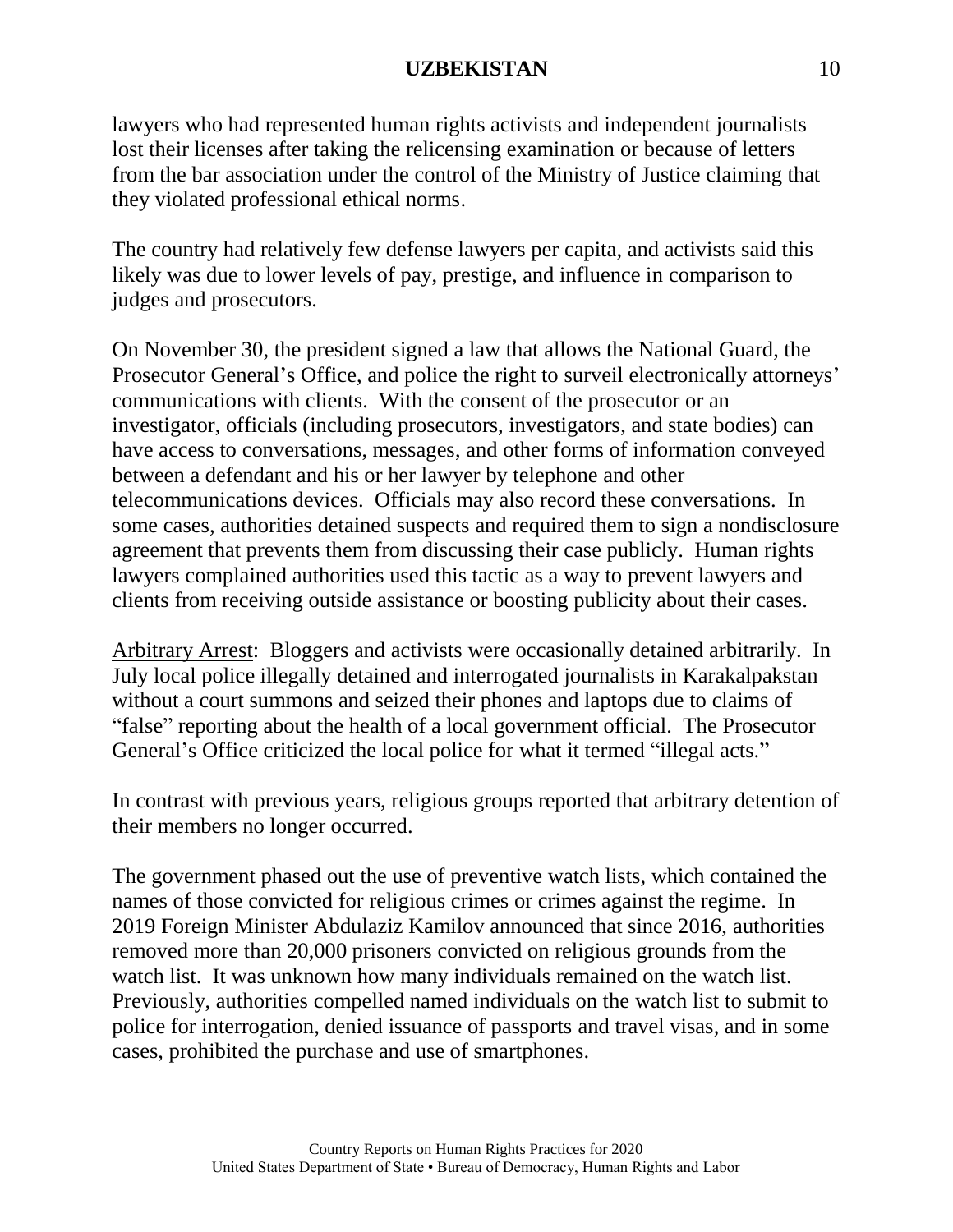The law provides for a commission to review the prison profiles of convicts sentenced on charges of religious extremism. On August 26, the Ministry of Interior press service released a video announcing that some prisoners would be pardoned or released in honor of Independence Day. The Ministry of Foreign Affairs noted that a large number of the pardons included those convicted on "religious extremism" charges. The video and accompanying press declared the government had released or pardoned 4,500 prisoners since the death of former president Karimov in 2016, including 1,584 religious prisoners (of these, 1,215 were released and 369 received reduced sentences). On August 27, in advance of the country's Independence Day, an additional 113 prisoners received pardons, including 105 religious prisoners. On December 7, to mark Constitution Day, the government released 104 prisoners, including 21 religious prisoners, bringing the total number of religious prisoners released since 2016 to 1,710. Another commission reviews the petitions of persons "who mistakenly became members of banned organizations." While the commission has the power to exonerate citizens from all criminal liability, observers reported it did not exercise this power in the majority of cases the commission reviewed.

Pretrial Detention: Prosecutors generally exercised discretion regarding most aspects of criminal procedures, including pretrial detention. Authorities did not provide access to detainees to a court to challenge the length or validity of pretrial detention, despite the law granting detainees the right to do so. Even when authorities did not file charges, police and prosecutors frequently sought to evade restrictions on the length of time that persons could be held without charges by holding them as witnesses rather than as suspects. The Ministry of the Interior, which oversees the prison system, did not provide information regarding the number of persons held in pretrial detention centers or allow access to independent organizations.

Detainee's Ability to Challenge Lawfulness of Detention before a Court: By law detainees or former detainees are able to challenge the lawfulness of their detention before a court. Appeals were sometimes open to the public by request of the applicant. New evidence was rarely heard. Appeal courts generally reviewed previous trial records and asked applicants to declare for the record their innocence or guilt. Appeals rarely resulted in the courts overturning their original decisions.

# **e. Denial of Fair Public Trial**

The constitution provides for a judiciary; however, the judiciary does not operate with complete independence and impartiality. The Prosecutor General's Office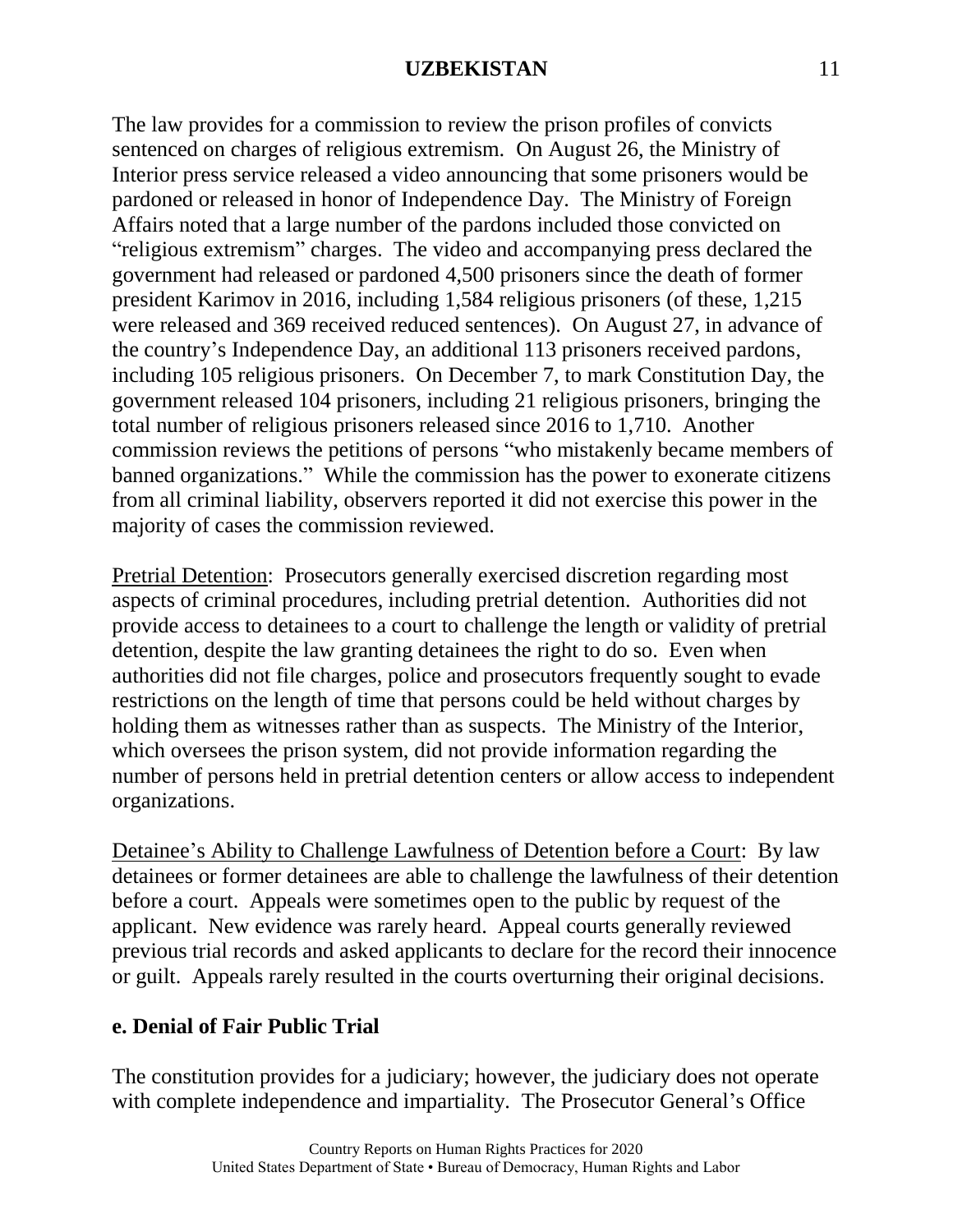and other law enforcement bodies occasionally exerted inappropriate pressure on members of the judiciary to render desired verdicts. Regardless of the length of their term, judges can still be arbitrarily dismissed by the Supreme Judicial Council, making them vulnerable to political pressure.

Judges are appointed by the Supreme Judicial Council, subject to concurrence by the Senate. According to the law, lifetime appointments are possible under certain circumstances. The law states, "A judge shall be appointed or elected in accordance with the established procedure for an initial five-year term, a regular 10-year term, and a subsequent indefinite period of tenure." Regardless of the term of appointment, the Supreme Judicial Council may dismiss judges. On August 20, the council invited media representatives to a first-ever meeting during which council members discussed the appointment of 19 new judges.

# **Trial Procedures**

The law provides for the right to a fair and public trial, but in practice this was not always the case. The criminal code specifies a presumption of innocence. Judicial authorities officially opened most trials to the public and generally permitted international observers at proceedings, but judges or other officials arbitrarily closed some proceedings to observers, even in civil cases. Judges may close trials in exceptional cases, such as those involving state secrets or to protect victims and witnesses. Authorities generally announce trials only one or two days before they begin, and they frequently postponed hearings.

A panel of one professional judge and two lay assessors, selected by committees of worker collectives or neighborhood committees, generally presided over trials. Lay assessors rarely speak. The professional judge usually accepts the prosecutors' recommendations on procedural rulings and sentencing.

Defendants have the right to attend court proceedings, confront witnesses, and present evidence, but judges often declined defense motions to summon additional witnesses or to enter evidence supporting the defendant into the record.

While the overwhelming majority of criminal cases brought to trial resulted in guilty verdicts, the number of acquittals has risen. According to the Supreme Court's website, the number of acquittals increased from six in 2016, to 263 in 2017, to 867 in 2018, and to 859 in 2019 (compared to 27,603 convictions in 2019).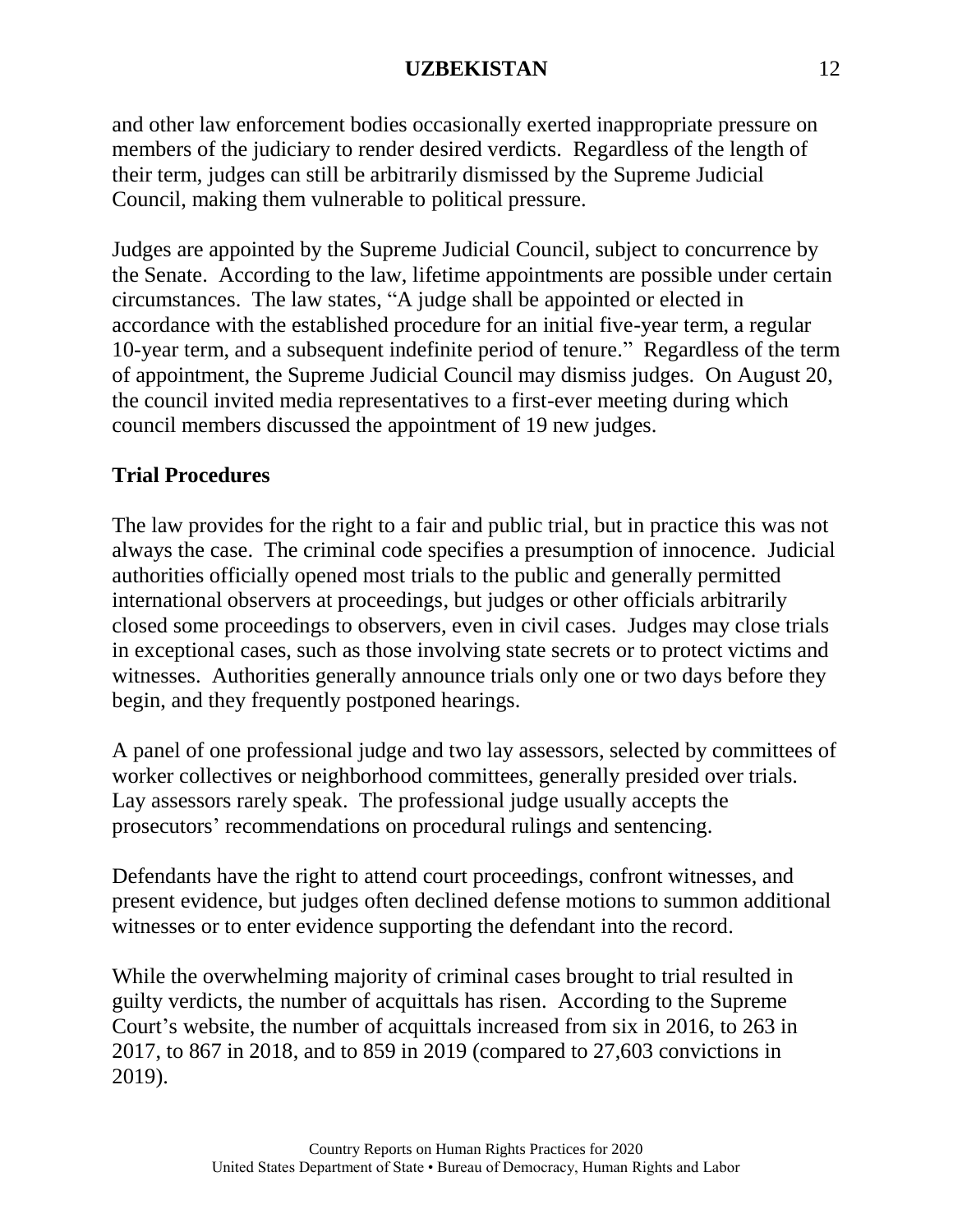Following his September 2019 visit to the country, UN Special Rapporteur on the Independence of Judges and Lawyers Diego Garcia-Sayan highlighted the 2019 creation of the Supreme Judicial Council, the increase in acquittals, and the establishment of a process to improve the public's access to court rulings, as key steps toward promoting judiciary independence in the country. His formal report, issued in June, noted that corruption remained a concern and a number of forms of interferences continued to undermine both the independence of the judiciary from other branches of government (affecting institutional independence) and the independence of individual judges to adjudicate the cases before them impartially and autonomously (affecting personal independence). The report noted that "prosecutors retain a prominent role in criminal proceedings, and the proceedings for the appointment and dismissal of the prosecutor general do not provide sufficient guarantees to prevent undue political influence from the legislative and executive branches of power, raising considerable concerns as to the institutional independence of the whole prosecution service."

The UN special rapporteur's report also noted that, "the shortage of lawyers severely affects access to justice, especially outside of Tashkent, and lawyers continue to encounter several obstacles in obtaining access to clients, in particular during pretrial detention." It stated that some lawyers, for example, those defending persons who charged with terrorist offenses or who are political prisoners, reported harassment and illegal searches prior to meetings with clients in detention facilities. Further, it stated lawyers also experienced a lack of access to information, files, and documents in the possession of government authorities. The report found that lawyers were frequently denied access to case files prior to indictments or were prevented from summoning or cross-examining witnesses. In cases involving state security, lawyers did not have access to the indictment or the final ruling. The report concluded that this constituted a serious violation of the principle of equality of arms, since defendants were de facto deprived of any effective legal assistance.

The government provided legal counsel and interpreters without charge when necessary. According to credible reports, state-appointed defense attorneys routinely acted in the interest of the government rather than of their clients because of their reliance on the state for a livelihood and fear of possible recrimination.

In 2019 the Ministry of Justice registered the nongovernmental, nonprofit organization Madad, whose purpose is to help increase legal awareness and provide free legal advice and practical legal assistance, including through the operation of an online portal *Advice.uz* (*e-maslahat.uz*).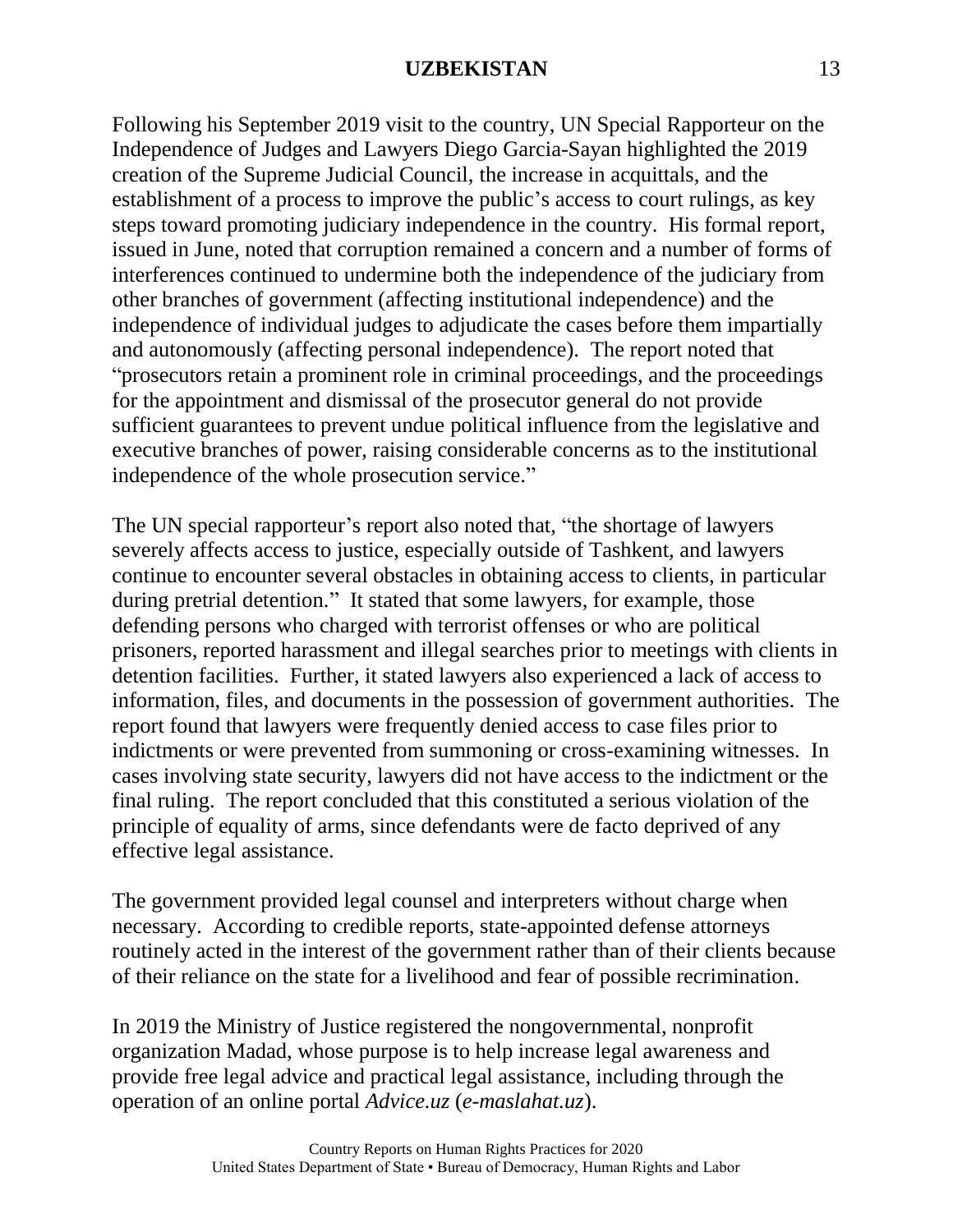By law a prosecutor must request an arrest order from a court, and courts rarely denied such requests. Prosecutors have considerable power after obtaining an arrest order. They direct investigations, prepare criminal cases, recommend sentences to judges, and may appeal court decisions, including sentences. After formal charges are filed, the prosecutor decides whether a suspect is released on bail, stays in pretrial detention, or is kept under house arrest. Although the criminal code specifies a presumption of innocence, a prosecutor's recommendations generally prevail. If a judge's sentence does not correspond with the prosecutor's recommendation, the prosecutor may appeal the sentence to a higher court. Judges often based their verdicts solely on confessions and witness testimony that authorities in some cases allegedly extracted through abuse, threats to family members, or other means of coercion. Authorities commonly used these practices in religious extremism cases in particular. Both defense lawyers and prosecutors may call on judges to reject confessions and investigate claims of torture.

The government continued to broadcast live coverage of court hearings when both parties consent, limiting such broadcasts to minor cases typically involving administrative offenses or economic cases. Despite the Supreme Court's efforts to publish its rulings on its website, lower-level courts generally did not publish their rulings, making it difficult for defense lawyers to build arguments based on legal precedent.

The law provides a right of appeal to defendants, but appeals rarely resulted in reversal of convictions. In some cases, appeals resulted in reduced or suspended sentences.

#### **Political Prisoners and Detainees**

In August the government released four high-profile prisoners. Three of these (Rustam Abdumannopov, Iskandar Khudaiberganov, and Akrom Malikov) were considered by Tashkent-based human rights organization Ezgulik and other domestic human rights activists to be the only three remaining political prisoners in the country. The fourth prisoner released was Rukhitdin Fakhrutdinov, a well known religious prisoner. It was unknown how many other religious prisoners remained in custody.

In years past the government targeted peaceful political dissidents and convicted them of engaging in terrorist and extremist activities or for belonging to what the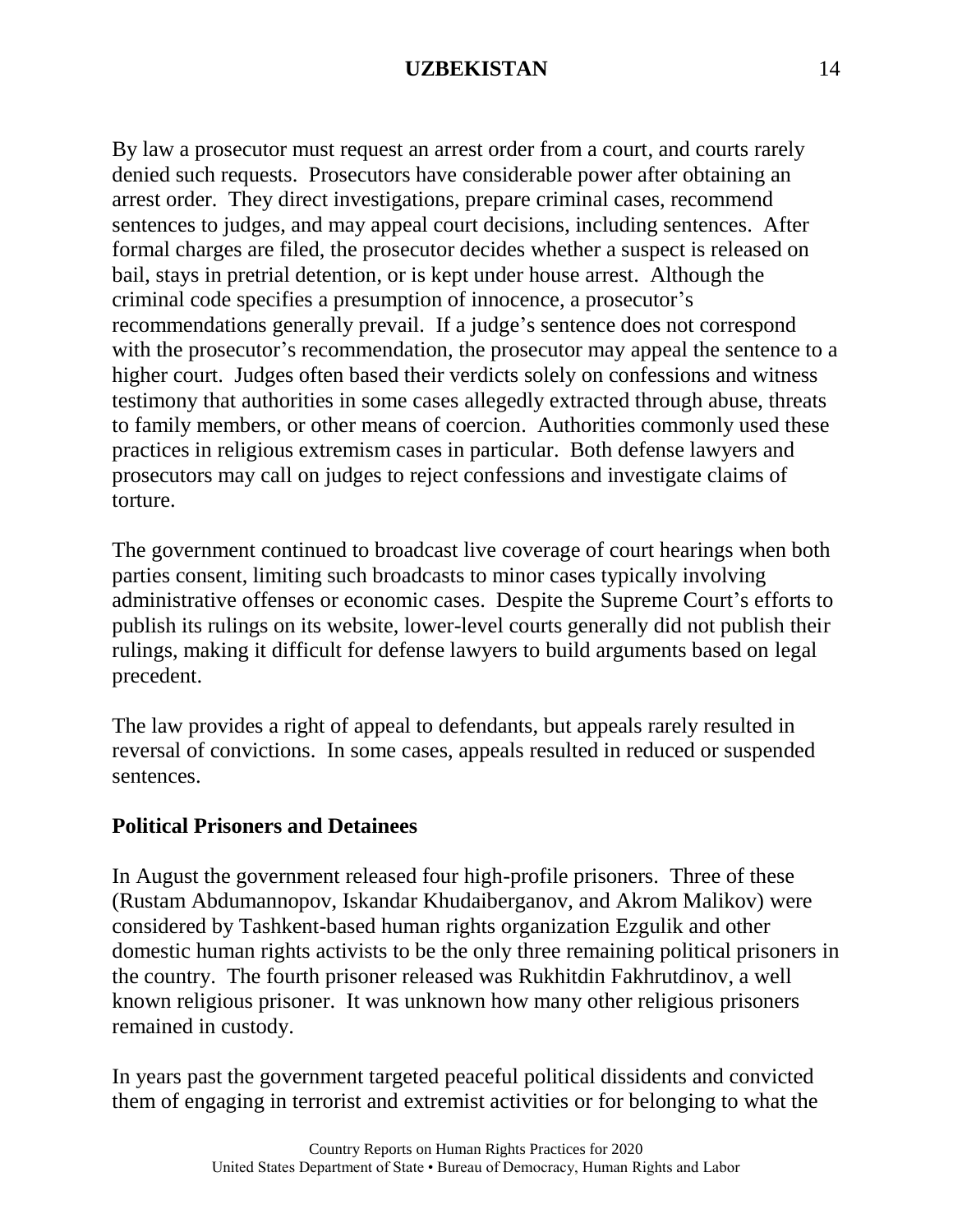government called religious fundamentalist organizations. NGO representatives stated they could not independently verify the numbers of such individuals who remained in detention. There were no reports of such detentions during the year.

Authorities sometimes did not provide political prisoners and detainees the same protections as other detainees, including by holding some incommunicado for prolonged periods of time, limiting their access to lawyers of their choosing, and psychologically intimidating some of them. The government sometimes did not permit access to such persons by human rights or humanitarian organizations, such as the International Committee of the Red Cross.

According to numerous former political prisoners, the government provides released prisoners with an allowance upon parole to help them reintegrate into society, although some reported not receiving all promised benefits. Such allowances include travel expenses to one's place of residence, health benefits, and the issuance of an internal passport, which is the primary form of identification in the country. Upon release, convicts sign a document acknowledging they understand the terms of their parole. This document typically includes a prohibition on travel abroad for up to one year. In years past, several former prisoners reported that authorities levied a fine against them as a condition of their parole. Failure to abide by the terms of payment may result in the termination of parole. One former prisoner, for example, was reportedly required to pay 20 percent of his monthly salary to the government for 18 months following his release.

In 2019 high-level government officials periodically visited different regions of the country to conduct outreach to vulnerable social groups, such as former prisoners, and the government said it maintained this policy. COVID-19-related movement restrictions and strict quarantine protocols issued throughout the country likely affected the ability of officials to conduct such visits. In years past, former prisoners expressed concerns regarding the difficulty of placing children into kindergartens, obtaining assistance in securing housing, and receiving medical treatment, as well as concerns over their parole terms.

Some former political prisoners pointed out that they were still considered criminals because authorities did not fully exonerate them upon their release from prison. Three former political prisoners, including Azam Farmonov, whom authorities released in 2017 after serving 11 years of a 13-year sentence, attempted to register an NGO named Restoration of Justice three times in 2019, without success. On March 9, the Ministry of Justice registered the NGO under a new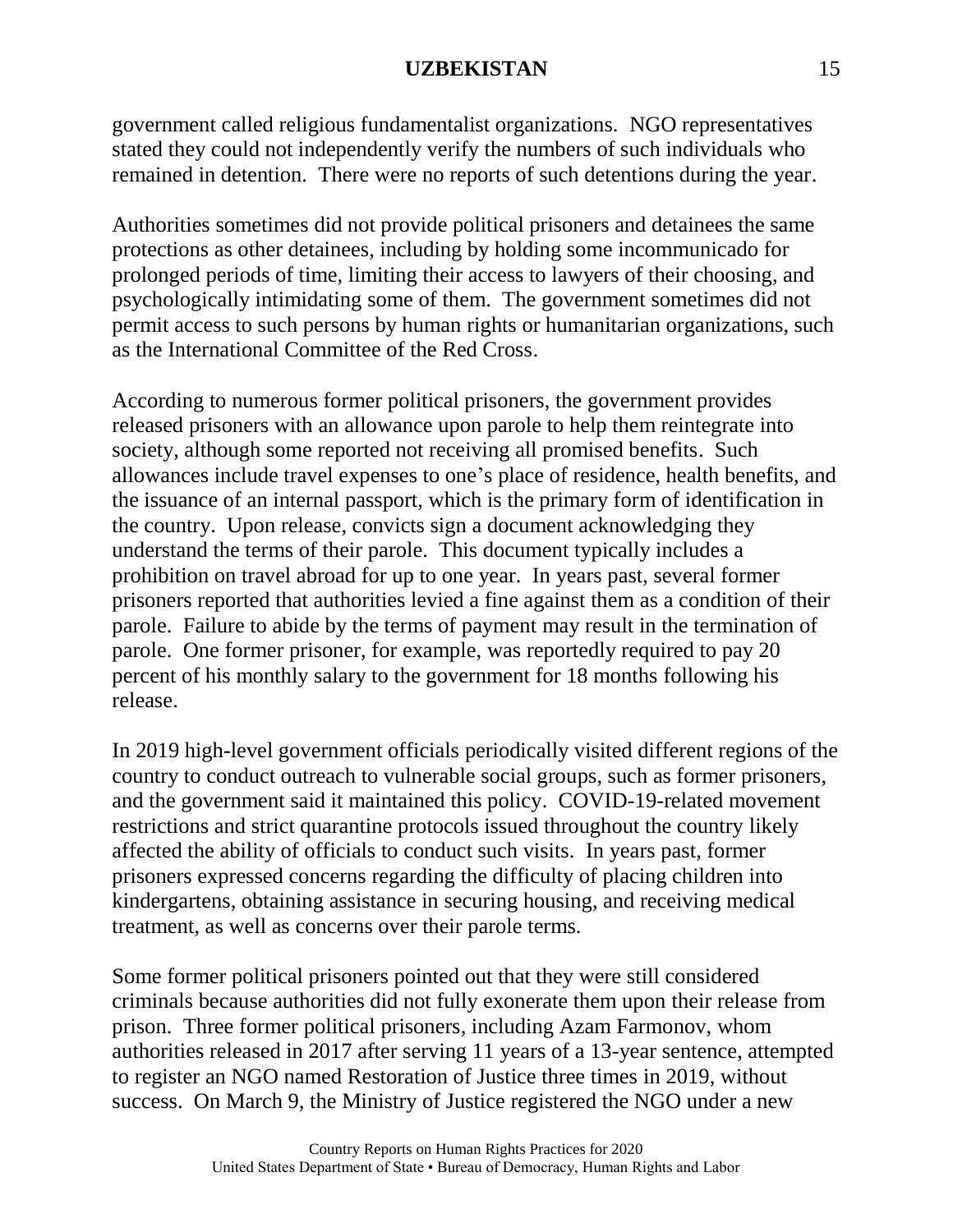name, Hoquqiy Tayanc (Legal Pillar); the NGO sought redress for the unlawful detention of political prisoners, including clearing their records through exoneration, expungement, or other means.

Amnesty: Authorities annually grant amnesty and release individuals imprisoned for religious extremism or other crimes. In five separate instances during the year, President Mirziyoyev released or reduced the sentences of 243 prisoners detained on religious extremism or other grounds.

# **Politically Motivated Reprisal against Individuals Located Outside the Country**

Kyrgyzstan authorities extradited journalist Bobomurod Abdullayev to Tashkent on August 9 at the request of Uzbekistan authorities. The Uzbekistan government charged the journalist on two counts of crimes against the government, reportedly based on accusations that he had published allegations of corruption against Uzbekistan officials. After Abdullayev signed a nondisclosure agreement, he was released, and the charges were eventually dropped (see section 2.a.).

# **Civil Judicial Procedures and Remedies**

Citizens may file suit in civil courts for alleged human rights violations by officials, excluding investigators, prosecutors, and judges. Civil society reported in the past that bribes accepted by judges influenced their court decisions in these cases.

# **Property Restitution**

Government urban renewal campaigns to demolish older, Soviet-era apartment blocks and private homes in both Tashkent and other regions continued to displace citizens from their homes or businesses, often without due process. On February 14, a fight broke out between police and residents of a village in the southern region of Surkhondaryo due to news this campaign would demolish their homes. Also in February, a woman was severely burned in Qarshi after she set herself on fire in front of the regional prosecutor's office to protest the illegal demolition of her home. On August 28, more than 100 residents in a Tashkent neighborhood began protesting the demolition of their private garages where a builder planned to construct an apartment building. The residents had been fighting the planned construction for months.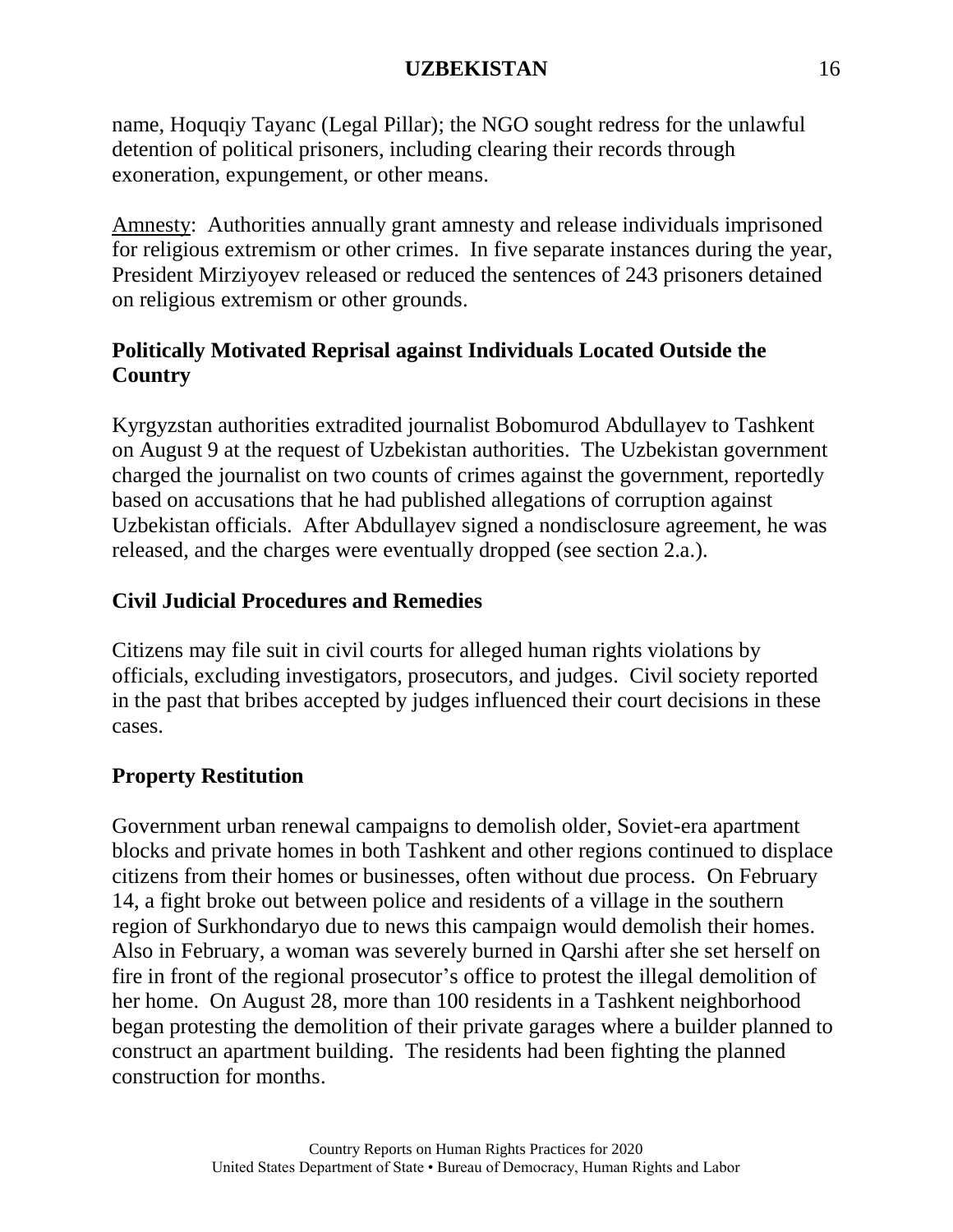# **f. Arbitrary or Unlawful Interference with Privacy, Family, Home, or Correspondence**

Although the constitution and law forbid arbitrary or unlawful interference with privacy, family, home, or correspondence, authorities did not respect these prohibitions. The law requires that prosecutors approve requests for search warrants for electronic surveillance, but there is no provision for judicial review of such warrants.

On August 6, unknown assailants simultaneously hacked the Telegram accounts (a popular social messaging app) of several bloggers and journalists, including the owners of Telegram channels https://t.me/nobody\_cares\_but (10,000 subscribers) https://t.me/insider\_uz (7,000 subscribers), https://t.me/kurbanoffnet (7,000 subscribers), and journalists Zafarbek Solizhonov and Anora Sodikova. Bloggers and journalists later posted online their belief that the aim was not only to attack freedom of speech but also to obtain personal information that could later be used against them. "We know that this attack was aimed at specific individuals, so it can be said that the main target was not money," wrote journalist and blogger Eldar Asanov on his Telegram channel (8,000 subscribers).

The government adopted a unified statute addressing matters related to personal data protection and processing in 2019. Previously, numerous laws and resolutions regulated the government's protection of and processing procedures for individuals' personal data, which complicated compliance requirements. This law was the country's first attempt to unify personal data regulations in line with international standards.

There were no reports of raids of the homes of religious groups' members and unregistered congregations.

The government continued to use an estimated 12,000 *mahalla* (neighborhood) committees as a source of information on potential "extremists." The committees provide various social support functions, including the distribution of social welfare assistance to the elderly, single parents, or families with many children; intervention in cases of domestic violence; and adjudication of disputes between residents, but they also serve as a way to feed information about local community members to the government and law enforcement entities. Mahallas in rural areas tended to be more influential than those in cities.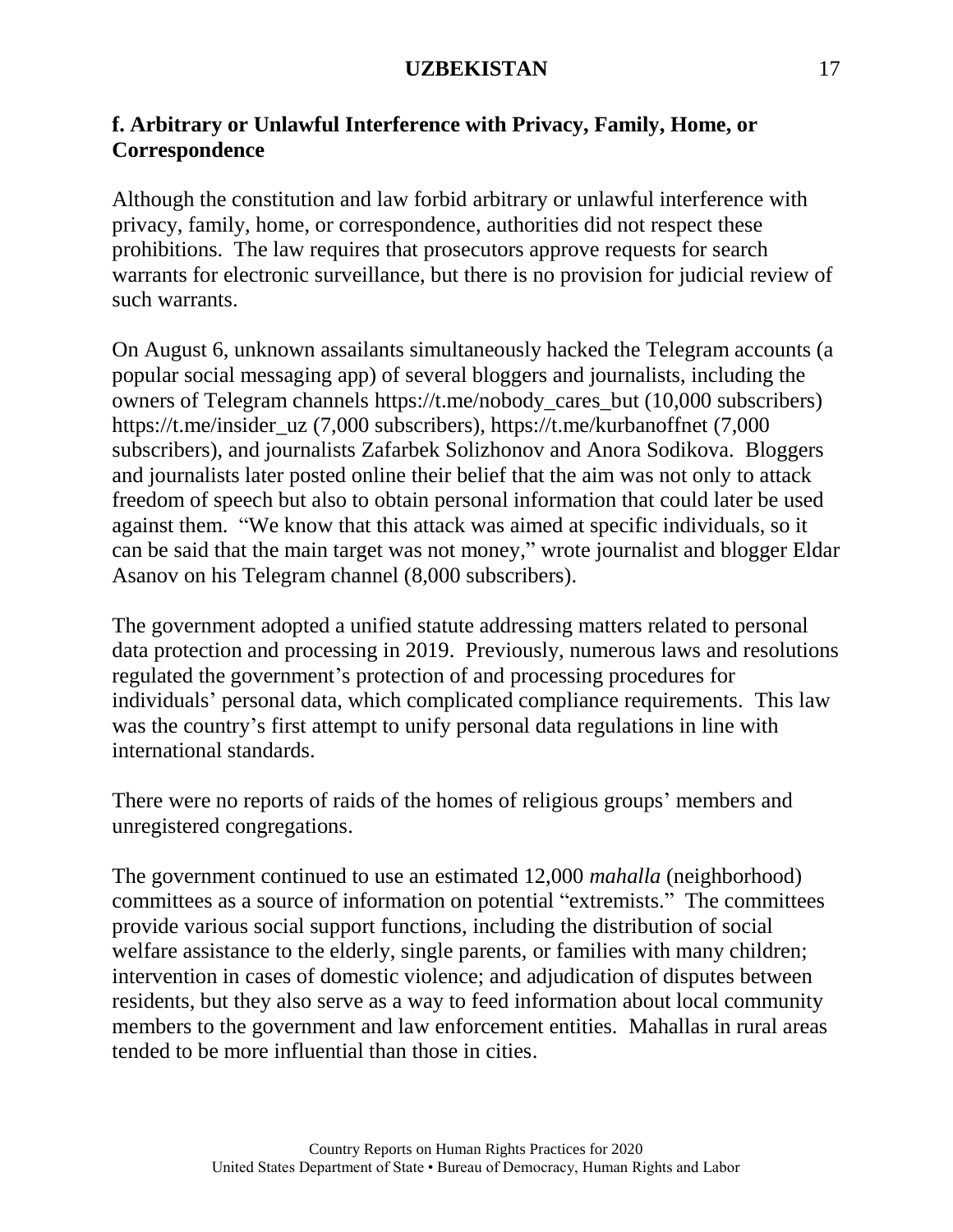In February, President Mirziyoyev issued a decree that established the Ministry for the Support of the Mahalla and the Family. The new ministry is tasked with ensuring close cooperation between the state level government and the local mahallas on issues of women, family, and social structures.

# **Section 2. Respect for Civil Liberties, Including:**

# **a. Freedom of Expression, Including for the Press**

The constitution and law provide for freedom of expression, including for the press, but the government restricted these rights for both online and offline media.

Freedom of Speech: The government exercises official and unofficial restrictions on the ability of individuals to criticize the government or to discuss matters of general public interest. The law restricts criticism of the president, and publicly insulting the president is a crime for which conviction is punishable by up to five years in prison. The law specifically prohibits publication of articles that incite religious conflict and ethnic discord or that advocate subverting or overthrowing the constitutional order.

On August 9 in Bishkek, Kyrgyzstan, local authorities arrested Uzbekistani journalist Bobomurod Abdullayev at the request of the Uzbekistan government. Abdullayev was charged under Articles 158 (Offense against the President) and 159 (Attempt to Overthrow the Constitutional Order) of Uzbekistan's Criminal Code. The charges stemmed from authorities' accusation Abdullayev was writing under the pen name "Qora Mergan," (Black Sniper), an author that publishes allegations of corruption against Uzbekistan government officials, which Abdullayev denied. On August 22, Kyrgyz officials forcibly repatriated Abdullayev to Uzbekistan. He was released after signing a nondisclosure agreement, and after several weeks authorities dropped the charges.

Freedom of Press and Media, Including Online Media: Independent media did not operate freely because the state exercises control over media coverage. All media entities, foreign and domestic, must register with authorities and provide the names of their founder, chief editor, and staff members. Print media must also provide hard copies of publications to the government. The law holds all foreign and domestic media organizations accountable for the accuracy of their reporting, prohibits foreign journalists from working in the country without official accreditation, and subjects foreign media outlets to domestic mass media laws. The government used accreditation rules to deny some foreign journalists and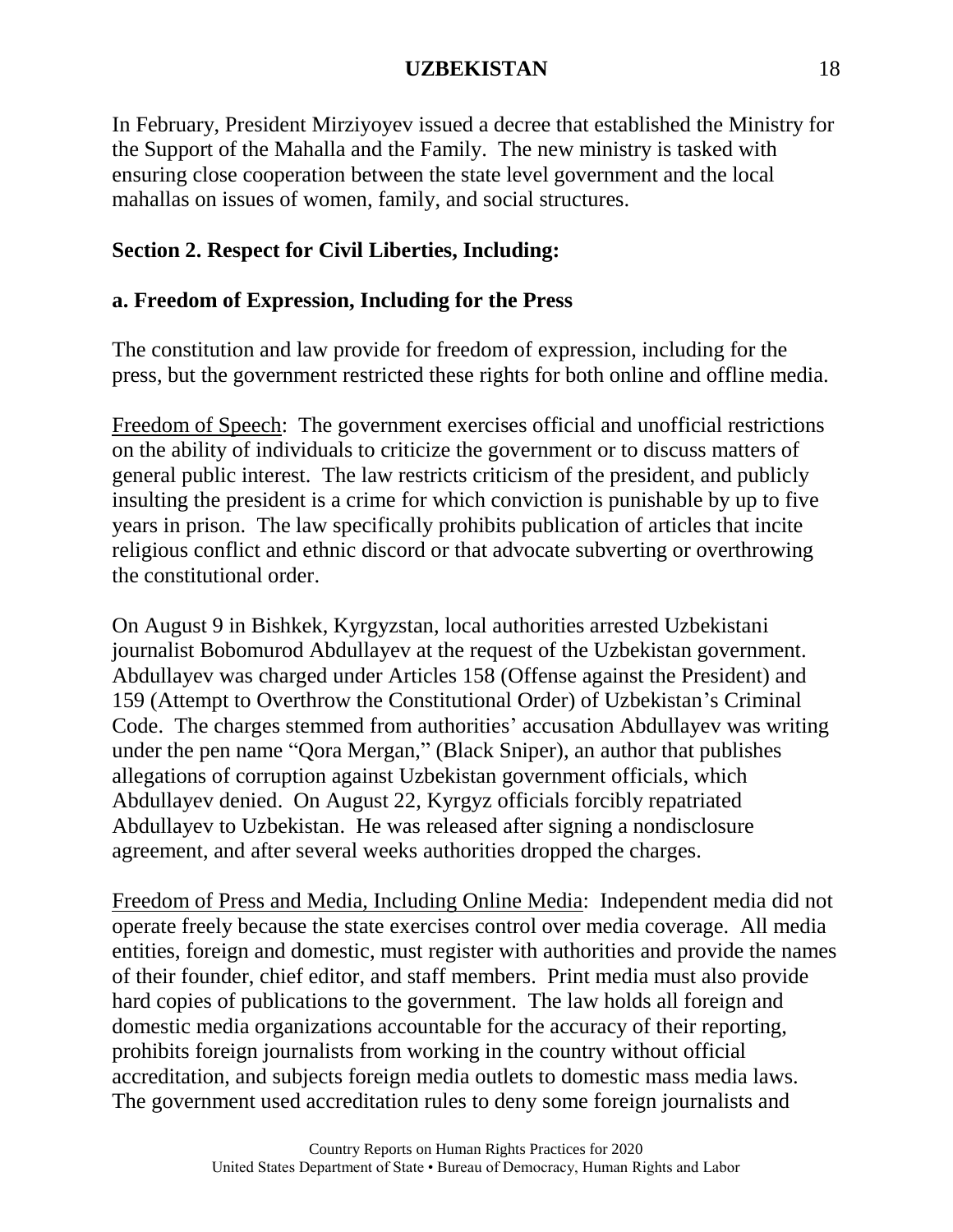media outlets the opportunity to work in the country. For example, the government continued to deny *Radio Free Europe/Radio Liberty's* accreditation request. Others, such as BBC, Voice of America, and Eurasianet, were accredited.

In January the government's Public Fund for Support and Development of National Mass Media began operating. The main purpose of the Public Fund is to help media outlets develop and maintain equal rights in the media market and to promote the rights of journalists and bloggers.

During the COVID-19 pandemic, print newspapers and magazines could not be published for several months. In their place was increased reporting from popular online media outlets, such as *Kun.uz* and *Daryo.uz*, as well as through channels on the social messaging app Telegram.

On November 20, the Agency of Information and Mass Communications (AIMC) sent warning letters to leading news websites *Kun.uz*, *Gazeta.uz*, and *Podrobno.uz*, for questioning the legitimacy of official COVID-19 statistics reported by the Ministry of Health. The letter from AIMC noted: "the publication of information based on unverified data and the attitude expressed in this regard led to the formation of the wrong opinion among the public." AIMC's letter warned that "publication of such unverified information in the future may lead to serious legal consequences." Subsequently, AIMC Director-General Asadjon Khodjayev accused several media outlets such as *Kun.uz*, *Daryo.uz*, and *Gazeta.uz* on November 26 of bias and again threatened "serious legal consequences."

On December 29, President Mirziyoyev supported media freedom in his annual address to parliament, saying, "It should be especially noted that the mass media, along with objective coverage of the large-scale changes taking place in our country, draw the attention of government agencies and the public to the urgent problems on the ground and encourage leaders at all levels to solve these problems. Today they are increasingly becoming the 'fourth power.'"

The law holds bloggers legally accountable for the accuracy of what they post and prohibits posts potentially perceived as defaming an individual's "honor and dignity."

The government prohibited the promotion of religious extremism, separatism, and fundamentalism as well as the instigation of ethnic and religious hatred.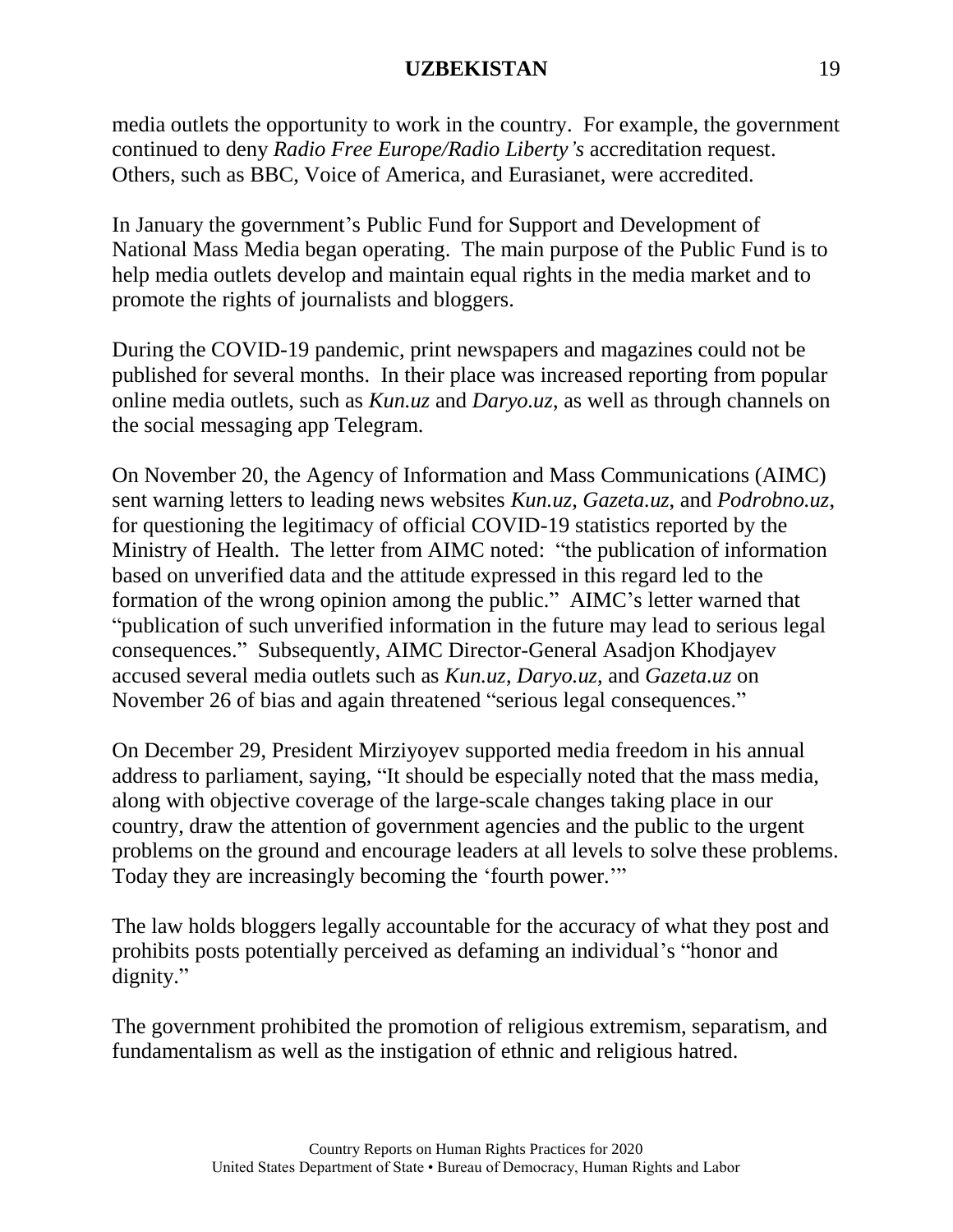Articles in state-controlled newspapers reflected the government's viewpoint. The main government newspapers published selected international wire stories. The government prohibited legal entities with more than 30 percent foreign ownership from establishing media outlets. The government allowed publication of a few private newspapers with limited circulation containing advertising, horoscopes, and some substantive local news, including infrequent stories critical of the government's socioeconomic policies. Some government-controlled print media outlets published articles that openly criticized local municipal administrations.

A few purportedly independent websites consistently reported the government's viewpoint. The government-run *Ozbekistan* is a 24-hour news channel that broadcasts current affairs and news in Uzbek, Russian, and English.

Violence and Harassment: Police and security services subjected print and broadcast journalists to increased arrest, harassment, and intimidation.

Even before and during the COVID-19 pandemic, some journalists reported a "negative trend" in terms of media freedom, citing daily reports of harassment of journalists and bloggers. Some journalists said they believed the security services used the pandemic as a way to remind media that "they are still in charge," despite the president's public claims that journalists and bloggers are a vital part of the country's reform process.

In April authorities detained Sharifa Madrahimova, a correspondent of *Ma'rifat* newspaper, after she filmed a documentary video in local bazaars to report on price gouging on basic food items during the COVID-19 quarantine.

In May, following the collapse of a dam in Sardoba that displaced hundreds of villagers, two journalists at a popular sports channel were fired after publicly criticizing how a state-run news channel covered the story. Bobur Akmalov (editor) and Jamoliddin Babajanov (producer), at "Sport," made their remarks during a radio program broadcast on May 18.

On July 26, the Prosecutor's Office summoned the chief editors from three Karakalpakstan news websites after printing unconfirmed reports about the death of Karakalpakstan parliament's chairman, Senator Musa Yerniyazov, who tested positive for COVID-19. In addition, the Ministry of Interior summoned a blogger in Karakalpakstan who posted the same story. The three online outlets, as well as the blogger, all later retracted their reports about the senator's death. A Tashkentbased website also published the news, only to claim later that "this unconfirmed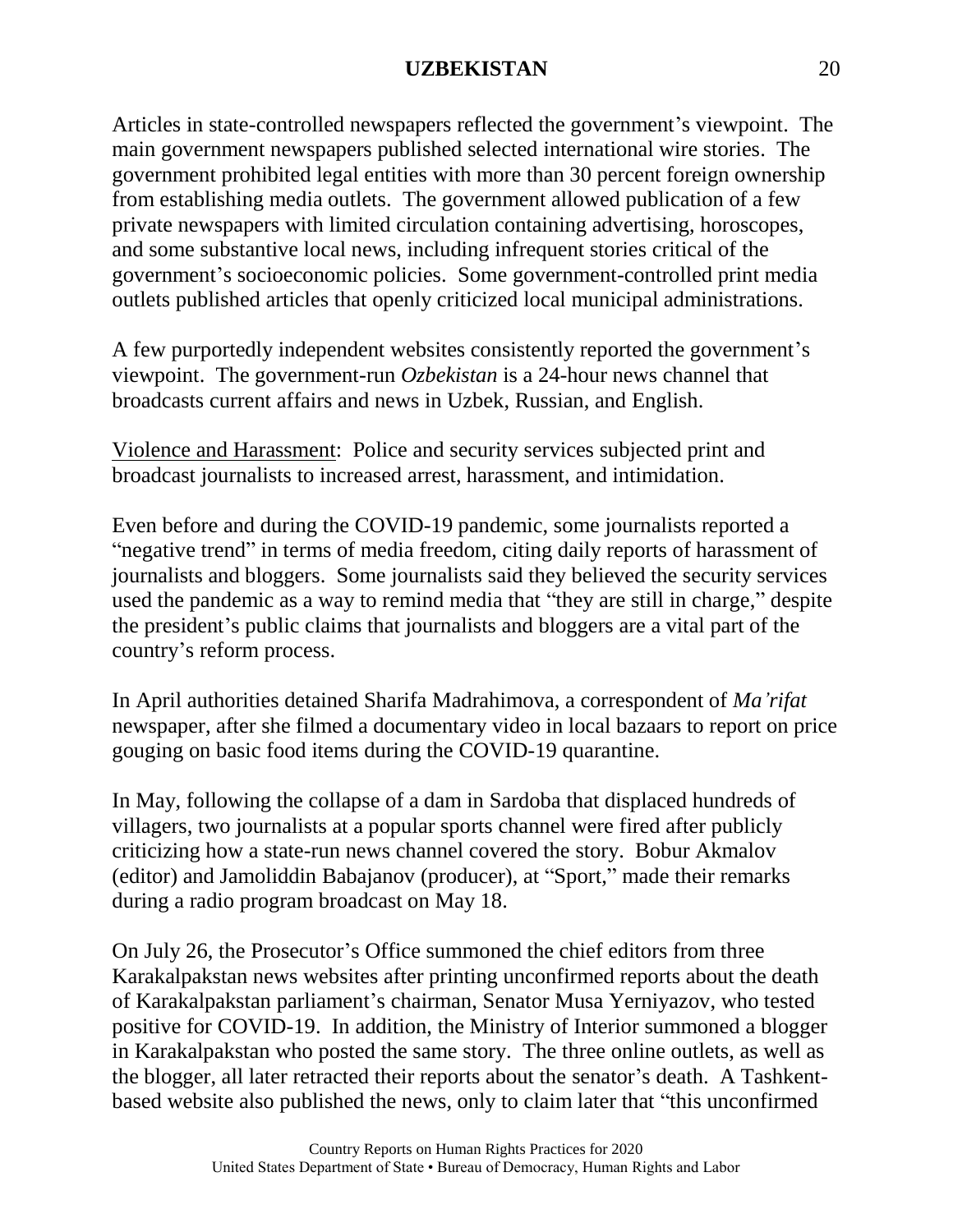information was published as a result of hacking." Bloggers and journalists in Karakalpakstan reported that the dissemination of information in the region in general was "severely restricted" and the local authorities were covering up the real number of COVID-19 cases and deaths.

On August 22, police arrested a popular vlogger who frequently called for changes in the local leadership in Fergana (where the governor is widely seen as corrupt). Authorities detained Dadakhon Haydarov, a 22-year-old from Sokh District of the Fergana Region and who had a large YouTube following, and detained him for 10 days. According to his father, officials took Haydarov from his parent's home and transferred him by helicopter to Fergana City.

In May unknown assailants attacked the cameraman accompanying a journalist from the internet publication "Effect Uz" while investigating a story in the Fergana Region. The journalist told media that "unknown persons sprayed a gas canister into the (camera) operator's eyes and broke the car windows. In addition, the attackers stole a video camera, which is the property of the publication." The cameraman suffered injuries from the attack.

Censorship or Content Restrictions: Journalists and senior editorial staff in state media organizations reported that some officials' responsibilities included censorship. In many cases the government placed individuals as editors in chief with the expressed intent that they serve as the main censor for a particular media outlet. Continuing the past trend of moderate criticism of the government, online publications such as *Kommersant.uz* and *Nuz.uz* published some critical stories on issues such as demolitions, ecological problems, electricity outages, currency, trade, and the black market. In addition, *Adobiyat Gazetesi*, a literary journal, published stories by authors who were still on a "black list" that limited their ability to publish elsewhere.

In 2019 the government unblocked the website of privately owned *Kun.uz*, which had been blocked in 2018. The outlet published articles critical of the government, including about regional and district officials' involvement in illegal demolitions.

There was often little distinction between the editorial content of government and privately owned newspapers. Journalists engaged in limited investigative reporting. Widely read tabloids occasionally published articles that presented mild criticism of government policies or discussed problems that the government considered sensitive, such as trafficking in persons.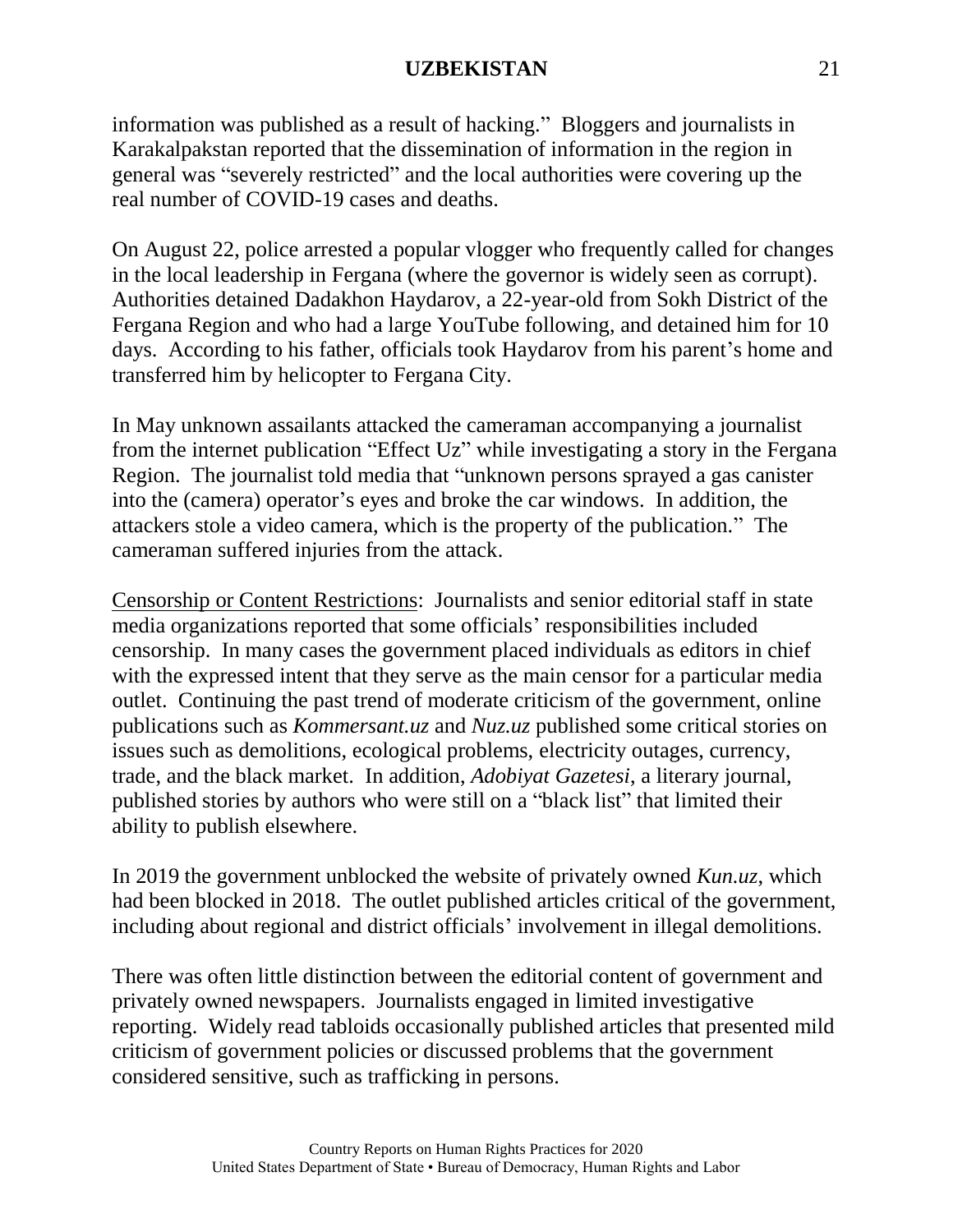Libel/Slander Laws: The criminal and administrative codes impose significant fines for libel and defamation. The government used charges of libel, slander, and defamation to punish journalists, human rights activists, and others who criticized the president or the government. Some bloggers and activists nonetheless openly criticized the government on social media without legal reprisal.

## **Internet Freedom**

The government generally allowed access to the internet, including news and social media sites. In the initial months of the COVID-19 pandemic, when citizens began to complain about the government's response in online social forums, the government restricted access to social media, Facebook in particular, with frequent service interruptions. Users noted that while the government did not block the site, it became extremely difficult to load pages and view content. Users noted improvement of Facebook functionality only in August, once the nationwide quarantine was lifted. The media law defines websites as media outlets, requiring them to register with authorities and provide the names of their founder, chief editor, and staff members. The government blocked the website of *Forum 18*, a human rights news site.

Several active online forums allowed registered users to post comments and read discussions on a range of social problems. To become a registered user in these forums, individuals must provide personally identifiable information. It was not clear whether the government attempted to collect this information, although provisions of the law require internet cafe proprietors to log customers' browser history.

In March the government amended the criminal code to include prohibitions against spreading "false" information regarding COVID-19. On March 31, Dr. Alimardon Sultonov, a trauma surgeon at Ellikkala Central State Hospital in Karakalpakstan Region, called the local medical emergency service to ask whether there were any coronavirus cases in Karakalpakstan. Five officials then came to the hospital to question Sultonov, known for publicly discussing freedom of religion and belief on his social media pages. The officials asked Sultonov if he had any religious texts on his person. He said he had Muslim texts on his computer, so officials confiscated it. Authorities opened a criminal case against him for allegedly spreading false information on lockdown measures under the new criminal code. On November 23, the court of the Ellikalansky District of Karakalpakstan sentenced him to 14 months' of restrictions on his freedom of movement, including time served since March, for the "Illegal Manufacturing,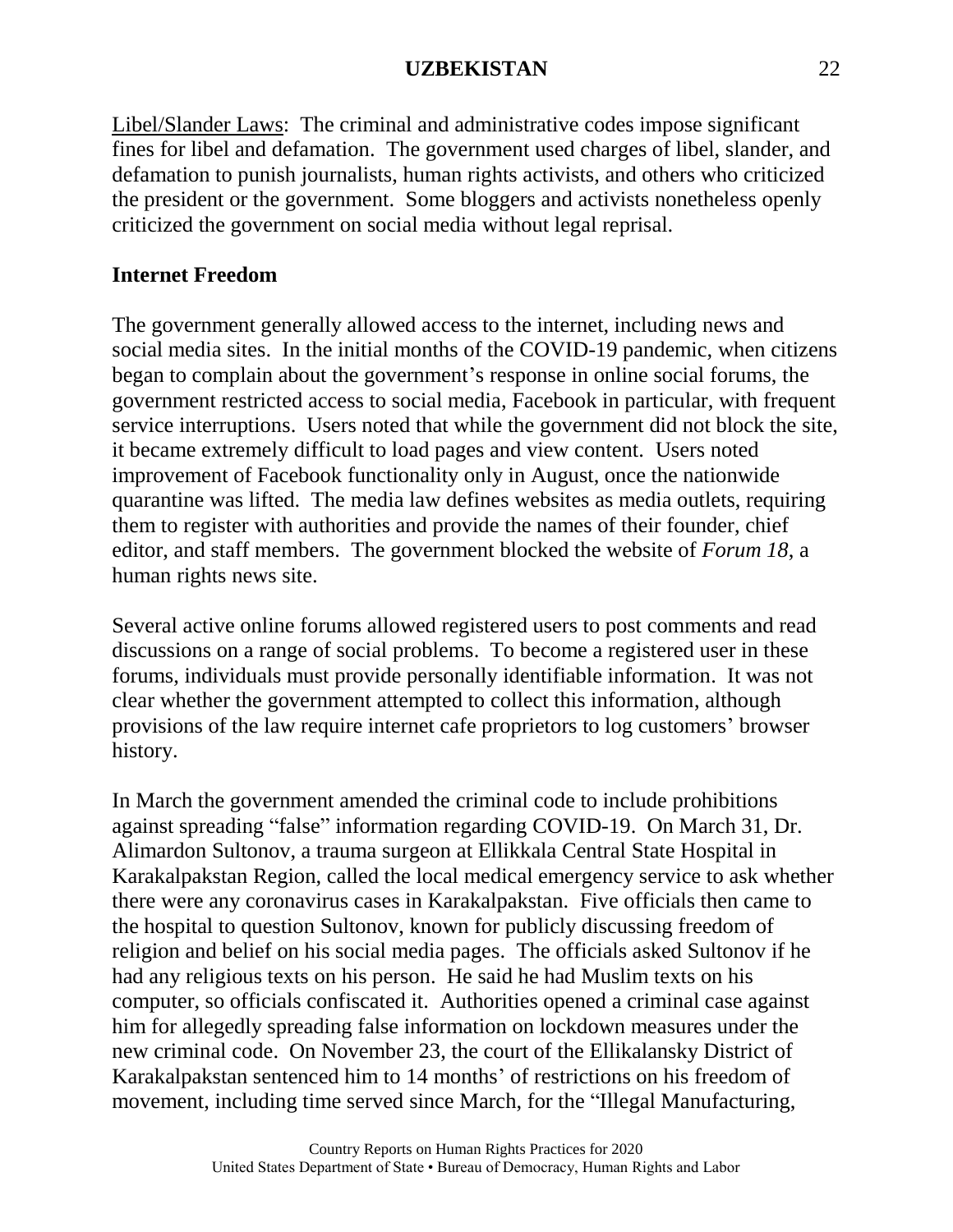Storage, Importation, or Distribution of Materials of Religious Content" as well as for "Distribution of Information about the Dissemination of Quarantine and Other Hazardous Infections."

A decree requires all websites seeking the ".uz" domain to register with the government's Agency for Press and Information. The decree generally affected only government-owned or government-controlled websites. Opposition websites and those operated by international NGOs or media outlets tended to have domain names registered outside the country.

The government implemented procedures for restricting access to websites that include "banned information." Based on these regulations, a website or blog could be blocked for calling for the violent overthrow of the constitutional order and territorial integrity of the country; spreading ideas of war, violence, and terrorism, as well as religious extremism, separatism, and fundamentalism; disclosing information that is a state secret or protected by law; or disseminating information that could lead to national, ethnic, or religious enmity or involves pornography, or promoting narcotic usage. According to the Ministry of Justice, the government has the authority to block websites or blogs without a court order.

# **Academic Freedom and Cultural Events**

The government continued to limit academic freedom and cultural events. Authorities occasionally required department-head approval for university lectures, and university professors generally practiced self-censorship.

# **b. Freedoms of Peaceful Assembly and Association**

The government sometimes restricted freedoms of peaceful assembly and association.

# **Freedom of Peaceful Assembly**

The constitution and law provide for freedom of assembly. While the government restricted this right, it sometimes allowed individuals to exercise this freedom without reprisal.

On March 20, an Andijan regional court sentenced Muslim scholar and human rights activist Musajon Bobojonov to 15 days' detention for conducting a *nikah* ritual (an unregistered religious marriage ceremony). Although performing nikah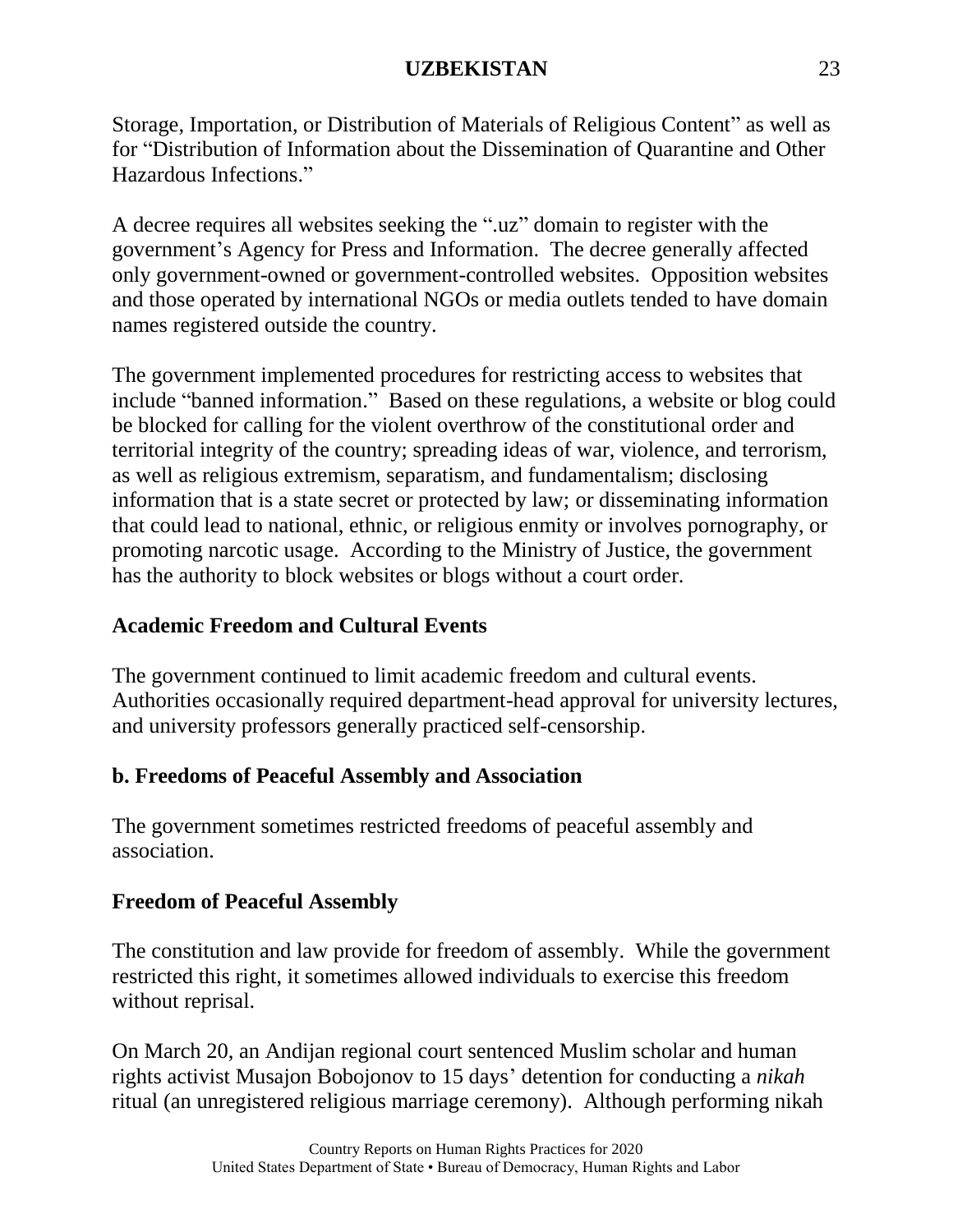is not itself illegal, Bobojonov was sentenced under Article 201 of the administrative code, "violation of the procedure for organizing, holding meetings, rallies, street processions, or demonstrations." After the intervention of Bobjonov's lawyer, human rights activists, and local bloggers, the court reduced his sentence to five days.

Authorities have the right to suspend or prohibit rallies, meetings, and demonstrations. Although the law requires demonstrators to obtain permits, most demonstrators proceeded without filing permit applications. In some incidents, authorities subjected citizens to large fines, threats, arbitrary detention, or abuse for violating procedures for organizing meetings, rallies, and demonstrations or for facilitating unsanctioned events by providing space, other facilities, or materials. Organizers of "mass events" with the potential for more than 100 participants must sign agreements with the Ministry of Interior for the provision of security prior to advertising or holding such an event. Officials broadly applied this regulation, including to private corporate functions.

# **Freedom of Association**

While the law provides for freedom of association, the government continued to restrict this right. Authorities sought to control NGO activity, internationally funded NGOs, and unregulated Islamic and minority religious groups. The operating environment for independent civil society, in particular human rights defenders, remained restrictive, although several activists reported improved cooperation with government officials. Several independent NGOs continued to face barriers to registering locally due to earlier court orders against them or other objections by officials.

The Ministry of Justice, which oversees the registration of NGOs, requires NGOs to obtain the ministry's approval to hold large meetings with nonmembers, including foreigners; to seek the ministry's clearance on any event where materials are to be distributed; and to notify the ministry in writing of the content and scope of the events in question.

The government has a legal framework for public oversight of the activities of government bodies and government officials. In accordance with the law, citizens, citizens' self-government bodies, noncommercial organizations, and mass media have the right to exercise oversight regarding activities of government bodies and officials.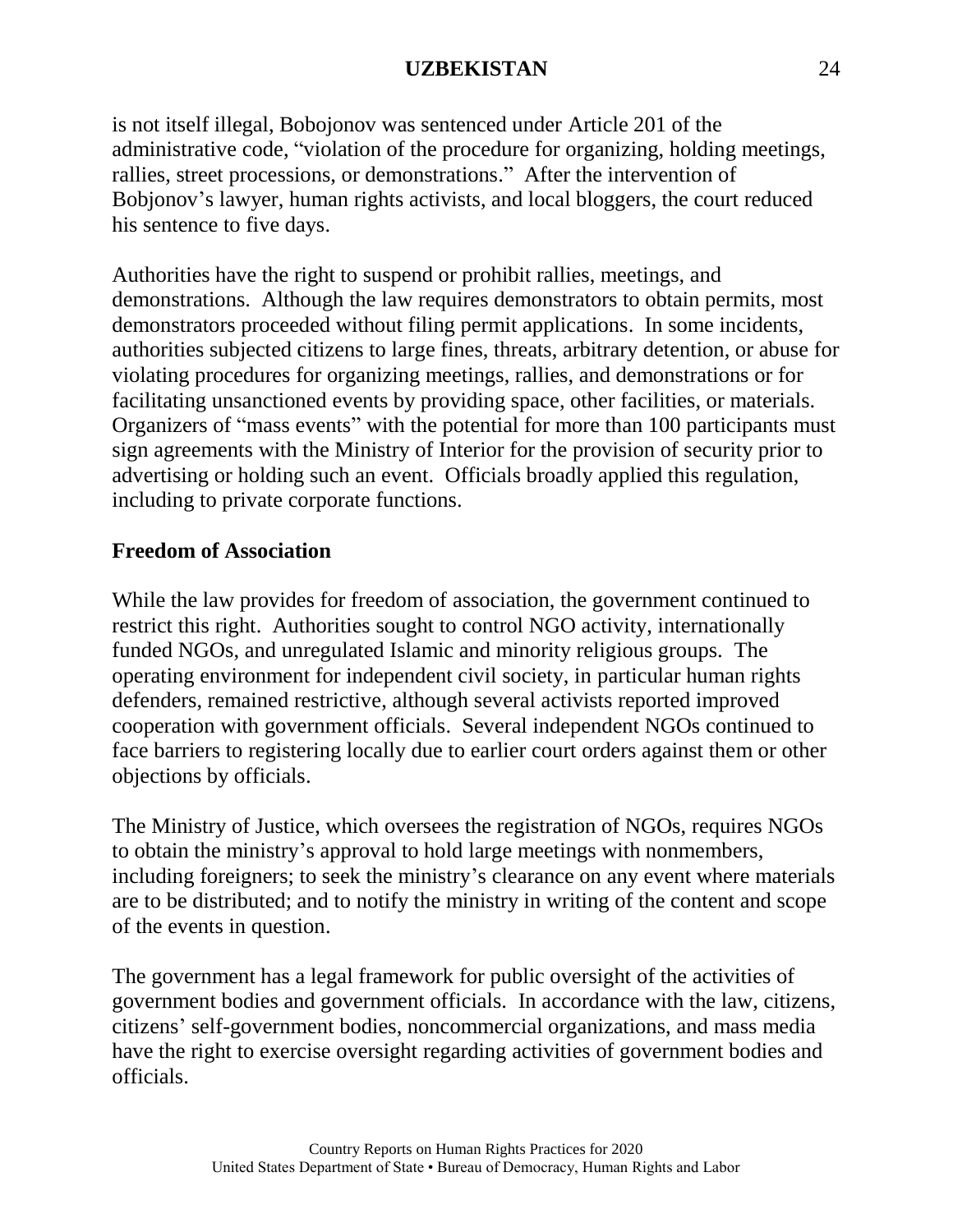There are legal restrictions on the types of groups that may be formed. The law requires that organizations with an operating budget and funds register formally with the government. The law allows for a six-month grace period for new organizations to operate while awaiting registration from the Ministry of Justice, during which time the government officially classifies them as "initiative groups." Several NGOs continued to function as initiative groups for periods longer than six months.

In 2018 the government issued a number of regulations that affected NGO activity. The Ministry of Justice no longer requires NGOs to obtain approval in order to conduct events, but they still need to notify the ministry of plans to conduct public programs. The minimum period for informing the ministry of planned activities is 10 days before the start of an event without the participation of foreign citizens, and 20 days before the start of event with the participation of foreign citizens. The ministry provides NGOs with written notice only in cases of refusal to conduct the event. The law also requires that NGOs file annual reports to the government. In 2018 the Ministry of Justice adopted the Regulation on Monitoring and Studying Activities of Nongovernmental, Noncommercial Organizations, which establishes a separate procedure on monitoring and studying NGOs' activities.

The law grants the Ministry of Justice authority to inspect and audit NGOs.

Due to the burdensome challenges registering NGOs, many prominent and respected organizations have not received registration from the government. As a result, civil society remains stifled and the level of regulations prevents organizations from gaining a footprint in the country.

On January 18, shortly after Ezgulik assisted blogger and activist Nafosat Olloshkurova as she fled the country, authorities seized the registration certificate, charter, computers, and other documents of the Ezgulik branch office in the Jizzakh Region. According to Ezgulik, prosecutors stated they had a warrant to conduct the search but did not produce it when asked. The next day the prosecutor's office filed a corruption case against the head of the branch office, Zifa Umrzakova. In June the Criminal Court of Jizzakh sentenced her to two years of "restricted movement." The case was pending appeal, with a hearing scheduled for January 11, 2021.

The administrative liability code imposes large fines for violations of procedures governing NGO activity as well as for "involving others" in "illegal NGOs." The law does not specify whether the term refers to NGOs suspended or closed by the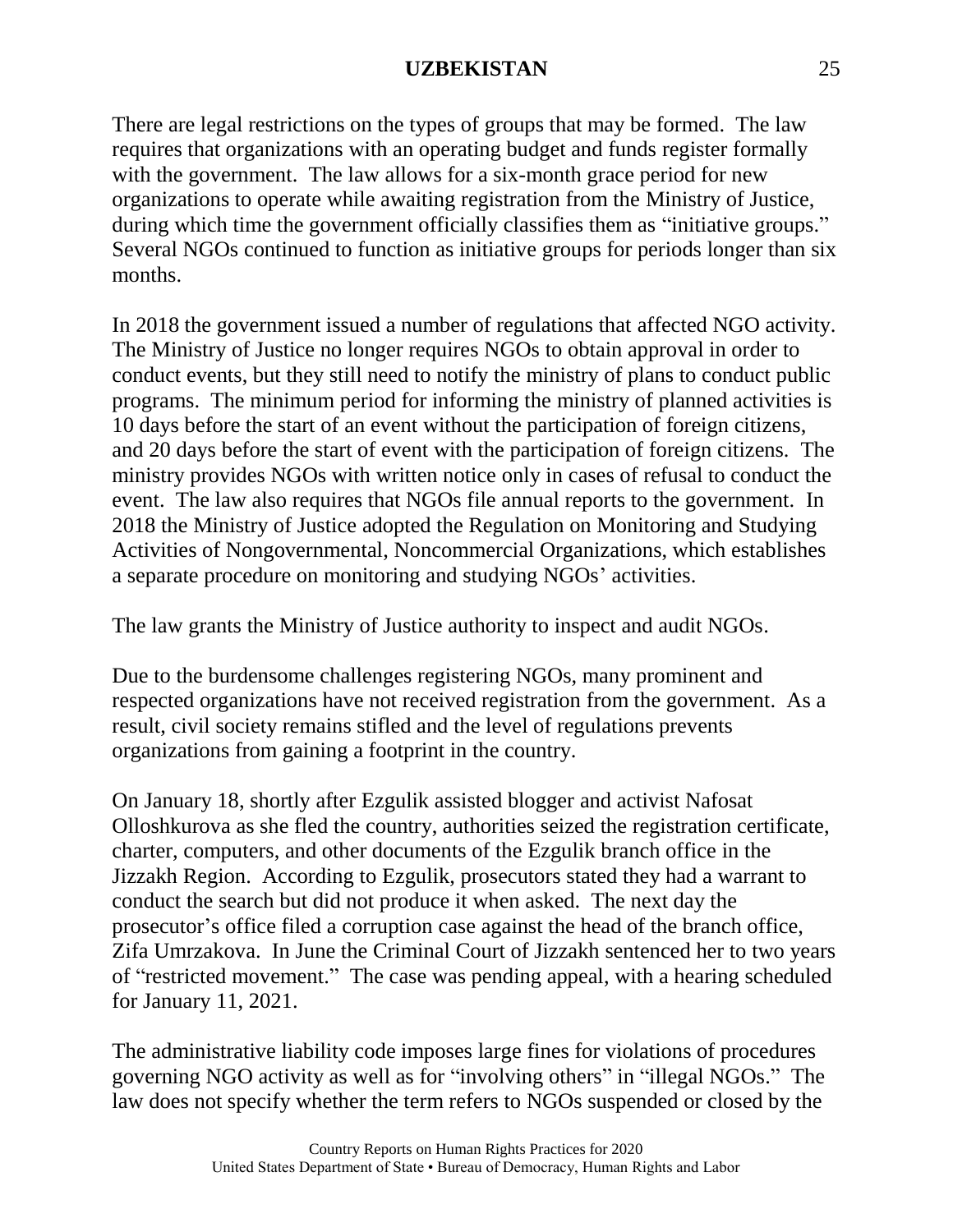government or merely NGOs not officially registered. The administrative code also imposes penalties against international NGOs for engaging in political activities, activities inconsistent with their charters, or activities the government did not approve in advance.

Registered NGOs are allowed to receive grants from domestic and foreign donors. Receiving organizations must notify the Ministry of Justice of their grants and present a plan of activities to the ministry that details how the NGO would allocate the funds. If the ministry approves, no other government approvals are required. The ministry requires yearly financial reports from NGOs.

Parliament's Public Fund for the Support of Nongovernmental, Noncommercial Organizations, and Other Civil Society Institutions continued to conduct grant competitions to implement primarily socioeconomic projects. Some civil society organizations criticized the fund for primarily supporting government-organized NGOs. The law criminalizes membership in organizations the government broadly deemed "extremist."

# **c. Freedom of Religion**

See the Department of State's *International Religious Freedom Report* at [https://www.state.gov/religiousfreedomreport.](https://www.state.gov/religiousfreedomreport/)

# **d. Freedom of Movement**

The constitution and laws provide for freedom of internal movement, foreign travel, emigration, and repatriation, and the government generally respected these rights.

In-country Movement: Authorities required citizens throughout the country to have a domicile registration stamp (formerly known as *propiska*) in their internal passport before traveling domestically or leaving the country. The government at times delayed domestic and foreign travel and emigration during the visa application process. Previously, individuals needed permission from local authorities to move to Tashkent City or the Tashkent Region from other parts of the country.

On May 13, the president signed an amended law governing residence registration in Tashkent and specifically the list of categories of citizens "subject to permanent registration in the city of Tashkent and Tashkent Region." The new law enables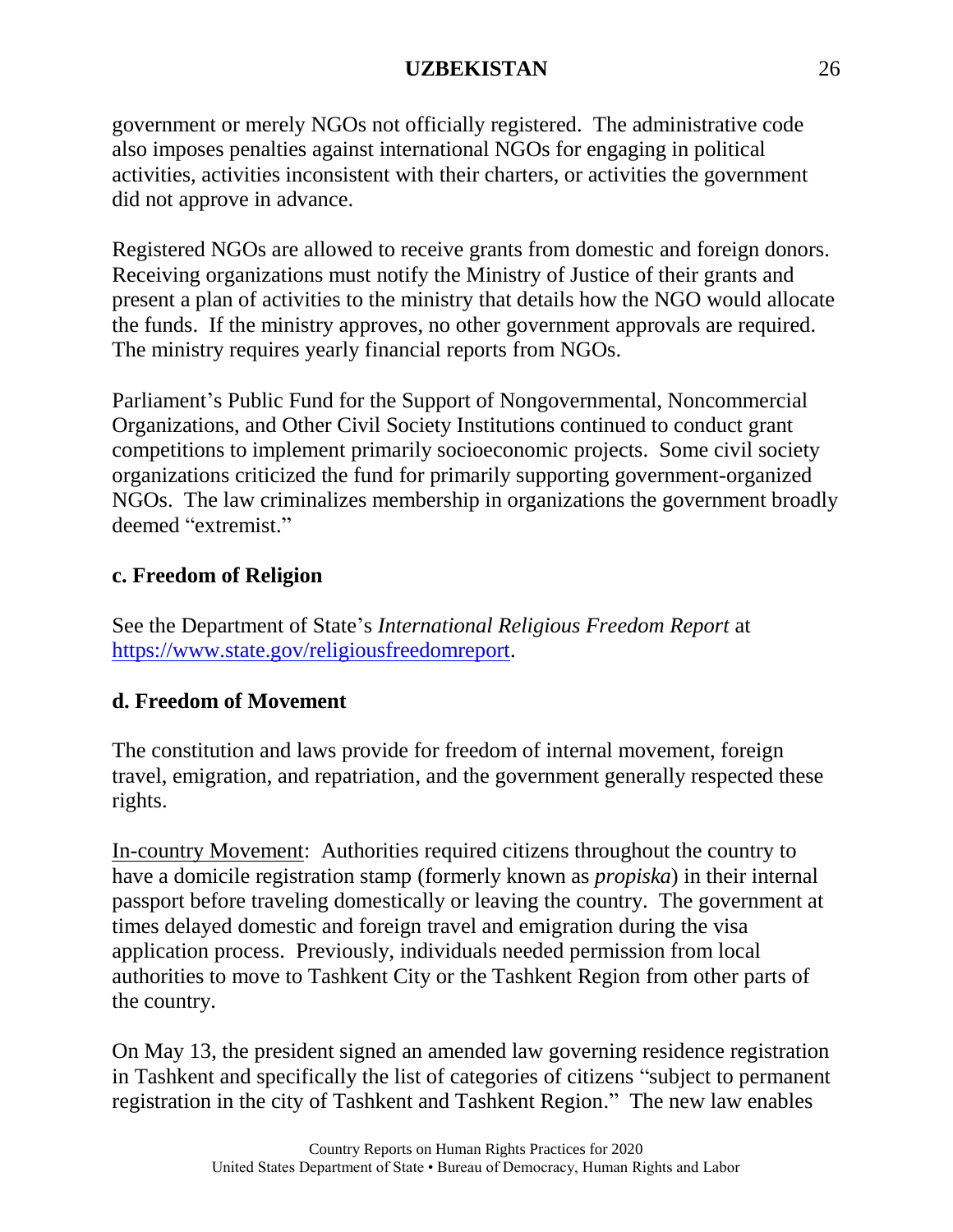citizens to register at the addresses of their relatives "in a direct line" along first and second degrees of kinship, and canceled the requirement that a couple must live together for one year after marriage in order to retain their residence permit. A new stipulation was introduced that specialists (with some exceptions) who have been working continuously for five years or more in government bodies and organizations located in the city of Tashkent and Tashkent Region, together with their family members, also have the right to permanent registration. Effective September 1, residents from other regions visiting Tashkent or Tashkent Region may stay for up to 15 days without filing for temporary registration with the police, extended from 10 days.

The government requires hotels to register foreign visitors with the government on a daily basis. The government requires foreigners staying in private homes to register their location within three days of arrival. Authorities recently simplified these registration procedures, which allow foreigners to register through an online portal.

Foreign Travel: In 2019 the government officially abolished the Soviet-era exit visa, which citizens previously needed for most foreign travel. Citizens must obtain a separate passport issued by the Ministry of Internal Affairs for the purpose of foreign travel. This passport has a 10-year validity for adults and a five-year validity for minors, as opposed to a two-year exit visa validity for all ages with previously issued passports. The government generally granted passports to travel or emigrate outside the Commonwealth of Independent States.

Girls and women living in the capital are no longer required to be interviewed by the migration and citizenship departments to obtain permission to travel abroad. In addition, girls and women no longer need permission from their spouse or a warrant from an authorized person, certificates from the mahalla, or any tests in order to qualify for foreign travel.

# **e. Internally Displaced Persons**

On December 9, the government announced it had repatriated 98 Uzbekistani women and children from Syria, where they had "suffered bitter consideration due to the mistakes of spouses or fathers." The government pledged to assist them and provide necessary support for their return to society.

# **f. Protection of Refugees**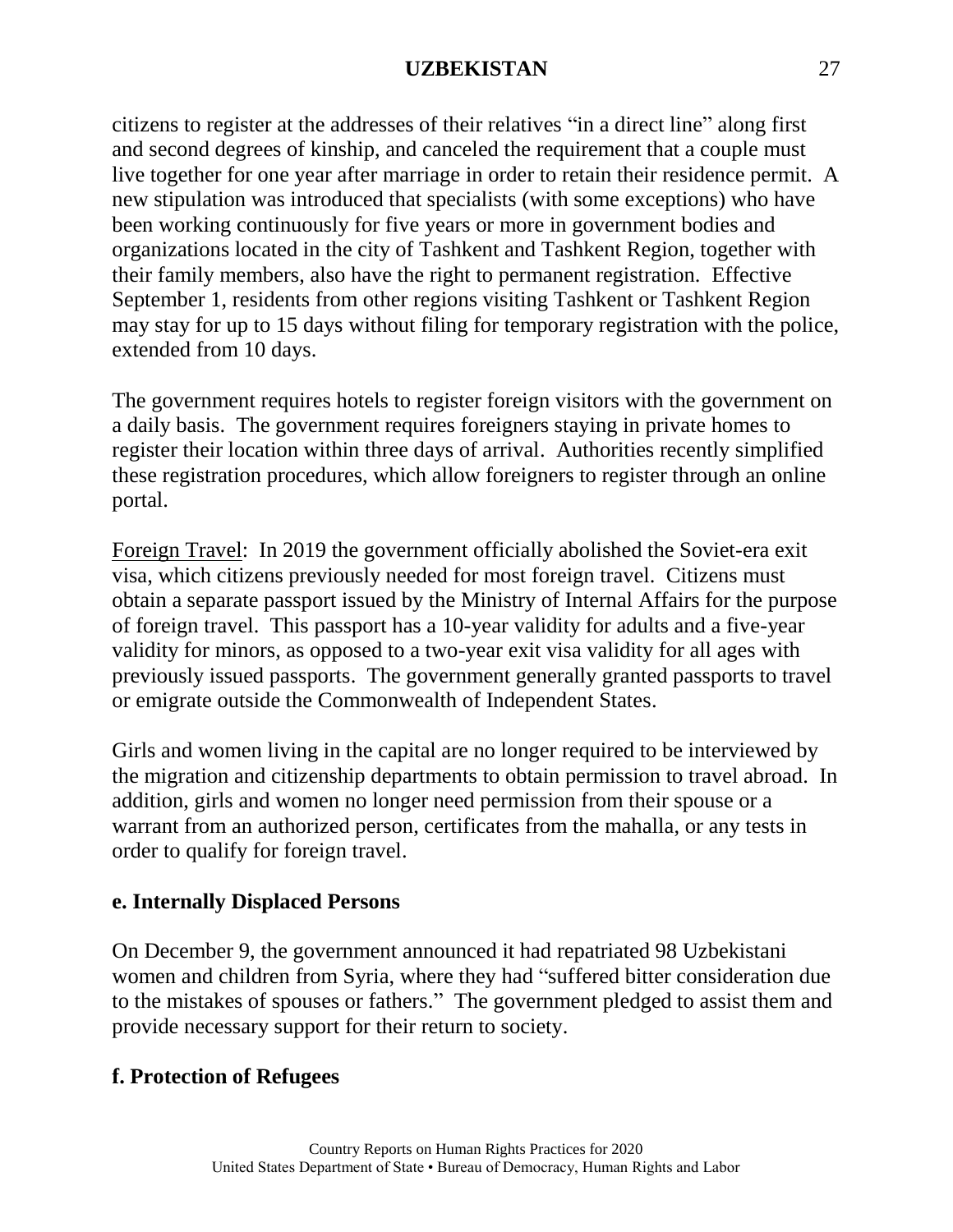The government cooperated with the Office of the UN High Commissioner for Refugees (UNHCR) and other humanitarian organizations in providing protection and assistance to refugees, asylum seekers, stateless persons, returning refugees, and other persons of concern.

Refoulement: The government provided some protection against the expulsion or return of refugees to countries where their lives or freedom would be threatened due to their race, religion, nationality, membership in a particular social group, or political opinion. According to a 2018 UNHCR publication, "Uzbekistan is the only country in Central Asia and the CIS that is not a signatory to the 1951 Refugee Convention and its 1967 Protocol. Furthermore, there is no national legislation to deal with asylum seekers and refugees. Rather, asylum seekers are dealt with according to migration legislation." There were no known cases of refoulement during the year.

Access to Asylum: The law provides for the granting of asylum or refugee status, and the government has established a system for providing protection to refugees.

During the year, there were 14 individuals (10 cases) remaining under the UNHCR mandate. UNHCR--through its regional offices, as it does not have an office incountry--undertakes the following activities in coordination with the UN Development Program (UNDP) office in Tashkent, through its staff under UNDP contract, and under the overall supervision of the UN resident coordinator: issuing mandate refugee certificates to existing refugees, monitoring their rights situations and providing counseling and making interventions for them when necessary, and providing financial assistance to some of the refugees, based on their specific vulnerability. Due to the COVID-19 pandemic, most refugees lost access to their livelihoods, and in May, UNHCR provided a one-time financial assistance to all refugees in the country.

In addition, UNHCR or UNDP staff provides counselling to asylum seekers when they arrive.

# **g. Stateless Persons**

In the past some refugees from Tajikistan were officially stateless or faced the possibility of becoming officially stateless, as many carried only old Soviet passports rather than Tajikistan or Uzbekistan passports. Children born to two stateless parents could receive Uzbekistani citizenship only if both parents had a residence permit.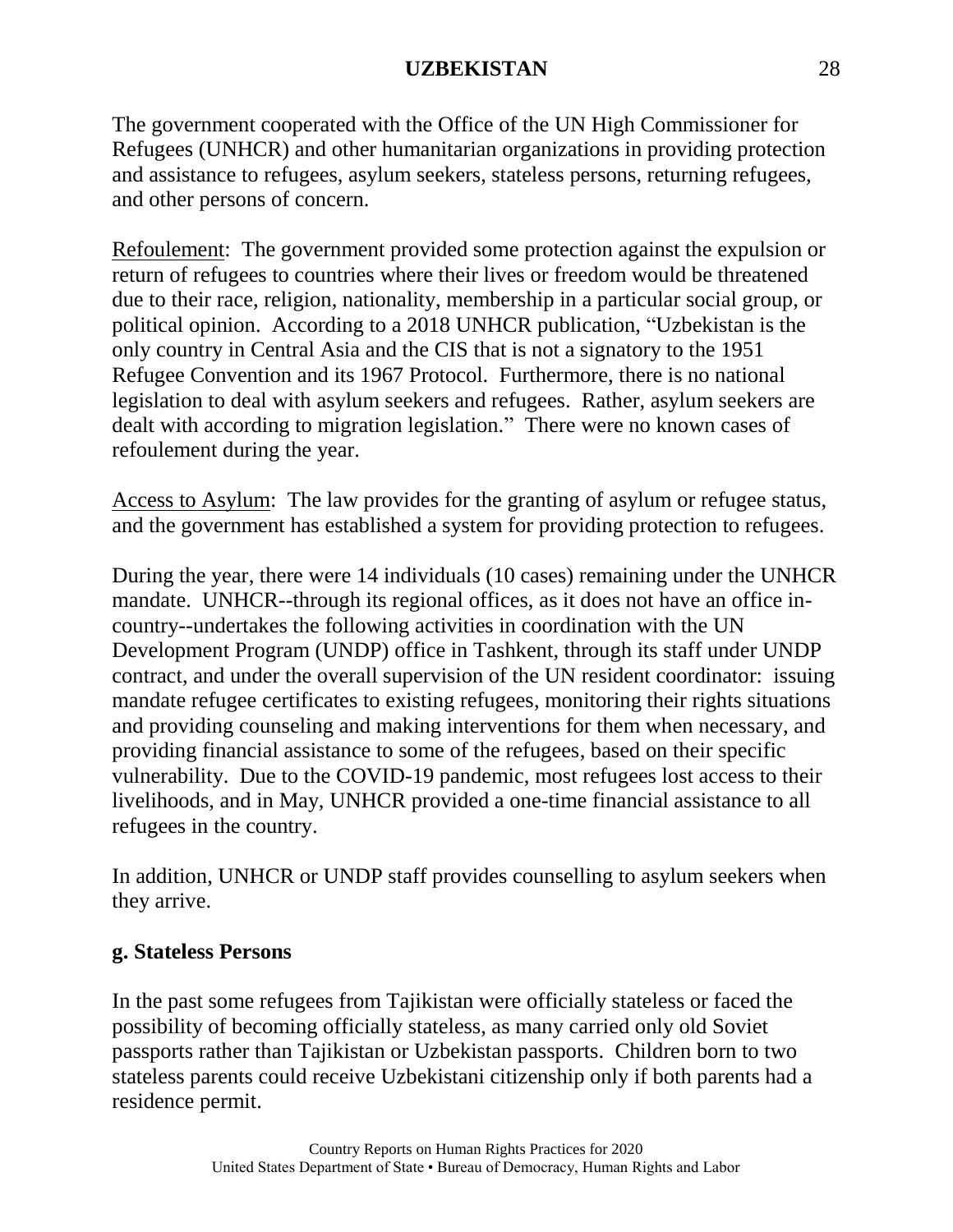On March 13, the president signed a new law on citizenship. While the new law did not come fully into effect until September 13, the provision that confers citizenship to registered stateless persons who were granted permanent residence in the country before January 1, 1995, went into effect on April 1. According to the UNHCR representative for Central Asia, of the more than 97,000 stateless persons residing in the country, 49,228 individuals benefited from the new provision and would be recognized as citizens. In a statement on March 17, UNHCR welcomed the law and noted its role in providing recommendations to national authorities during its drafting. The UN Secretary-General's Office issued a statement on March 19 congratulating the country on passing the new law, noting it was a significant contribution toward the United Nations' global effort to end statelessness by 2024.

On December 29, in his end-of-the-year address to parliament, President Mirziyoyev announced plans to grant Uzbekistan citizenship to stateless persons resident in the country since 2005. Media reported this would give 20,000 more persons the opportunity to become citizens.

### **Section 3. Freedom to Participate in the Political Process**

The constitution and law provide citizens the ability to choose their government in free and fair periodic elections held by secret ballot and based on universal and equal suffrage. The government did not conduct free and fair elections, restricted freedom of expression, and suppressed political opposition.

#### **Elections and Political Participation**

Recent Elections: Former president Karimov died in September 2016, and a special presidential election took place in 2016. The interim president and prime minister, Shavkat Mirziyoyev, won the election with 88 percent of the vote. Four candidates, including Mirziyoyev, campaigned for president in the election. For the 2016 special presidential elections, the government for the first time invited OSCE's Office for Democratic Institutions and Human Rights (ODIHR) to conduct a full-scope observation mission with both short- and long-term observers. According to OSCE/ODIHR, the 2016 presidential election demonstrated that systemic shortcomings in the election system persisted and that the dominant position of state actors and limits on fundamental freedoms continued to undermine political pluralism. Voters lacked a genuine choice of political alternatives. Only registered political parties could nominate candidates. The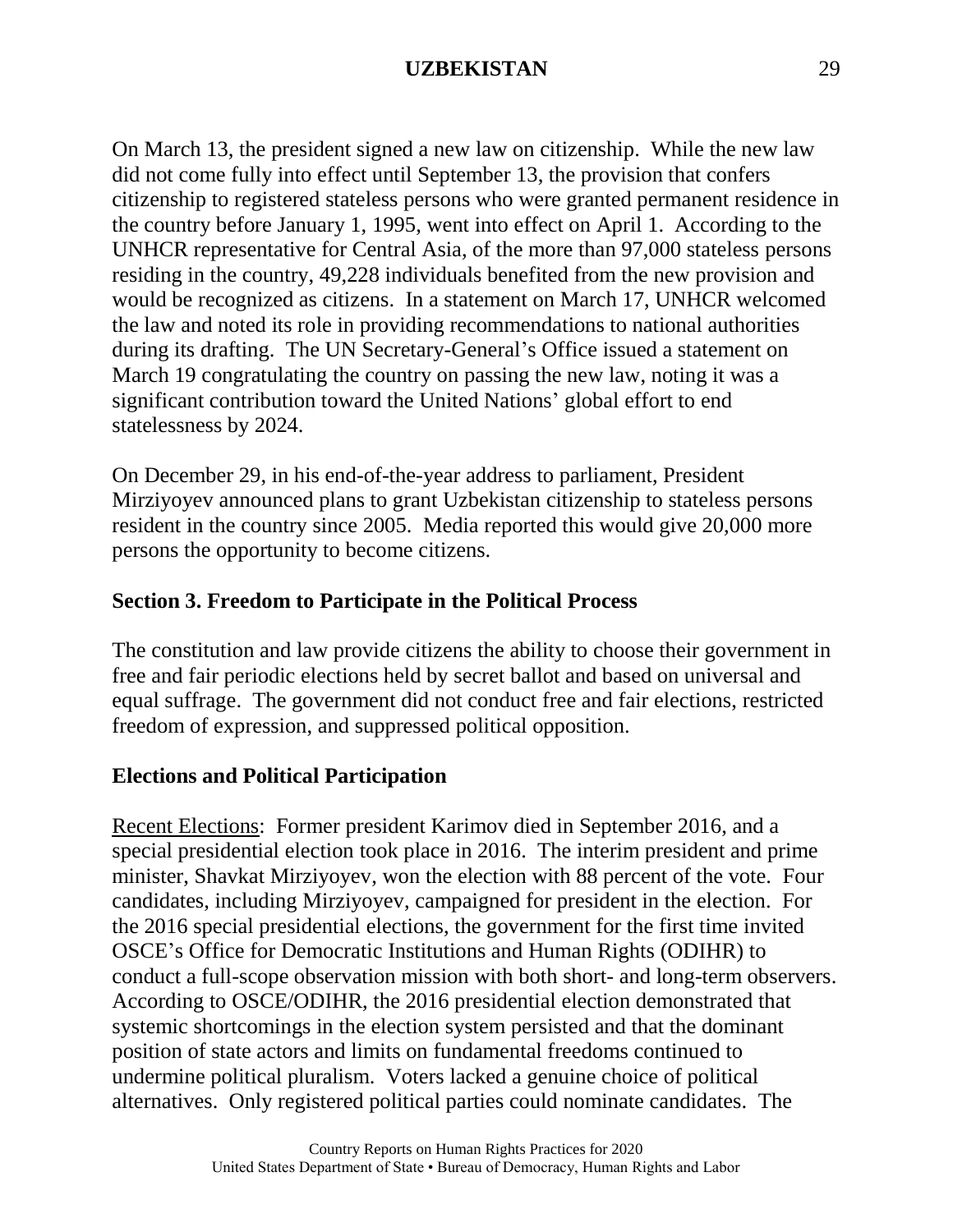government declined to register new political parties, preventing candidates not affiliated with an existing registered political party from running. The candidates did not participate in debates among themselves.

These conditions resulted in a campaign that lacked genuine competition. Due to a highly restrictive and controlled media environment, voters did not have access to alternate viewpoints beyond a state-defined narrative. The OSCE/ODIHR report noted significant irregularities on election day, including indications of ballot box stuffing and widespread proxy voting.

The most recent parliamentary elections took place in December 2019. According to the OSCE's observer mission's preliminary conclusions, the elections took place under improved legislation and with greater tolerance of independent voices but did not demonstrate genuine competition and full respect of election-day procedures.

The government updated the election code in 2019 and combined all electionrelated legislation into a single document to regulate pre-election work and administration of the elections, including to local councils. In addition to combining election-related laws, the law enacts a single electronic list of voters to facilitate the principle of "one voter-one vote." It also lifted voting rights restrictions on inmates incarcerated for misdemeanors or less serious crimes.

Political Parties and Political Participation: The law allows independent political parties. The Ministry of Justice has broad powers to oversee parties and may withhold financial and legal support to those it judges to be opposed to government policy. There were five registered political parties. The government allowed the Ecological Party, which had previously been an environmental movement that was founded in 2008, to register as a new political party in 2019. The law makes it difficult for genuinely independent political parties to organize, nominate candidates, and campaign. The law allows the Ministry of Justice to suspend parties for as long as six months without a court order. The government also exercised control over established parties by controlling their financing and media exposure.

The law prohibits judges, public prosecutors, State Security Service officials, members of the armed forces, foreign citizens, and stateless persons from joining political parties. The law prohibits parties that are based on religion or ethnicity; oppose the sovereignty, integrity, or security of the country, or the constitutional rights and freedoms of its citizens; promote war or social, national, or religious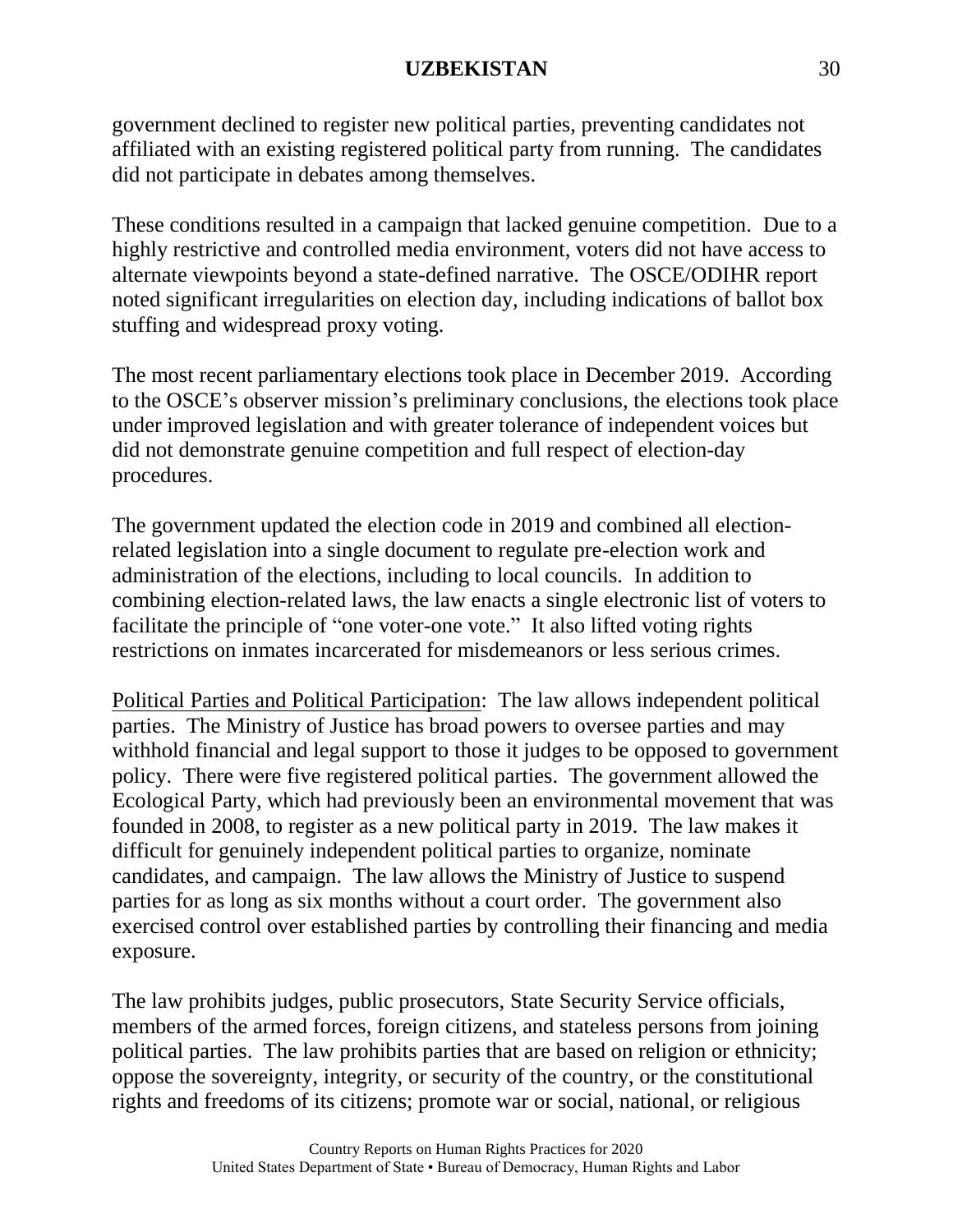hostility; or seek to overthrow the government. The law also prohibits the Islamist political organization Hizb ut-Tahrir, stating it promotes hatred and condones acts of terrorism.

The government banned or denied registration to several political parties following the 2005 violence in Andijon. Former party leaders remained in exile, and their parties struggled to remain relevant without a strong domestic base.

Participation of Women and Members of Minority Groups: No laws limit the participation of women and members of minority communities in the political process, and they did participate. The parliamentary elections in December 2019 doubled the number of seats held by women, from 24 to 48. Women made up 32 percent of members of parliament. National minorities have full political rights under the constitution, and political parties made campaign materials available in minority languages. Central Election Commission regulations ensure that persons with disabilities can independently participate in the election. In addition, the Central Elections Commission can print some ballots in braille.

# **Section 4. Corruption and Lack of Transparency in Government**

The law provides for criminal penalties for corruption by officials, but the government did not implement the law effectively, and officials frequently engaged in corrupt practices with impunity.

On June 29, a presidential decree established the Anti-Corruption Agency, which is mandated to develop and implement national anticorruption policies. The Agency may also: request, receive and conduct research over budget expenditures, sale of state-owned assets, public procurement, implementation of investment projects and government programs; review letters from individuals and legal entities on corruption issues and take measures to restore their violated rights and protect their interests; conduct administrative investigations of corruption offenses; and, make binding orders on the suspension of performance or annulment of decisions of executive authorities, economic management bodies, and their officials if signs of corruption are detected in them. The agency is subordinated to the President and reports to the Legislative chamber of parliament.

Corruption: On June 24, authorities detained the head of the Main Department for Capital Construction in the Khokimiyat of Chilanzar (district of Tashkent) for allegedly taking a bribe of \$50,000 (after allegedly asking for \$1.4 million). The bribe was reportedly intended for assistance in registering an expensive land plot.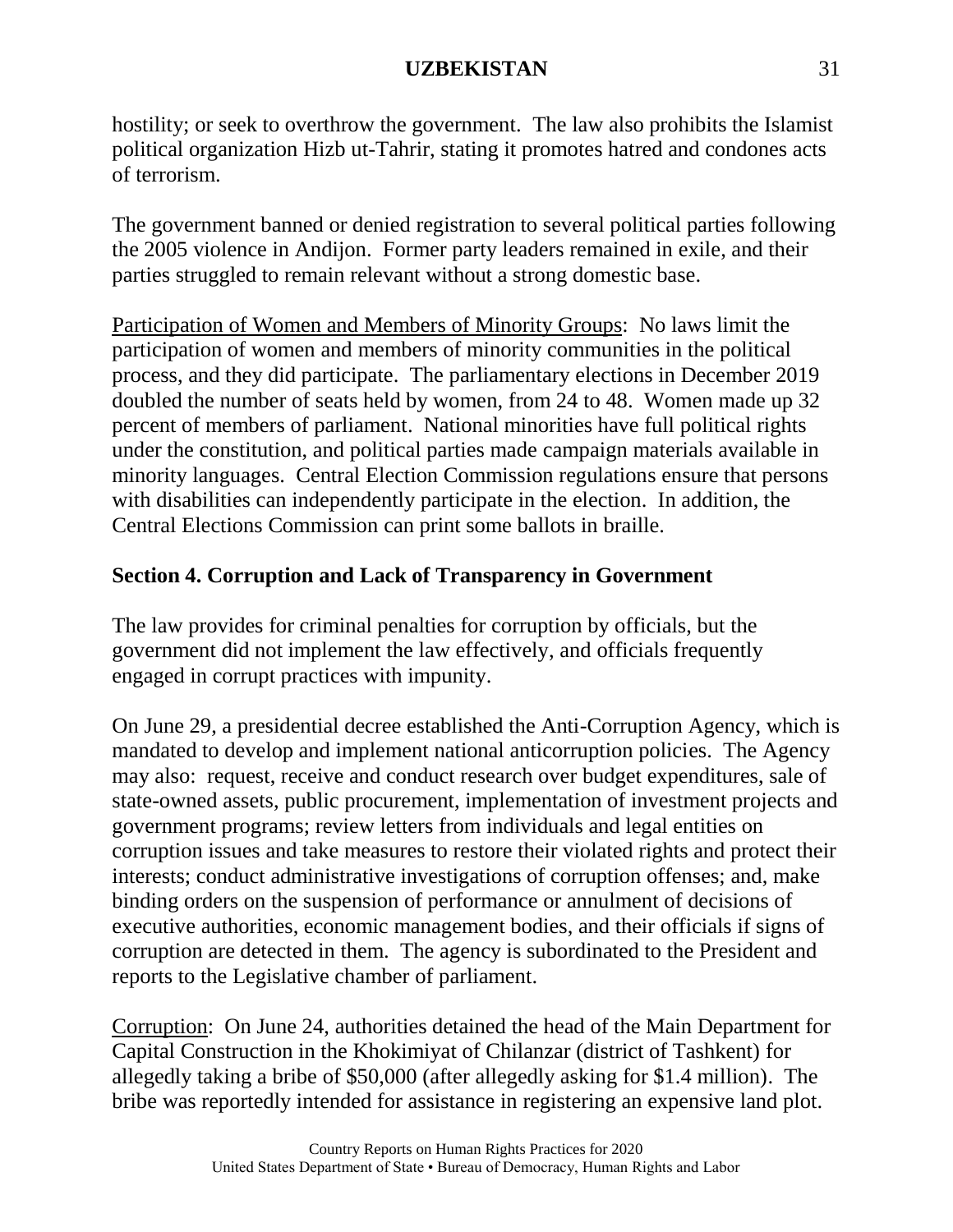Investigators opened a criminal case against the detainee under Article 210 (Bribery) of the criminal code.

On November 19, the government's Anti-Corruption Agency reported the damage from corruption offenses of officials in 2020 surpassed 200 billion soum, (\$20 million). According to the agency, law enforcement agencies opened 838 criminal cases of corruption, in which 647 officials were prosecuted in 454 cases. Most of the officials (40.3 percent) committed crimes under embezzlement charges. Of those prosecuted, four were officials at the state level, 15 at the regional level, and 626 at the city and district levels. Further, seven were deputy mayors, 57 were employees of the Ministry of Health, eight were from the Ministry of Employment and Labor Relations, 15 were from the Ministry of Higher and Secondary Special Education, 89 were from the Ministry of Public Education, 36 from the Ministry of Preschool Education, 13 from the Bureau of Compulsory Enforcement under the Prosecutor General's Office, 59 from the Ministry of Internal Affairs, two from the National Guard, six from the State Tax Committee, and three from the Ministry of Defense. In addition, among those accused of corruption were 34 executives of banks and 184 executives of enterprises with state shares.

On December 1, the Anti-Corruption Agency reported that judges of the Tashkent city administrative court had embezzled eight billion soum (\$766,000). According to the agency, "Several judges and their assistants conspired with the officers of the Tashkent city traffic police department. They made an estimated five thousand fake decisions without initiating administrative cases on traffic violations. They reviewed cases without the participation of the parties and deliberately destroyed some administrative cases resulting in damage to the state budget." The agency reported that the General Prosecutor's Office had opened a criminal case against judges and other employees of the Tashkent City Administrative Court.

On December 17, media reported that a study conducted by law enforcement officials revealed 1,525 cases of corruption regarding the supply of electricity, natural gas, and coal worth 59 billion soum (\$5.6 million). The report also noted the Prosecutor's Office and tax authorities identified 110 cases related to the purchase and sale of coal.

On February 5, in response to international pressure, officials released Aramais Avakian, who had been imprisoned since 2016 on charges of "plotting anticonstitutional activities" and participating in an extremist organization. Charges against Avakian, an ethnic Armenian Christian, stemmed from the failure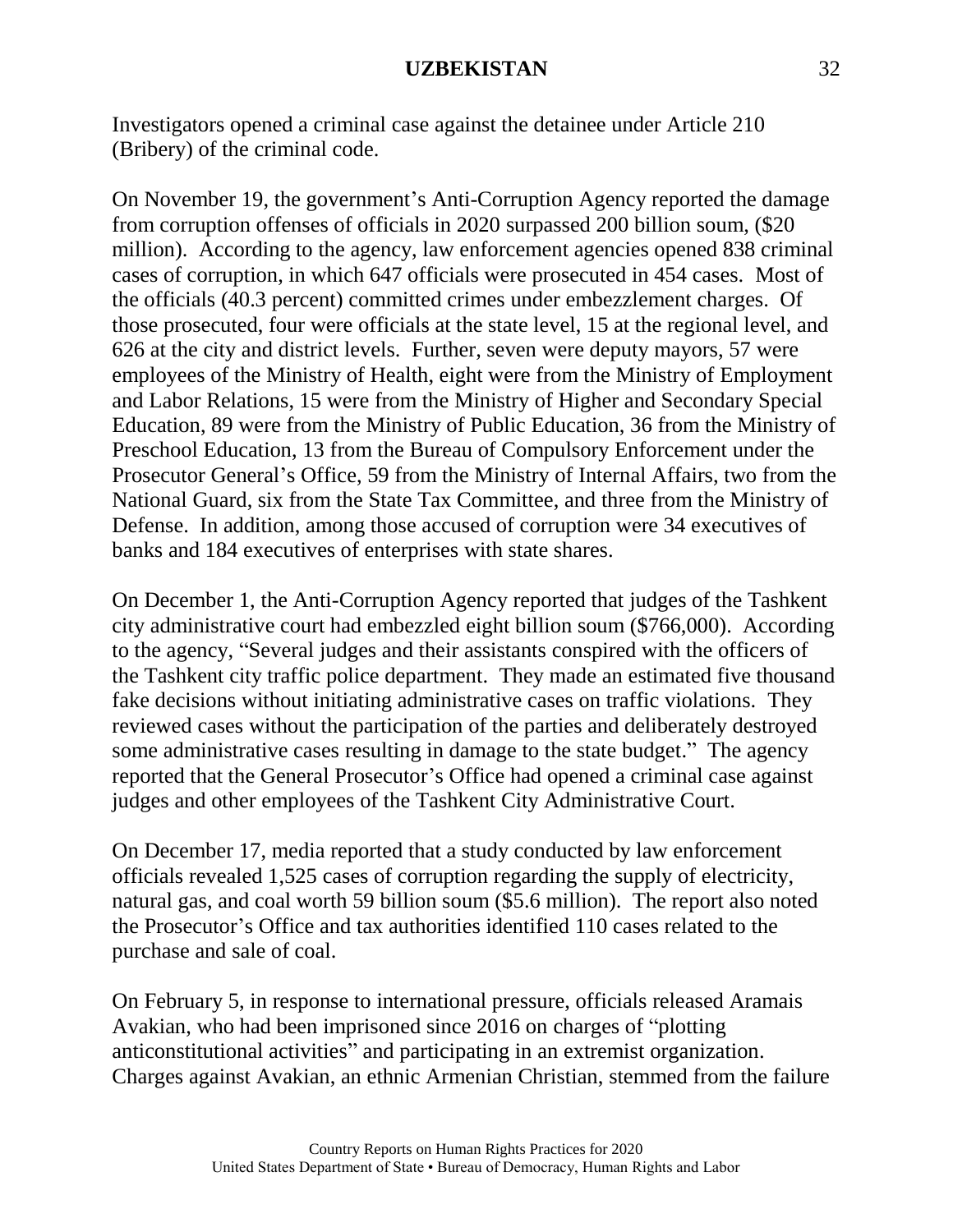by local authorities to attempt to take over his successful fish farm through coercion.

Financial Disclosure: Some government officials are required by law to disclose income from outside employment, but such disclosures were not publicly available. While many officials received income from outside employment, there were no reports of an official's disclosure being questioned or sanctions being employed for not complying with the law.

# **Section 5. Governmental Attitude Regarding International and Nongovernmental Investigation of Alleged Abuses of Human Rights**

A number of domestic human rights groups operated in the country, although the government often hampered their ability to operate, investigate, and publish their findings on human rights cases. Government officials were somewhat cooperative and responsive to their views, but at times the government harassed and intimidated human rights and civil society activists. Governmental decrees and administrative orders on civil society sought to encourage its growth and offered procedural rules and some new limitations for the actions of Ministry of Justice inspectors (see section 2.b.).

Two domestic human rights NGOs, Ezgulik and the Independent Human Rights Organization of Uzbekistan, were registered with the government. Ezgulik representatives reported improved cooperation with government officials during the year. The government continued to deny the registration requests submitted by most other domestic groups.

Harassment of activists took place. On September 4, three strangers who introduced themselves as journalists allegedly visited local human rights activist Haitboy Khaydarov at his home in Khorezm to speak to him about human rights issues. When the three men began taking photographs of him and demanding information about journalist Bobomurod Abdullayev (extradited to the country in August), Khaydarov became concerned and asked to see their documentation as journalists. The men then threatened him, telling him it would be better to "talk" about where and when he had worked with Abdullayev and suggested they could "take him" away.

International NGOs, including those that focus on human rights, continued to face obstacles in legally registering. The government did not allow unregistered international organizations to open or use local bank accounts, limited the periods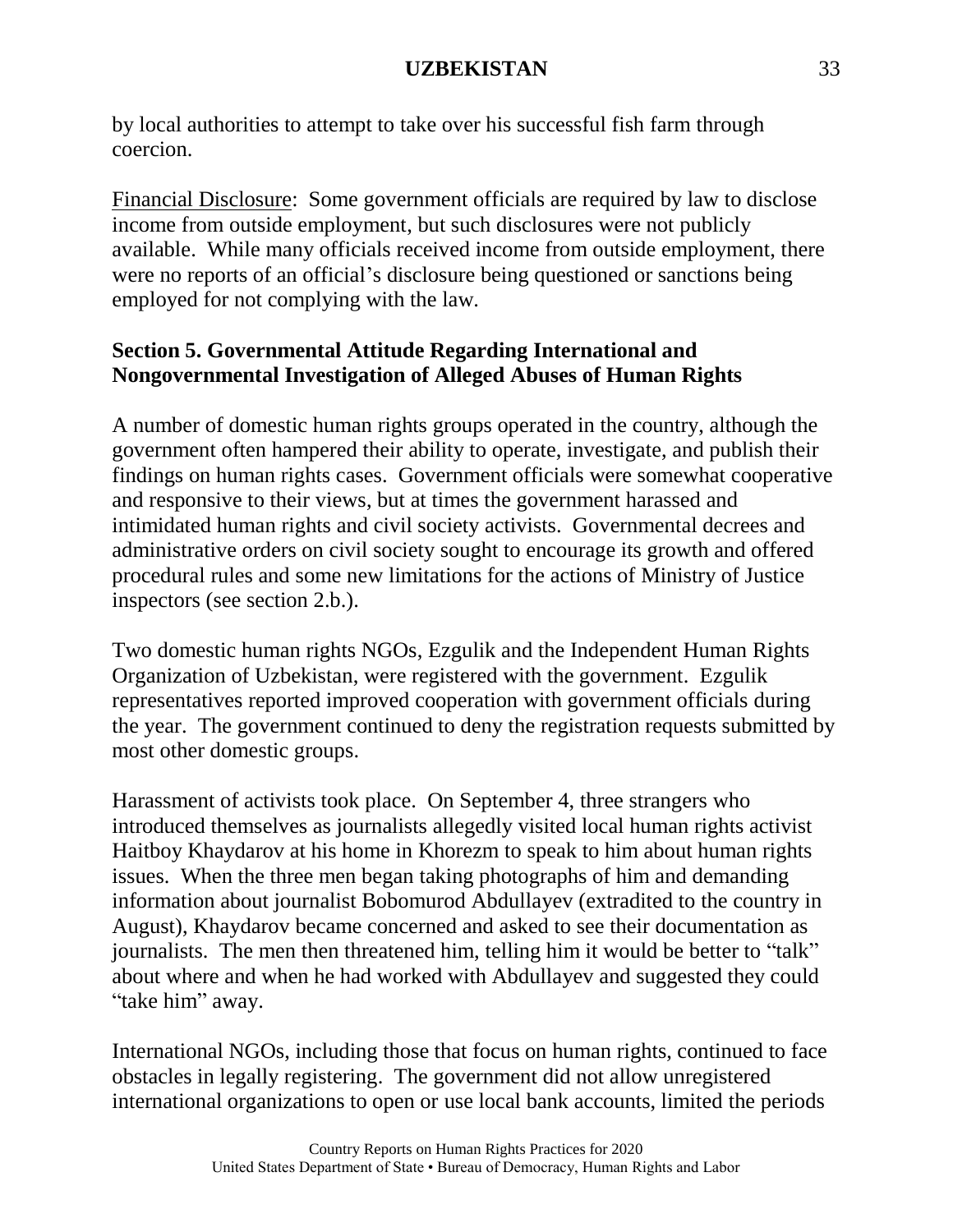of validity for international NGO workers' visas for them to legally live and work in the country, and did not create a path to overcome previous Supreme Court rulings banning certain organizations from the country, thereby allowing them to register again.

Human rights activists and political opposition figures generally assumed that security agencies covertly monitored their telephone calls and activities. Government officials spoke informally with domestic human rights defenders, some of whom were able to resolve cases of human rights abuses through direct engagement with authorities if they did not publicize these cases.

Government Human Rights Bodies: The goals of the Human Rights Ombudsman's Office included promoting observance and public awareness of fundamental human rights, assisting in shaping legislation to bring it into accordance with international human rights norms, and resolving cases of alleged abuse. The Ombudsman's Office is tasked with mediation of disputes among citizens who contact it and makes recommendations to modify or uphold decisions of government agencies, but its recommendations are not binding. The Ombudsman's Office is permitted to make unannounced inspections of prisons and had a separate division to investigate government abuse of businesses.

The National Human Rights Center is a government agency responsible for educating the public and officials on the principles of human rights and democracy and for ensuring that the government complies with its international obligations to provide human rights information.

In its 2019 annual report, the Geneva-based UN Working Group on Enforced or Involuntary Disappearances noted it still had seven outstanding cases from previous years. In its September 2019 report, the working group reiterated its request to visit the country. The request was first issued in 2011, with the most recent formal reminder was sent in January 2019.

# **Section 6. Discrimination, Societal Abuses, and Trafficking in Persons**

# **Women**

Rape and Domestic Violence: In 2019 President Mirziyoyev signed a domestic violence law that provides a legal definition of sexual, physical, economic, and psychological violence against women as well as defines the rights of victims of harassment and violence. It also set up an interagency framework of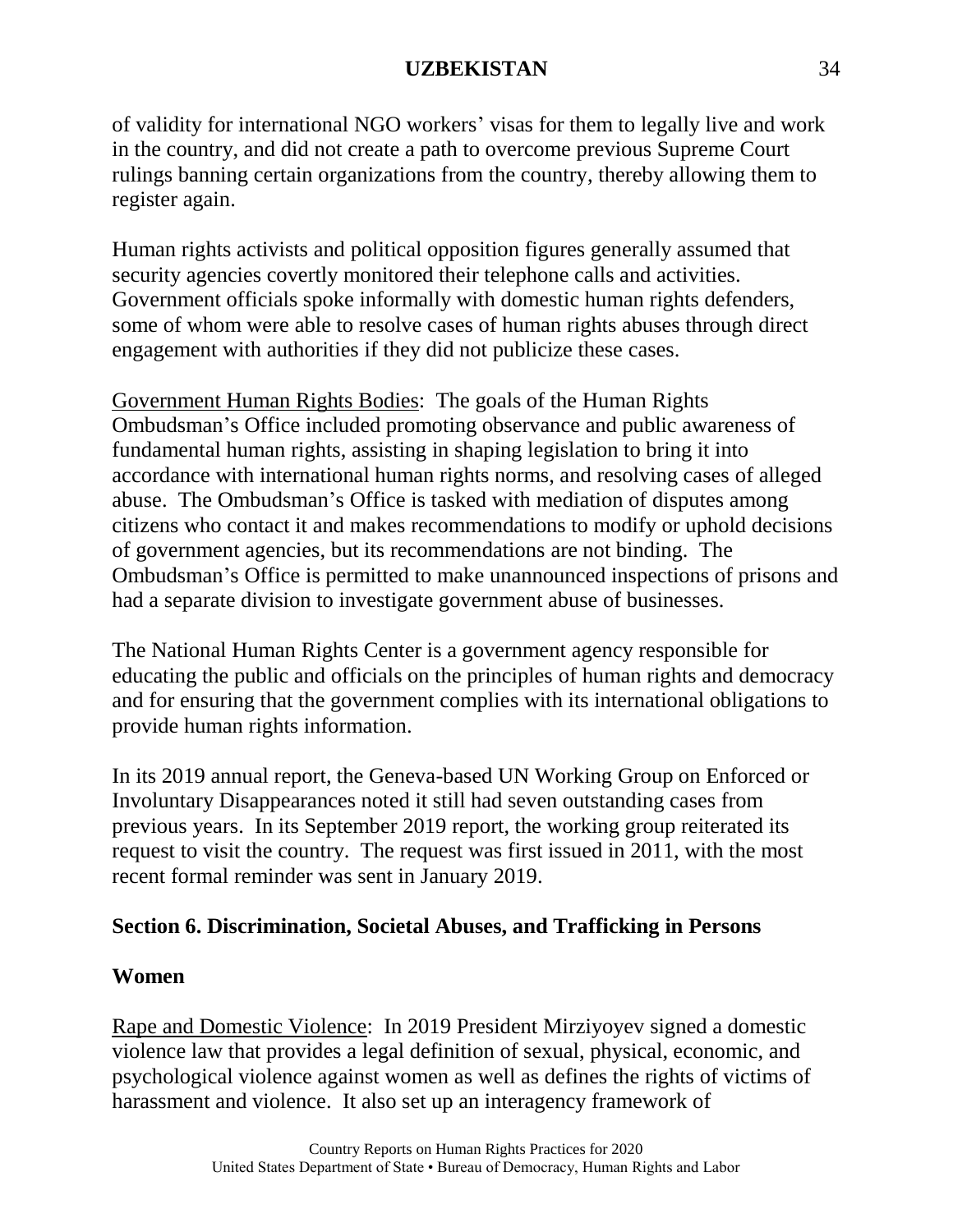responsibilities, including governmental entities such as the Cabinet of Ministries, Ministries of Internal Affairs and Employment and Labor Relations, local government bodies, the mahalla committee network, and NGOs working in the area of protecting women from domestic violence. Nonetheless, the criminal and administrative codes did not yet include adequate provisions regarding punishment. Protection orders can be issued, but activists said they were of little use to the victim. One activist stated, "When issuing protection orders, 'preventive talks' are held and the victim is reconciled with the offender. It turns out that the protection orders help criminals to avoid the liability they should incur in the event of domestic violence."

On May 31 in Fergana, a 22-year-old man severely beat and hospitalized a 17 year-old girl named Evelina after she ignored his advances. The story was highlighted in social media when the victim published her story on Facebook. The day after Evelina went public, the Investigative Department of the Ministry of Internal Affairs publicly commented that it had just opened a criminal case to investigate the allegations, even though the assault had taken place two weeks earlier. Two days after the ministry's comments, Evelina reported that she had signed a "peace agreement" with the assailant, which activists believed she was forced to do.

Cultural norms discouraged women and their families from speaking openly regarding rape. On March 27, journalist and founder of an independent project seeking to combat domestic violence in the country nemolchi.uz (Do Not Be Silent) Irina Matvienko received a notification from the Agency of Information and Mass Communications (AIMC) stating that "the content of her website does not meet the national mentality of Uzbekistan and can negatively affect the spiritual and educational mindset of the nation, especially young people." The AIMC informed Matvienko that as the project's administrator, she had violated a number of laws, such as the Law on State Youth Policy, the Law on the Protection of Children from the Information Harmful to their Health, and the Law on the Spread of Information. The AIMC specifically highlighted an anonymously published story about domestic violence that mentions rape. The case received attention from journalists and human rights groups. The AIMC then revoked the violation notification on April 14 following the intervention of the Public Fund for Support and Development of National Mass Media, an organization founded by the eldest daughter of President Mirziyoyev.

There were government-run and some NGO-run shelters for victims of domestic abuse and telephone hotlines for victims seeking assistance. Victims of domestic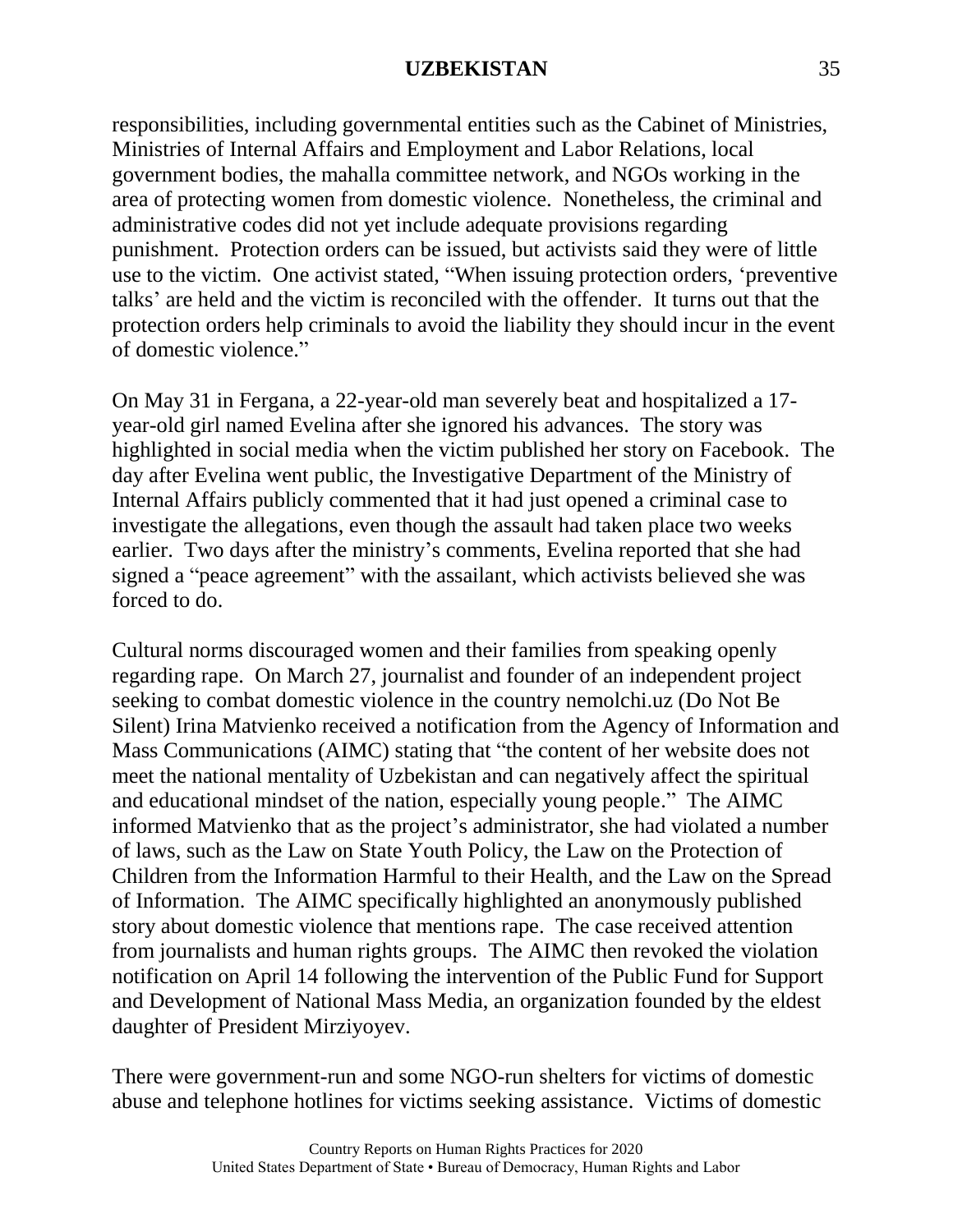violence may be sheltered in Centers for Rehabilitation and Adaptation. According to the Ministry of Mahalla and Family Affairs, the hotline received 50 to 60 calls per day on average. Women in the shelters were provided with food, medicines, and hygiene products at the expense of the ministry as well as at the expense of the Public Fund under parliament.

In April the Commission on Gender Equality of Uzbekistan, together with the UN Population Fund (UNFPA) and the Center for Support of Civil Initiatives, launched a telephone hotline service during the COVID-19 quarantine period. The aim of the hotline is to protect women's rights and prevent harassment and violence against them.

In May the government launched a "No to Violence" Telegram channel, reaching 4,000 subscribers. The Ministry of Internal Affairs announced that between May 11 and May 18, there was an increase of new cases, received calls, and protection orders issued.

The COVID-19 lockdown increased the number of complaints of domestic violence. According to Jizzakh-based NGO Center of Rehabilitation and Adaptation of the Victims of Domestic Violence, from January to November it received three times more complaints than in 2019, which it attributed to the lockdown.

Other Harmful Traditional Practices: Polygamy is unofficially practiced in some parts of the country. The law punishes conviction of polygamy with up to three years of imprisonment and fines but does not penalize the women in such cases. The law does not confer the same rights, including property, inheritance, or child custody rights, to women in unregistered polygamous marriages as it does to those in registered marriages, making women in unregistered polygamous marriages particularly vulnerable to abuse and deprivation of rights when the spouse dies or ends the relationship.

Sexual Harassment: The law does not explicitly prohibit sexual harassment, but it is illegal for a male supervisor to coerce a woman who has a business or financial dependency into a sexual relationship. Social norms, lack of reporting, and lack of legal recourse made it difficult to assess the scope of the problem. Government efforts to enforce the law and prevent sexual harassment were unknown.

Coercion in Population Control: There were no reports of coerced abortion or involuntary sterilization on the part of government authorities.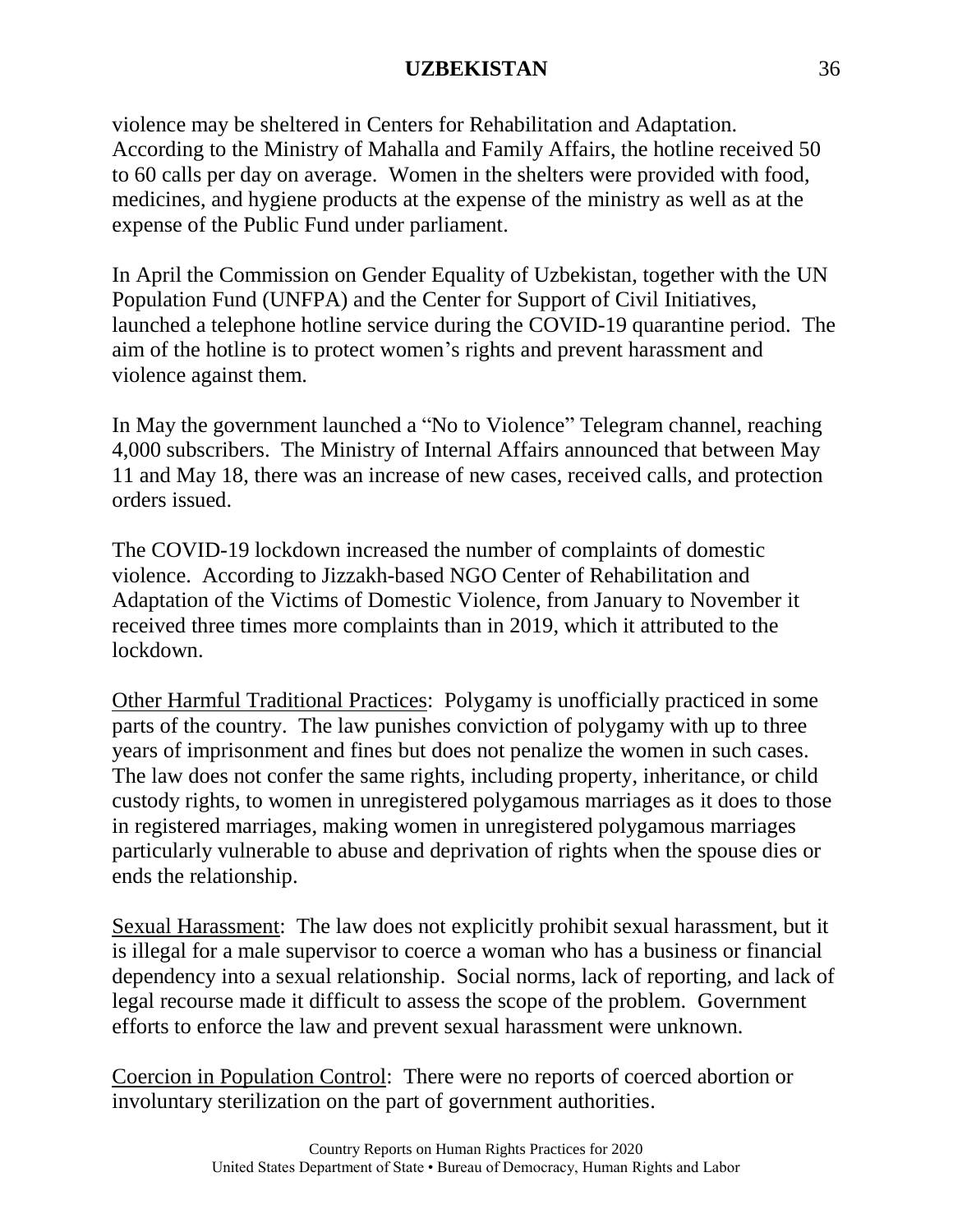Discrimination: In 2019 the president signed a law on gender equality, a first for the country. The law provides for equal opportunities in the area of health care, education, science, culture, labor, and social protection.

In 2019 the government lifted the ban on female workers in heavy industries and professions, such as mining, oil and gas enterprises, and construction, as part of a presidential decree on strengthening the guarantees of women's labor rights. The government provided little data that could be used to determine whether women experienced discrimination in access to employment or were paid less for similar work.

# **Children**

Birth Registration: Citizenship is derived by birth within the country's territory or from one's parents. The government generally registered all births immediately.

Medical Care: While the government provided equal subsidized health care for boys and girls, those without an officially registered address, such as street children and children of migrant workers, did not have regular access to government health facilities.

Child Abuse: Legal protections against child abuse exist. Society generally considered child abuse to be an internal family matter. Little official information was available on the subject, including on the government's efforts to combat it.

Child, Early, and Forced Marriage: In 2019 the government raised the minimum legal age for marriage of women from 17 to 18, making the age of marriage equal for both sexes. District authorities may lower the age by one year in exceptional cases. In some rural areas, girls 15 years of age or younger married men in religious ceremonies not officially recognized by the state.

Sexual Exploitation of Children: The law seeks to protect children from "all forms of exploitation." Conviction of involving a child in prostitution is punishable by a monetary fine and imprisonment for up to five years.

The minimum age for consensual sex is 16. The punishment for conviction for statutory rape is 15 to 20 years' imprisonment. Conviction for the production, exhibition, and distribution of child pornography is punishable by a fine or by imprisonment for three to five years.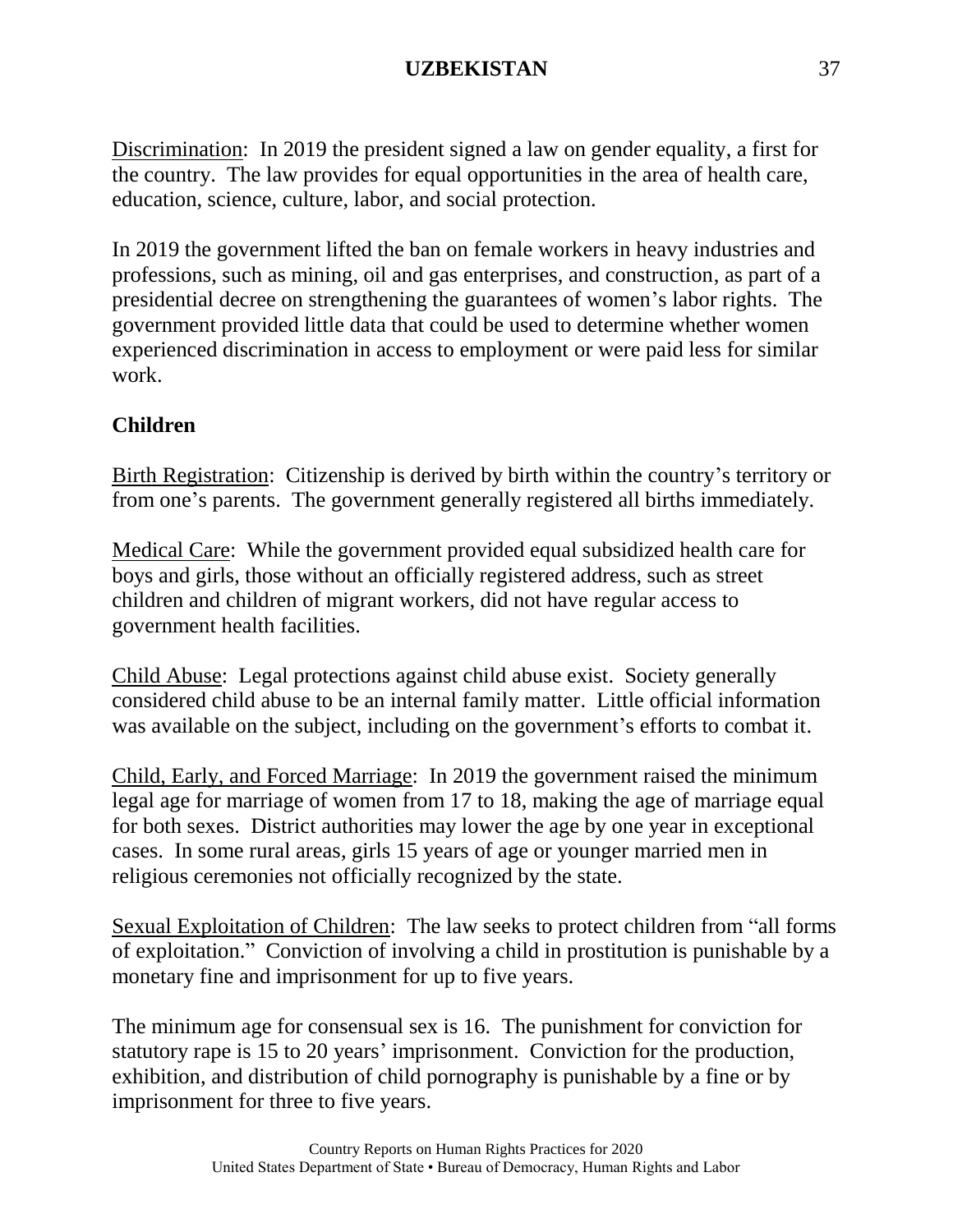Institutionalized Children: According to UNICEF, more than 20,000 children with disabilities resided in institutions. Children placed in residential care for educational purposes were overrepresented in these institutions. The most recent reports from the State Statistics Agency, published in 2017, indicated that 84 percent of all children placed in residential care were children with disabilities, with children between the ages of seven and 17 representing the largest group.

International Child Abductions: The country is a party to the 1980 Hague Convention on the Civil Aspects of International Child Abduction. See the Department of State's *Annual Report on International Parental Child Abduction* at [https://travel.state.gov/content/travel/en/International-Parental-Child-](https://travel.state.gov/content/travel/en/International-Parental-Child-Abduction/for-providers/legal-reports-and-data/reported-cases.html)[Abduction/for-providers/legal-reports-and-data/reported-cases.html.](https://travel.state.gov/content/travel/en/International-Parental-Child-Abduction/for-providers/legal-reports-and-data/reported-cases.html)

# **Anti-Semitism**

There were no reports of anti-Semitic acts or patterns of discrimination against Jews. There were eight registered Jewish congregations. Observers estimated the Jewish population at fewer than 10,000, concentrated mostly in Tashkent, Samarkand, the Fergana Valley, and Bukhara. Their numbers continued to decline due to emigration, largely for economic reasons.

# **Trafficking in Persons**

See the Department of State's *Trafficking in Persons Report* at [https://www.state.gov/trafficking-in-persons-report/.](https://www.state.gov/trafficking-in-persons-report/)

#### **Persons with Disabilities**

The law prohibits discrimination against persons with disabilities, but societal discrimination based on disability occurred.

The law allows for fines if buildings, including private shops and restaurants, are not accessible, although no information was available concerning the imposition of fines. Disability activists reported accessibility remained inadequate, noting, for example, that many of the high schools constructed in recent years had exterior ramps but no interior modifications to facilitate access by wheelchair users.

On October 16, President Mirziyoyev signed a new law on the rights of persons with disabilities. The law is based on international standards and the requirements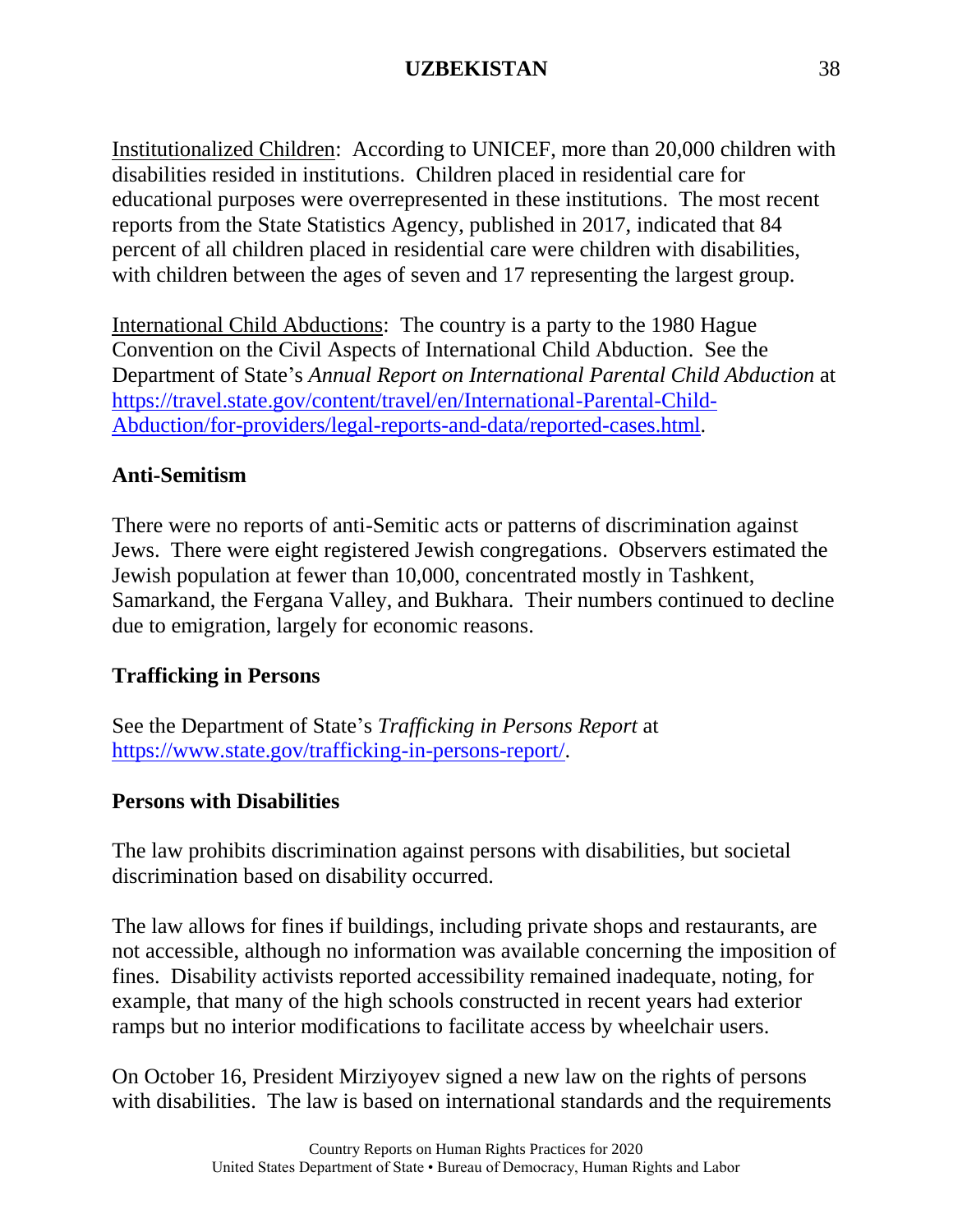of the UN Convention on the Rights of Persons with Disabilities. Among other provisions, it introduced the term "person with disability" instead of "disabled" and "invalid." It provides improved benefits for persons with disabilities, including a reduction in the time frame for consideration of a disability application from three months to 10 days.

The Ministry of Health controlled access to health care for persons with disabilities, and the Ministry of Employment and Labor Relations facilitated employment of persons with disabilities. No information was available regarding patterns of abuse in educational and mental health facilities.

The law obliges public institutions and private enterprises, where at least 20 individuals are employed, to reserve at least 3 percent of jobs for persons with disabilities. Activists reported this law was rarely implemented or enforced. Activists noted the amounts of disability benefits and pensions were inadequate to the needs of socially vulnerable families due to the lack of an officially established minimum subsistence level.

The COVID-19 pandemic exacerbated the environment for persons with disabilities, as the cessation of public and private transport during the initial lockdown created food security issues for children and adults with disabilities. Persons with disabilities therefore relied on episodic food assistance provided by mahalla committees.

Disability rights activists reported that discrimination occurred and estimated that approximately 8,500 adults with disabilities (of more than 631,000 between the ages of 16 and 60) were employed and approximately 75 percent lived below the poverty line. The city of Tashkent set aside 2,500 housing units for persons with disabilities. The government mandates that social infrastructure sites, urban and residential areas, airports, railway stations, and other facilities must provide for access to persons with disabilities, although there were no specific government programs implemented and activists reported particular difficulties with access.

Students who were blind or with vision disabilities sometimes studied dated braille books published during Soviet times, but there were some computers adapted for persons with vision disabilities, and some newer braille books were donated to schools. The number of persons with disabilities significantly increased in institutions of higher learning as the result of a government quota system. In 2017 only 50 persons with disabilities were accepted to higher education. In 2019 the number was 1,659, which increased to 2,200 by the end of the year.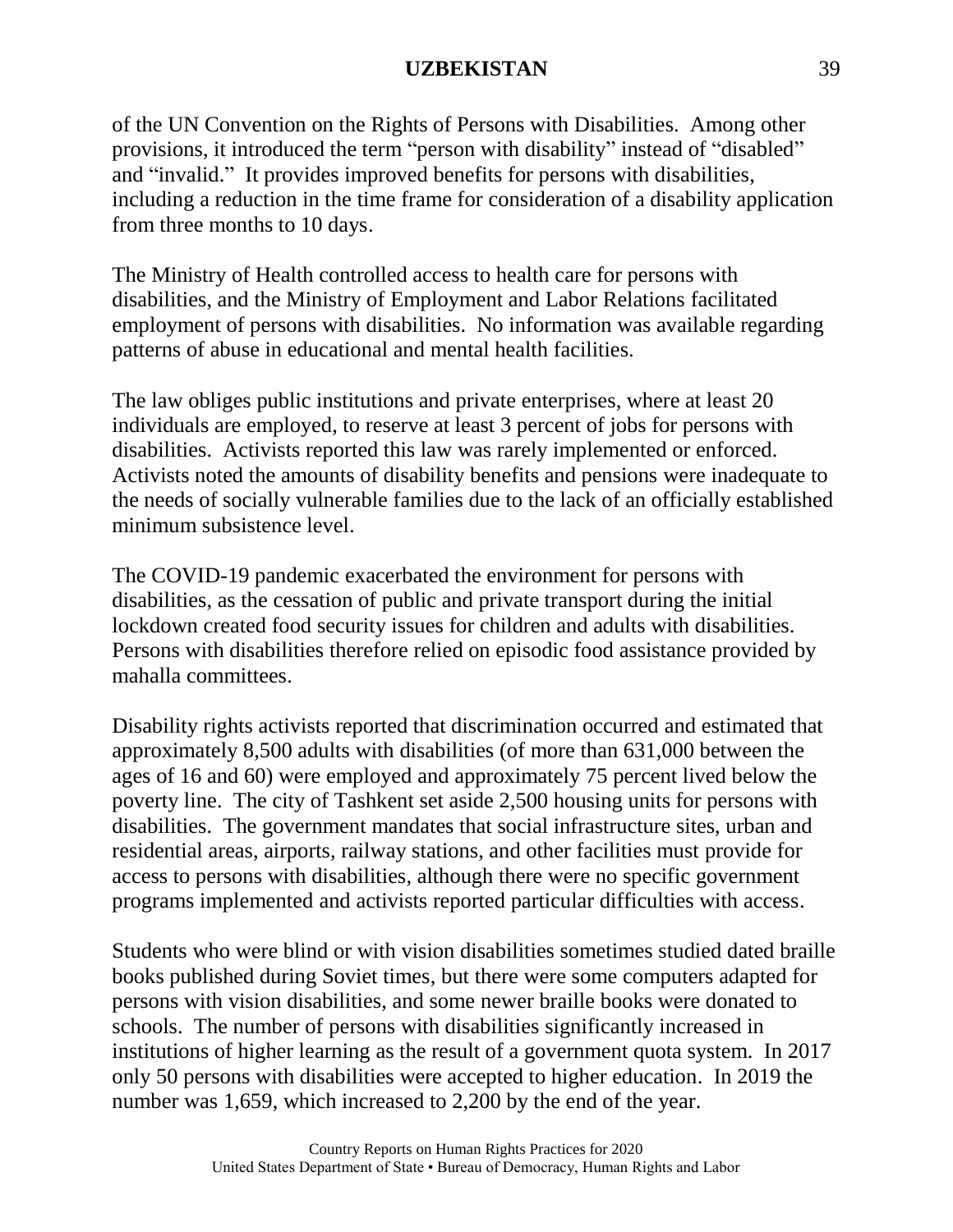# **Members of National/Racial/Ethnic Minority Groups**

The law does not require Uzbek language ability to obtain citizenship, but language often was a sensitive issue. Uzbek is the state language, and the constitution requires that the president speak it. The law also provides that Russian is "the language of interethnic communication."

Officials reportedly reserved senior positions in the government bureaucracy and business for ethnic Uzbeks, although there were numerous exceptions.

Complaints of societal violence or discrimination against members of ethnic minority groups were rare.

# **Acts of Violence, Criminalization, and Other Abuses Based on Sexual Orientation and Gender Identity**

Article 120 of the criminal code criminalizes consensual same-sex sexual conduct between men, which is punishable by up to three years' imprisonment if convicted of this crime. The law does not criminalize consensual same-sex sexual conduct between women.

Society generally considered same-sex sexual conduct as a taboo subject. There were no known lesbian, gay, bisexual, transgender, and intersex (LGBTI) organizations. Deeply negative social attitudes related to sexual orientation and gender identity limited the freedom of expression of the LGBTI community and led to discrimination. The law does not prohibit discrimination against LGBTI persons in housing, employment, nationality laws, and access to government services, such as health care.

Following the country's Universal Periodic Review in 2018, the government rejected recommendations related to decriminalization of LGBTI status and called LGBTI issues "irrelevant to Uzbek society."

LGBTI activists report continued harassment from police, which are rumored to use LGBTI persons to entrap others in blackmail schemes. On November 24, media reported that authorities arrested an assistant to the Supreme Court Chair on charges of homosexual relations. According to reports, the assistant had been in a long-term relationship with a partner who extorted \$17,000 from him to keep the relationship secret. When the assistant refused to keep paying, the partner leaked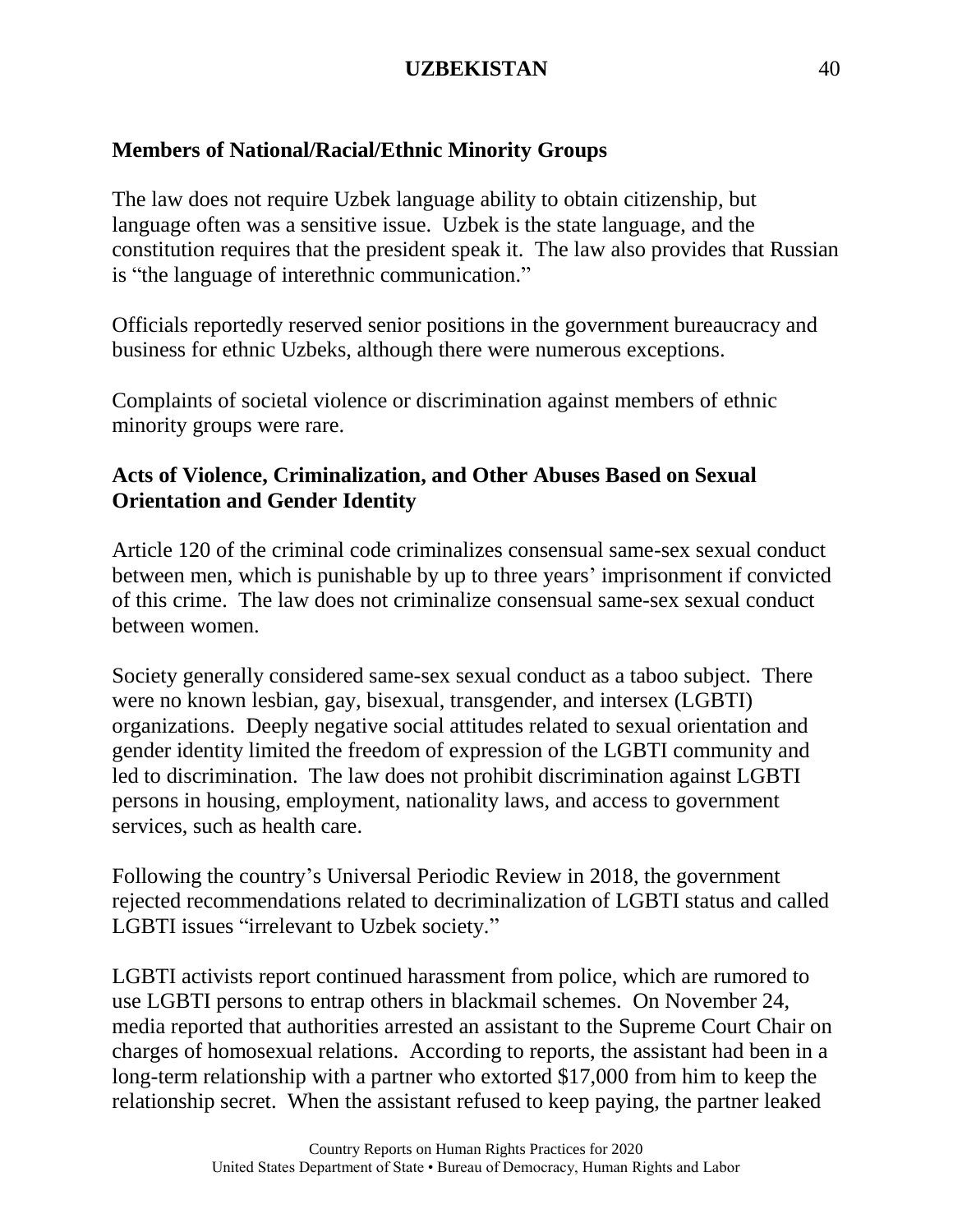videos he had filmed of the two having sex. One media outlet wrote that this was not the first case of homosexual relationships in the public sphere, asserting there were officials who were not openly gay in almost all ministries, including the security services.

# **HIV and AIDS Social Stigma**

The law protects those infected with HIV from discrimination and provides for free health care. As of 2019 UNAIDS estimated 50,000 individuals were living with HIV, including up to 6,000 children younger than age 14. Coverage of HIVinfected adults with antiretroviral therapy was 58 percent, while coverage of children was 91 percent. Persons known to be HIV-positive reported social isolation and discrimination by public agency workers, health personnel, law enforcement officers, landlords, and employers after their HIV status became known. The military summarily expelled recruits in the armed services found to be HIV-positive. Some LGBTI community activists reported that hospital wards reviewed the personal history of HIV-infected patients and categorized them as drug addicts, homosexuals, or engaged in prostitution. Hospital officials reportedly sometimes marked HIV-infected patients' files as "homosexual" and referred them to police for investigation, because consensual same-sex sexual conduct between men is a criminal act.

On November 1, the director of the Republican AIDS Center reported there were 78 HIV diagnostic laboratories in the country, including 15 laboratory facilities at AIDS centers and 63 interdistrict laboratories. The state allocated more than eight billion soum (\$766,000) annually to provide the laboratories with test systems and reagents.

# **Section 7. Worker Rights**

# **a. Freedom of Association and the Right to Collective Bargaining**

The law allows workers to form and join independent unions and bargain collectively. The government effectively enforced applicable laws. Despite their legal status, no independent labor unions operated in the country. The law neither provides for nor prohibits the right to strike, but it prohibits antiunion discrimination. The law on trade unions states that workers may not be fired due to trade union membership, but it does not clearly state whether workers fired for union activity must be reinstated. Volunteers in public works and workers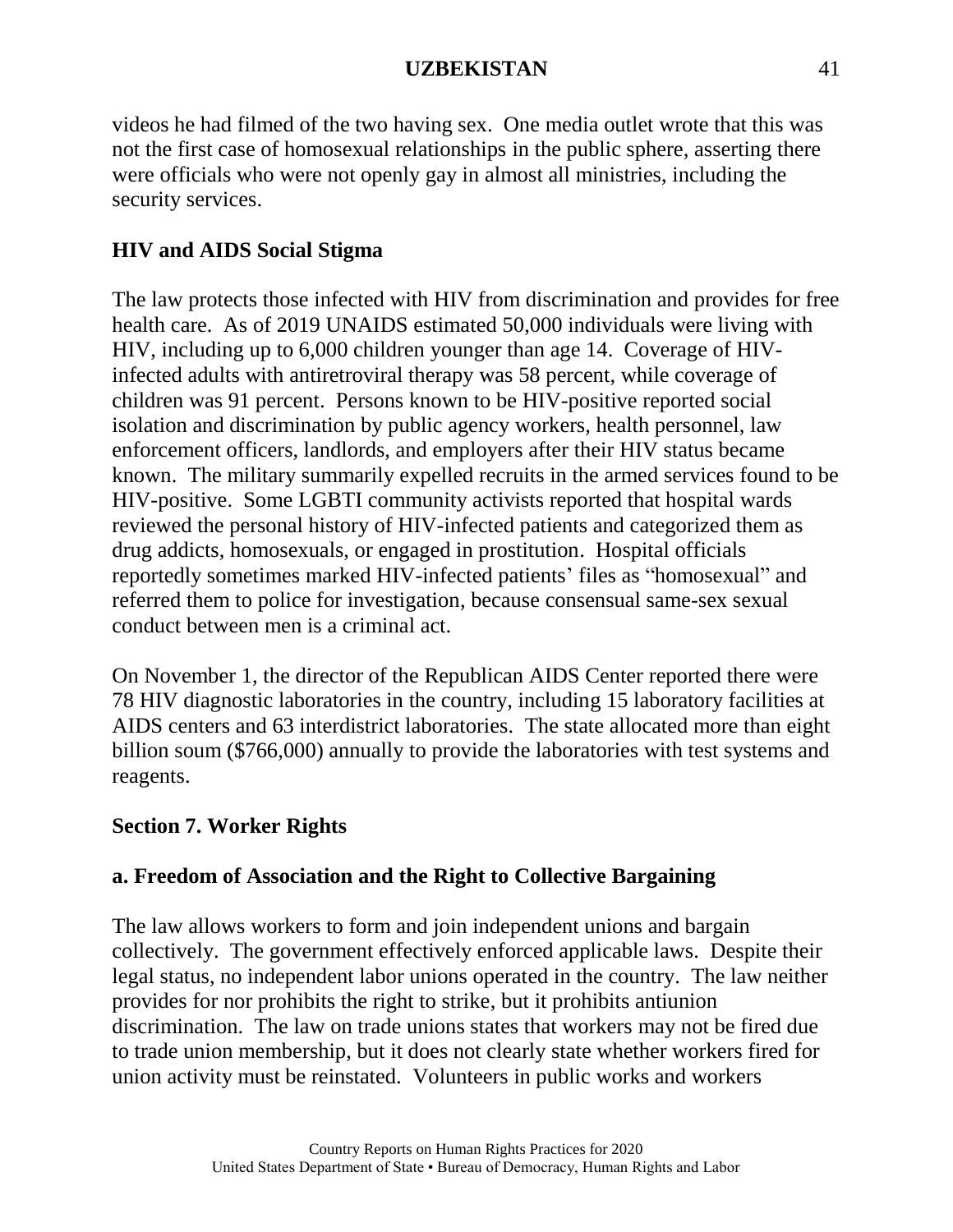employed by individuals without documented contracts do not have strong legal protections of their rights.

There was no public information available regarding government enforcement of applicable laws, since there were no known cases of attempts to form independent unions. The law provides penalties for violating freedom of association laws. Penalties were not commensurate with those for other laws involving denials of civil rights, such as discrimination. The government amended the law on "professional unions, rights, and guarantees of their activities." Despite legal protections for profession unions, workers had not successfully formed or joined independent unions. Workers continued to worry that attempts to create independent alternative unions would be repressed. Unions remained centralized, controlled by, and dependent on the government.

The state-run Federation of Trade Unions of Uzbekistan included in its ranks more than 35,000 primary organizations and 14 regional trade unions, according to official reports. Regional and industrial trade unions remained state managed.

Government-organized unions did not undertake independent bargaining on behalf of their members. Government ministries, including the Ministry of Agriculture, in consultation with the Federation of Trade Unions, continued to set wages for government employees and production quotas in certain sectors. The government moved toward letting the market determine prices in a larger number of sectors than in previous years. In the emerging private sector, management established wages or negotiated them individually with persons who contracted for employment. Labor arbitration was underdeveloped.

# **b. Prohibition of Forced or Compulsory Labor**

The law prohibits all forms of forced or compulsory labor, except as legal punishment for such offenses as robbery, fraud, or tax evasion or as specified by law. Certain sections of the criminal code allow for compulsory labor as a punishment for offenses including defamation and incitement of national, racial, ethnic, or religious enmity. The government effectively enforced the law, but penalties were not commensurate with those for other analogous serious crimes, such as kidnapping.

Inspectors from the Ministry of Employment and Labor Relations (Ministry of Labor) have authority to enforce laws on forced labor. The lead for issues related to forced labor or trafficking in persons is the special rapporteur of the National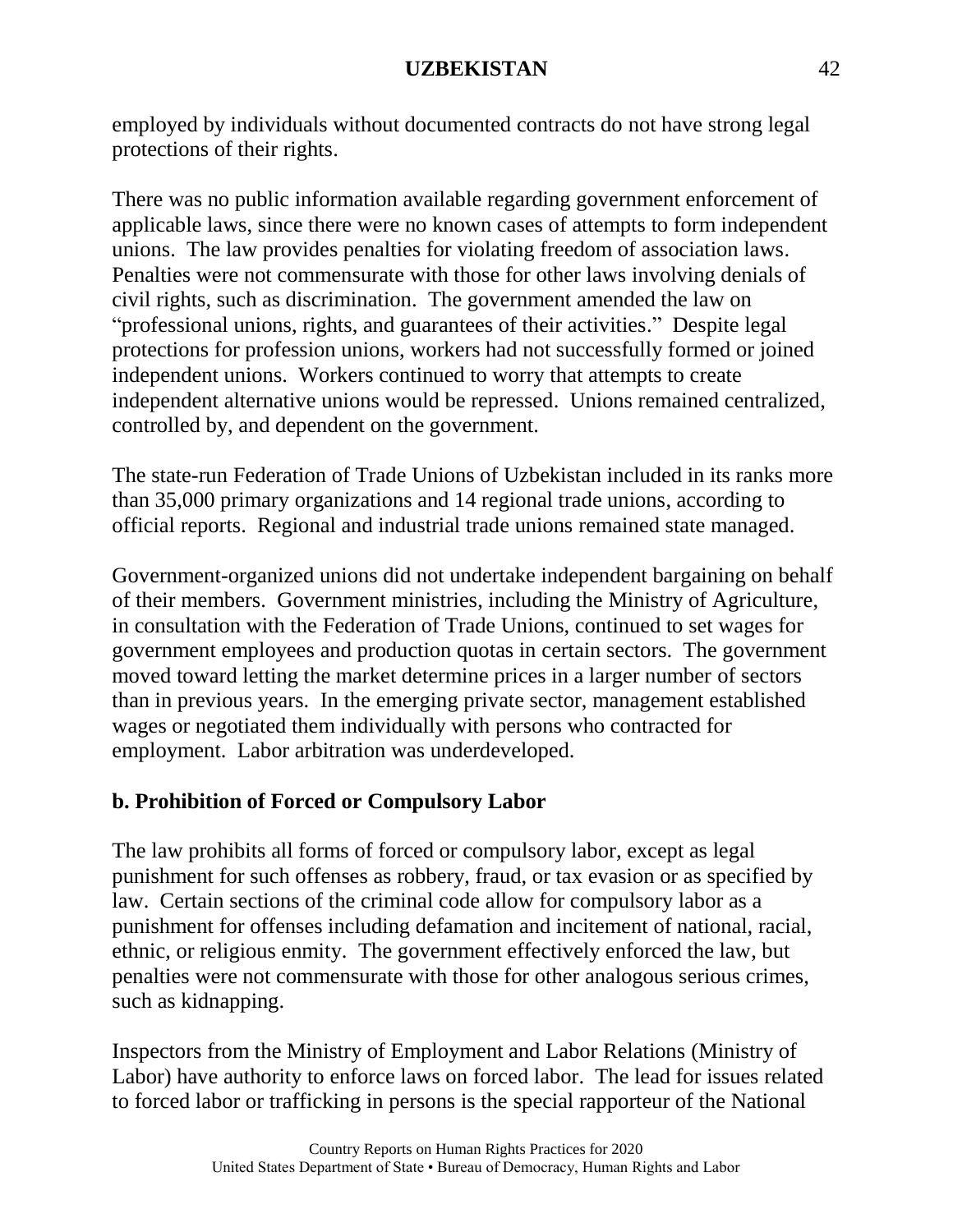Commission on trafficking in persons and forced labor. The International Labor Organization (ILO) increased the scope of its third-party monitoring on child and forced labor in the cotton harvest during the year.

Government-compelled forced labor of adults remained in other sectors as well. Despite a 2018 government prohibition, reports continued of local officials forcing teachers, students (including children), private businesses employees, and others to work in construction and other forms of noncotton agriculture and to clean parks, streets, and buildings. Officials occasionally compelled labor by labeling these tasks as *hashar*, voluntary work for the community's benefit.

The government increased its efforts to combat all forms of forced labor. During the year the government informed the public of the prohibition against forced labor, including in the annual cotton harvest. Additionally, the government abolished state production quotas for the annual cotton harvest. Harvesters typically came from vulnerable groups such as impoverished families, unemployed persons, and single mothers.

The elimination of cotton production quotas was long called for by international organizations focused on the country's forced labor issue. As a result, local officials are no longer held responsible for mobilizing sufficient labor to meet established production targets in the harvest, which in previous years had been a key driver of forced labor. The government continued to take steps towards privatizing the cotton sector by expanding so-called cotton "clusters." Cotton clusters are private, vertically integrated enterprises (from farm to finished product) that receive land concessions from the government to either farm cotton directly or contract with cotton farmers in a given district.

The ILO found no evidence of "systemic or systematic" forced labor in the annual cotton harvest, while estimating 102,000 disparate cases of involuntary labor, a significant reduction from previous years.

Responsibility for overseeing government efforts to end forced labor and trafficking in persons resides with the National Commission on Trafficking in Persons and Forced Labor. The commission is divided into subcommittees for trafficking in persons, chaired by the minister of the interior, and for forced labor, chaired by the minister of employment and labor relations. Both act as deputy chairs to the commission itself. Tanzila Narbaeva, who also served as chair of the Senate, continued to fulfill the role of special rapporteur for the commission. The government-empowered special rapporteur reports directly to the president.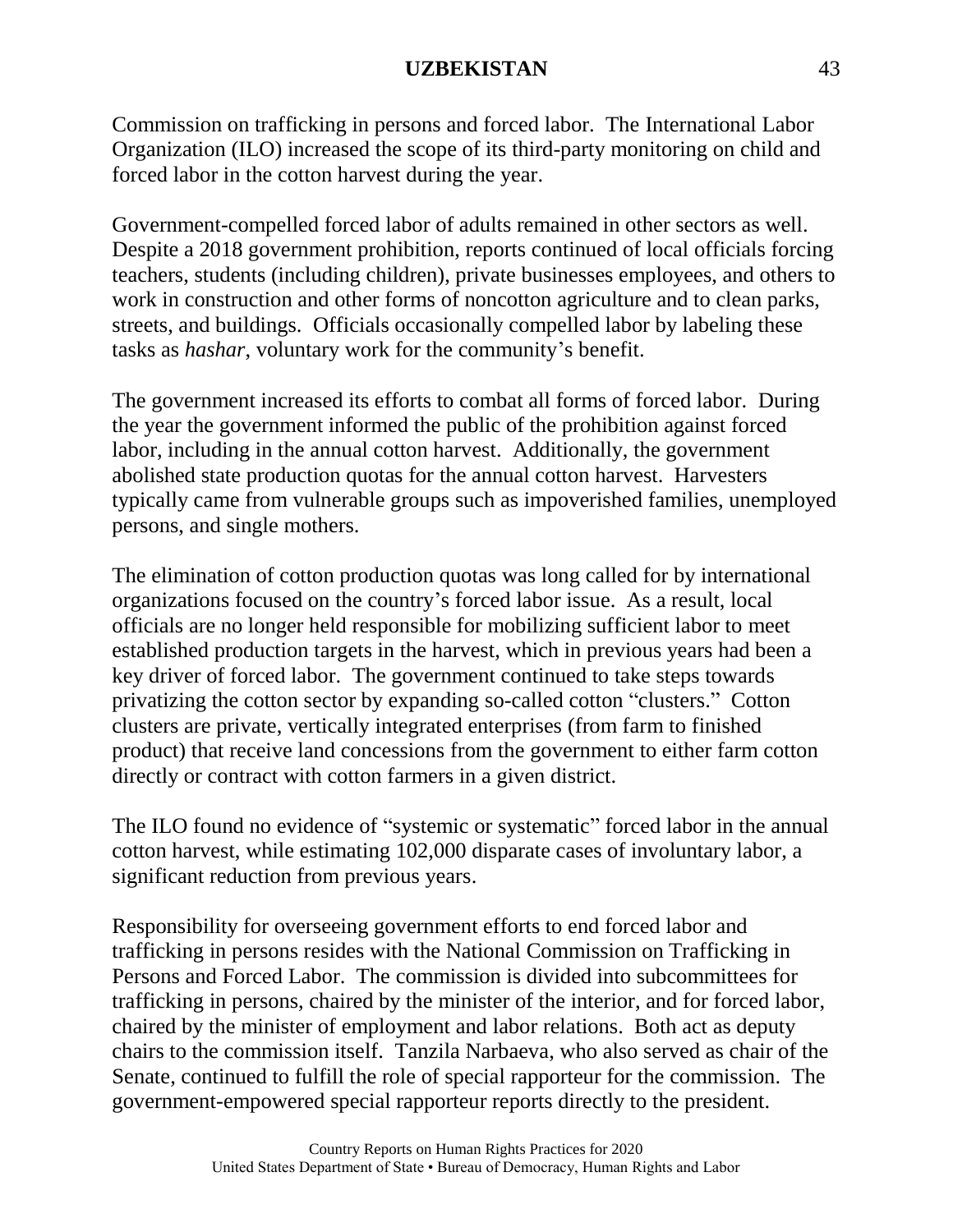Regional-level bodies report to the commission on implementation of laws and regulations related to forced labor and trafficking in persons.

On December 4, the National Commission on Trafficking in Persons and Forced Labor reported that 170 government officials were fined 654 million soum (\$63,000) for violations of labor law, including five district governors (*hokims*), who were reprimanded for allowing forced labor to take place during the cotton harvest; the hokims were threatened with dismissal and could be subject to criminal prosecution for any repeat offenses. Of the 170 government officials, 42 officials--including business leaders, hokims, and their deputies--were prosecuted under Article 51 of the administrative code of responsibility (compulsion to labor.) The State Labor Inspectorate also identified 61 cases of failure to honor the labor contracts of more than 540 citizens, 34 cases of poor working conditions, and 17 cases of late payment of wages. Since the beginning of the cotton harvest season, the Ministry of Employment and Labor Relations received 790 complaints of forced labor. Civil society activists submitted 26 complaints, including six identifying forced labor that resulted in fines imposed on officials.

The government maintained formal prohibitions on the use of forced labor in all economic sectors and worked to enforce these provisions. Administrative penalties against the use of forced labor include a fine for first offense. Secondary offenses are criminalized.

The government allowed the ILO access in real time to its feedback mechanism for reporting labor violations to see how it responded to complaints. The government additionally made efforts to meet with international organizations, NGOs, civil society organizations, and local activists to discuss the issue of forced labor publicly and to receive feedback, including suggestions and criticism to enable it to improve its approach to forced labor in the cotton harvest. The government acknowledged its problem with forced labor and sought assistance to eliminate it.

Also see the Department of State's *Trafficking in Persons Report* at [https://www.state.gov/trafficking-in-persons-report/.](https://www.state.gov/trafficking-in-persons-report/)

# **c. Prohibition of Child Labor and Minimum Age for Employment**

The law prohibits the worst forms of child labor. The law sets the minimum working age at 16 and provides that work must not interfere with the studies of those younger than 18. The law does not allow children younger than 15 to work, but this provision was not always observed. Children age 15, with permission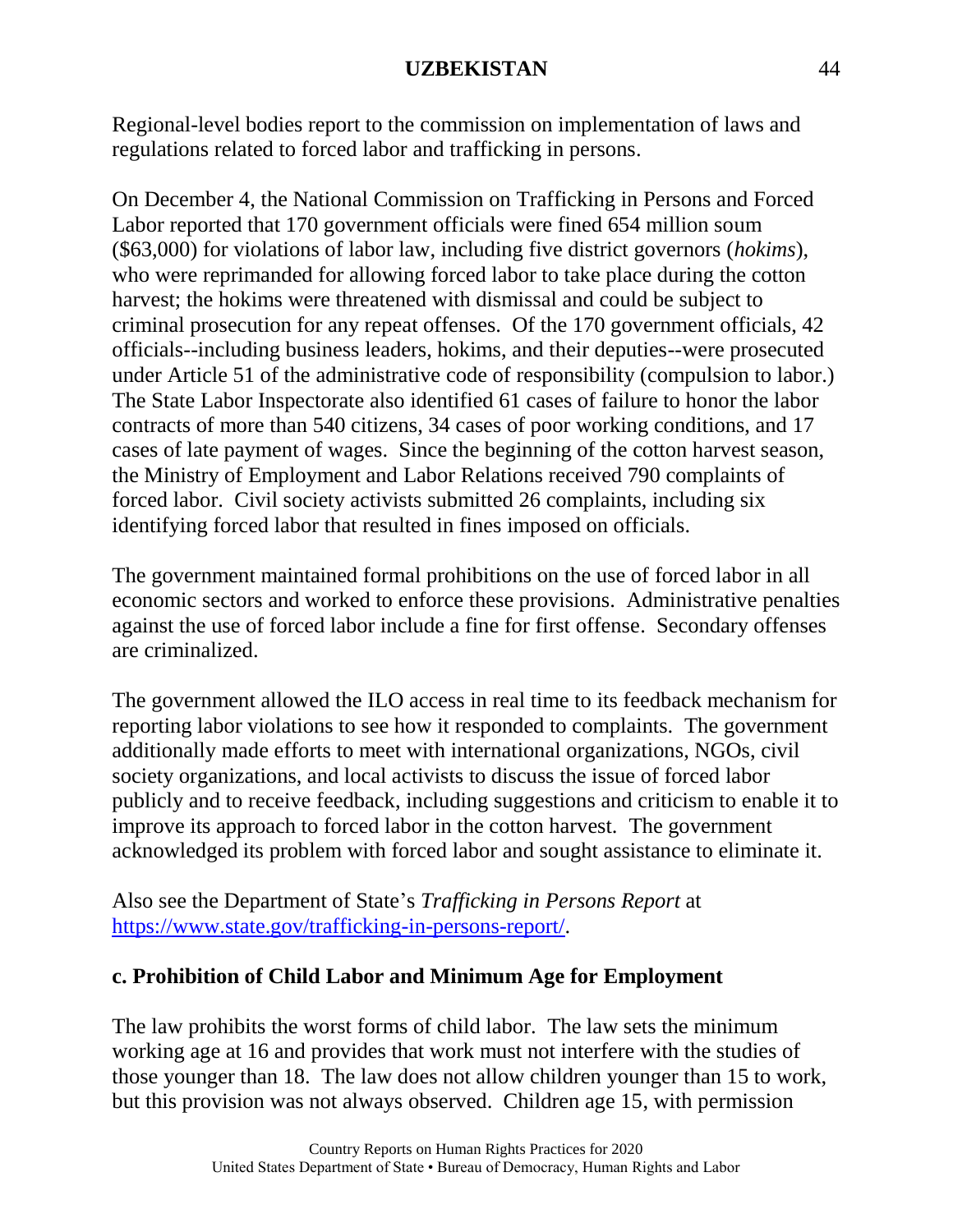from their parents, may work a maximum of 24 hours per week when school is not in session and 12 hours per week when school is in session. Children ages 16 through 18 may work 36 hours per week while school is out of session and 18 hours per week while school is in session. Decrees stipulate a list of hazardous activities forbidden for children younger than 18 and prohibit employers from using children to work under specified hazardous conditions, including underground, underwater, at dangerous heights, and in the manual harvesting of cotton, including cotton harvesting with dangerous equipment.

Children were employed in small-scale family agriculture; in family businesses, such as bakeries and convenience stores; and in the provision of some kinds of services.

Inspectors from the Ministry of Employment and Labor Relations have authority to enforce laws on child labor, and they effectively enforced the law. Penalties were not commensurate with those for analogous crimes, such as kidnapping. Reports indicated that child labor was not widespread, although cotton harvest monitors identified isolated instances of child labor violations in the production and harvest of cotton as well as commercial sexual exploitation.

There was no evidence of any government-compelled child labor. The government prohibition against the use of students in the cotton harvest remains in force.

Also see the Department of Labor's *Findings on the Worst Forms of Child Labor* at <https://www.dol.gov/agencies/ilab/resources/reports/child-labor/findings> and the Department of Labor's *List of Goods Produced by Child Labor or Forced Labor* at [https://www.dol.gov/agencies/ilab/reports/child-labor/list-of-goods.](https://www.dol.gov/agencies/ilab/reports/child-labor/list-of-goods)

# **d. Discrimination with Respect to Employment and Occupation**

Laws and regulations prohibit discrimination with respect to employment and occupation based on race, gender, religion, and language. The labor code states that differences in the treatment of individuals deserving of the state's protection or requiring special accommodation, including women, children, and persons with disabilities, are not to be considered discriminatory. The law prohibits women from working in 355 professions in 98 different industries, because of possible adverse effect to women's health. The law does not prohibit discrimination based on sexual orientation or gender identity, age, political opinion, national origin or citizenship, or social origin. HIV-positive individuals are legally prohibited from being employed in certain occupations, including those in the medical field that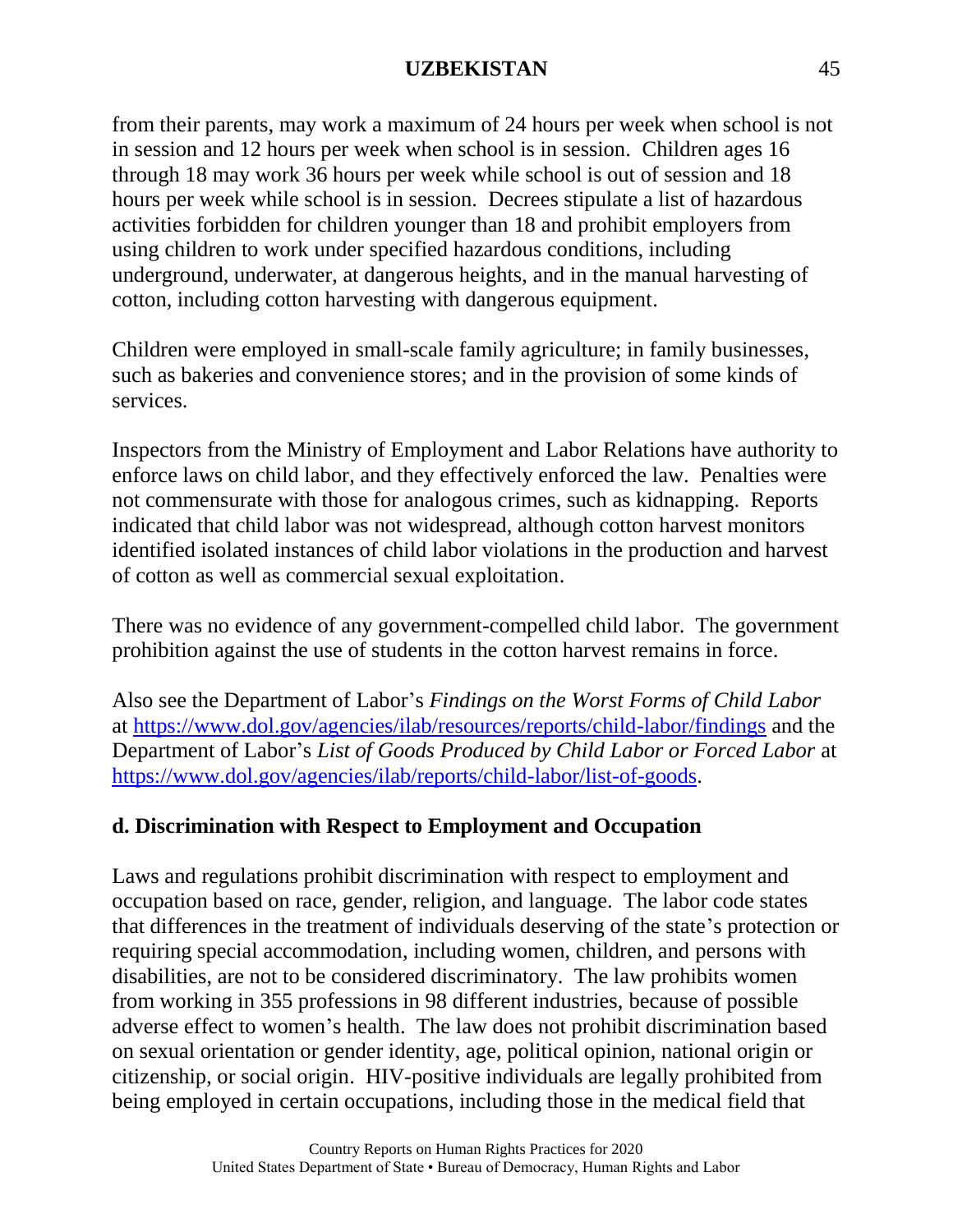require direct contact with patients or with blood or blood products as well as in cosmetology or haircutting. There was insufficient publicly available data to determine government enforcement of these laws and regulations and no data on instances of government actions to deal with cases of illegal discrimination. Penalties were commensurate to laws related to civil rights, such as election interference.

The labor code prohibits refusing employment based on an applicant's criminal record or the criminal record of a close relative.

# **e. Acceptable Conditions of Work**

The law provides for a national minimum wage. In January, President Mirziyoyev publicly acknowledged that between 12 and 15 percent of the population (between four and five million persons) lived at or below the poverty level. The law establishes a standard workweek of 40 hours and requires a 24-hour rest period. The law provides for paid annual holidays. The law provides overtime compensation as specified in employment contracts or as agreed with an employee's trade union. Such compensation may be provided in the form of additional pay or leave. The law states that overtime compensation should not be less than 200 percent of the employee's average monthly salary rate. Additional leave time should not be less than the length of actual overtime work. An employee may not work more than 120 hours of overtime per year, but this limitation was not generally observed, particularly in the public sector. The law prohibits compulsory overtime. The government effectively enforced these laws in the formal economy. Penalties for violations of wage and overtime laws were not commensurate with those for similar crimes, such as fraud. No data was available on enforcement of these laws in the informal economy. In an open letter to the authoritie[s](http://t.me/sizdantelegram/23412) posted on Telegram in July, medical workers said that compensation promised by President Mirziyoyev had not been delivered and that salaries were often delayed. The letter also said that testing for COVID-19 among medical workers was uneven, raising the risk that they could spread the virus.

The Ministry of Employment and Labor Relations establishes and enforces occupational health and safety standards in consultation with unions. According to the law, health and safety standards should be applied in all sectors. The government effectively enforced these laws in the formal economy. No data was available on enforcement of these laws in the informal economy. Penalties for violations of occupational health and safety laws were not commensurate with those for crimes, such as negligence.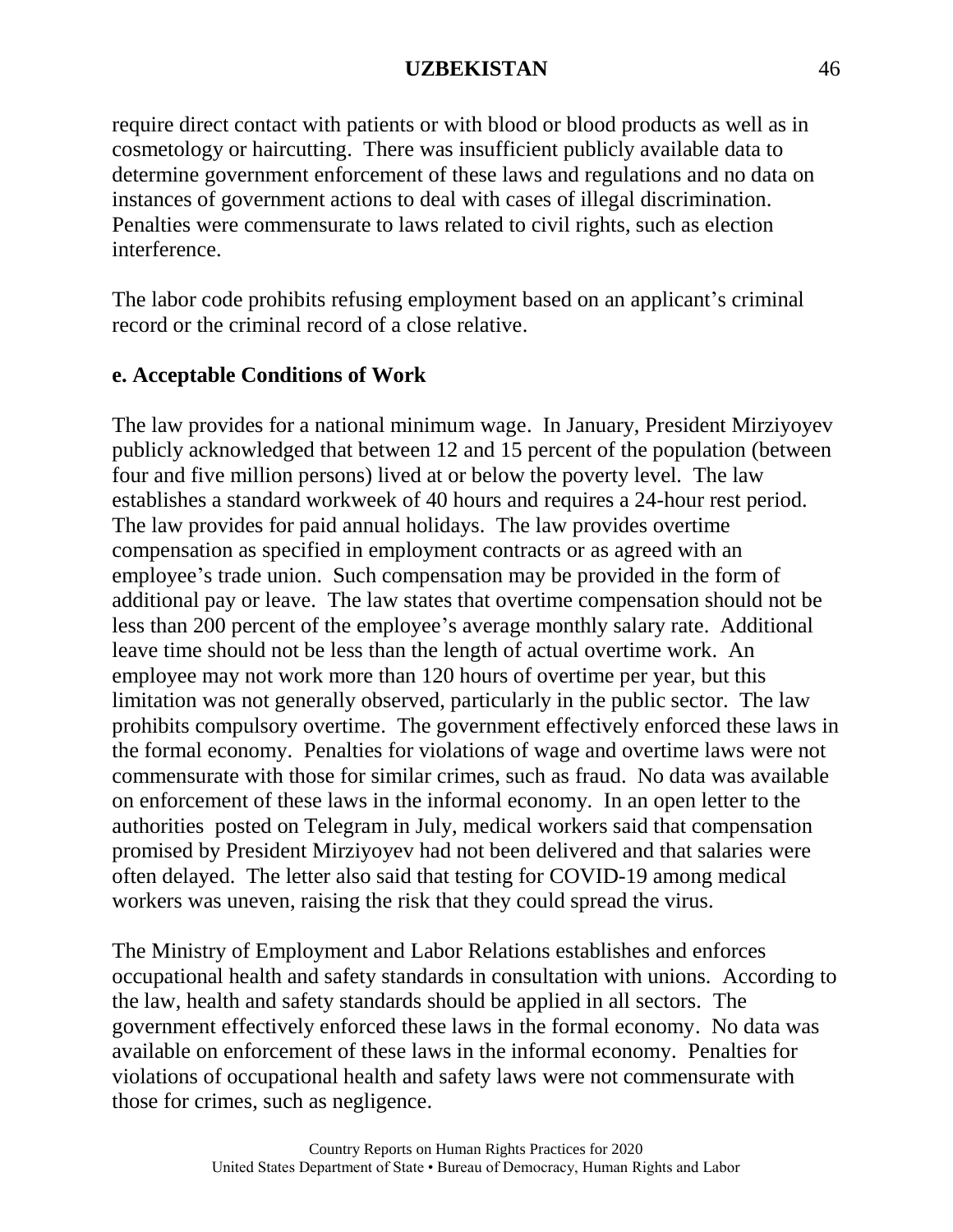Employers are responsible for ensuring compliance with standards, rules, and regulations on labor protection as well as obligations under collective agreements.

On October 20, thousands of workers rioted at an industrial facility under construction. The riots started after the employer, Enter Engineering Pte. Ltd., failed to provide employees with food that evening, which added to the workers' frustration over unpaid salaries. The law provides that workers may legally remove themselves from hazardous work if an employer fails to provide adequate safety measures for the job, and the employer must pay the employee during the time of the work stoppage or provide severance pay if the employee chooses to terminate employment. Workers generally did not exercise this right because it was not effectively supported and employees feared retribution by employers. The law requires employers to protect against civil liability for damage caused to the life or health of an employee in connection with a work injury, occupational disease, or other injury to health caused by the employee's performance on the job. In addition, a company's employees have the right to demand, and the administration is obliged to provide them with, information on the state of working conditions and safety at work, available personal protection means, benefits, and compensations.

The number of labor inspectors increased throughout the year, and there was a rise in the number of public complaints received as well as penalties issued.

The Ministry of Employment and Labor Relations maintains protocols requiring investigation into labor complaints within five business days. The ministry or a local governor's office could initiate a selective inspection of a business, and special inspections were conducted in response to accidents or complaints. Inspectors do have the authority to make unannounced inspections and initiate sanctions. Reports suggested that enforcement was uneven because of the difficulty and size of the informal economy, where employment was usually undocumented. Despite an increase in the number of labor inspectors, the Ministry of Employment and Labor Relations lacked adequate staff to enforce compliance and prevent many violations in the informal sector.

The government continued with the extension of the ILO's Decent Work Country Program. The most common labor violations were working without contracts, receiving lower than publicly announced payments, delayed payments, and substandard sanitary or hygienic working conditions.